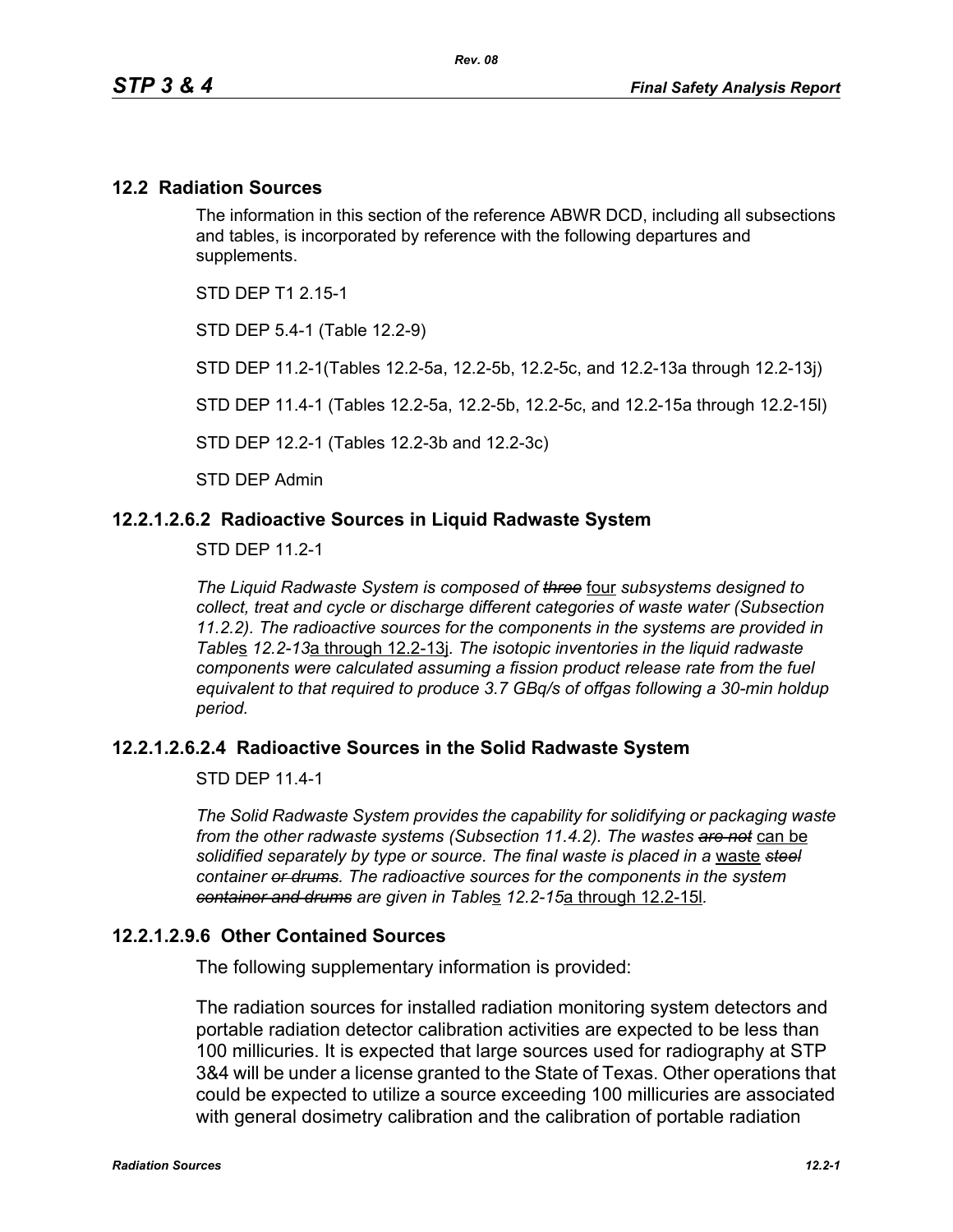monitoring equipment utilized by Health Physics personnel. These activities are expected to be performed by the Metrology Laboratory for STP Units 1 & 2.

Procurement, receipt, inventory, labeling, leak testing, control, storage, issuance for use, and disposal of all sources (including sources that contain Special Nuclear Material) maintained on site is in accordance with plant procedures developed to comply with the radiation protection program elements required by 10 CFR Parts 19 and 20, to maintain personnel exposure ALARA. Sources brought to the site and utilized by contract or vendor personnel are controlled in accordance with the provisions of the license held by the contractor or vendor. If required while on site, storage of vendor-supplied sources is in accordance with site procedures.

### **12.2.1.2.10 Post-accident Radioactive Sources**

STD DEP Admin

STD DEP T1 2.15-1

*With respect to the Reactor Building, the overall plant design has divided the Reactor Building into three separate and independent divisions. ECCS components are contained in each division in separate isolated rooms such that the failure of one system in one division will not affect components in another division. Releases of radioactive material either in the form of water or steam (airborne) are contained in and isolated to a large extent in the compartment in which it might occur by the use of watertight doors and area* process *radiation monitors which isolate the HVAC System from the compartment* on a high radiation signal*. Divisional separation under such conditions is complete. Sumps are designed to detect and alarm in the event of leaks in excess of 0.063 liter per second*. *establishing a threshold for leak before break on the larger water-carrying piping systems. All connections to the Primary Containment not terminating in the Reactor Building meet GDC 54, 55, 56, and 57. Therefore, in the event of an accident involving radioactive sources in the Primary Containment or Reactor Building, such sources would be contained and isolated for further treatment and decontamination.*

*Likewise, potential releases in the Radwaste Building will be contained by isolating* filtering *the Radwaste Building atmosphere and sealing any water releases in the building, which is seismically qualified and steel-lined to prevent any potential water releases. Such potential releases are discussed in Section 15.7.* 

### **12.2.1.3 Turbine Building Sources**

The following site specific supplement provides information concerning the design of the Condensate Storage Tank (CST).

The CST has a capacity of 2110  $m^3$  and is located outside in the yard at STP 3&4. Specifically, it is located adjacent to and just north of the Radwaste Building and to the west of the Turbine Building (see Figure 1.2-37 - Plot Plan). It is a right cylinder with a radius of approximately seven meters and a height of approximately 14 meters. It is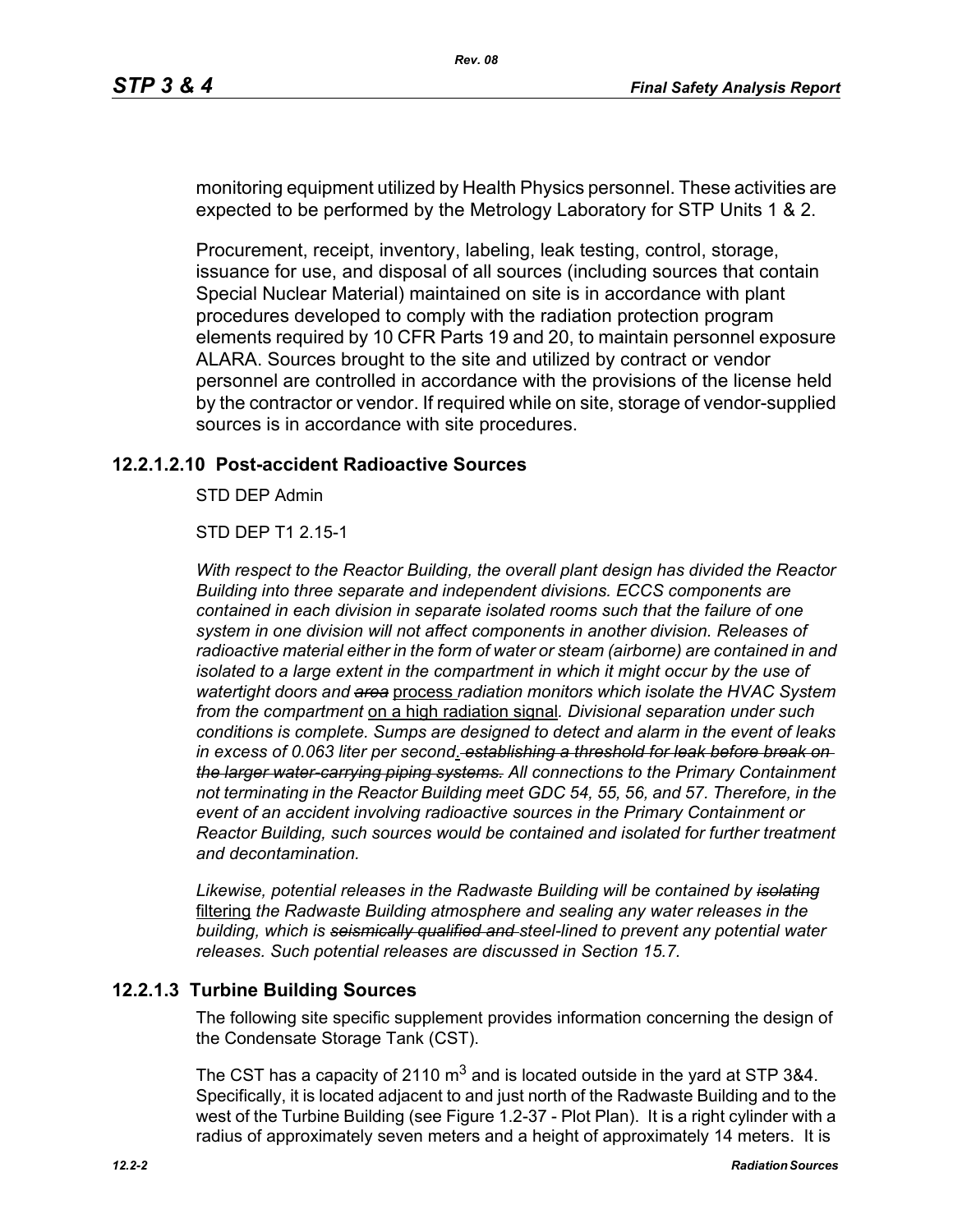located inside an enclosed open top reinforced concrete structure of approximately 19 meters square and 11 meters in height designed to contain the entire contents of the CST. The structure encompasses the CST as depicted on Figure 1.2-37. Outside wall thickness of the concrete structure is approximately 0.3 meters on all four sides. The structure is equipped with a metal cover to preclude rainwater entry, and with a controlled access door.

Normal operational CST contamination levels are expected to yield a contact dose rate of approximately 0.1 mrem/hr, however, the CST will be surveyed by Health Physics personnel periodically and after abnormal operational occurrences (AOO) in accordance with plant procedures to ensure occupational dose remains ALARA. Should an AOO occur which required controlling access to the CST such access would be controlled in accordance with plant Radiation Protection procedures, as described in Section 12.5.

In order to maintain the quality of the CST water, the inputs to the CST are limited. The CST's primary makeup water is purified water from the Makeup Water Purified (MUWP) System. In addition to makeup water from the MUWP System, which contains no radioactive contamination, there are three inputs to the CST that are potentially contaminated. Recycled water from the CRD System is routed back to the CST. The design of the CRD System ensures that the recycle water is not contaminated by other water systems so that the recycled water is the same quality as the CST water. Condensate reject is sent back to the CST to compensate for the clean gland seal steam injection and the thermal expansion of the feed and condensate systems during plant start-up. The point at which condensate is transferred to the CST is located downstream of the condensate filters and demineralizers so that the water that is rejected to the CST has the same quality as the condensate demineralizer effluent. In order to minimize liquid releases from the plant, treated water from the LWMS may also be recycled to the CST.

To establish a design source term, the weighted average of the activity concentrations for each isotope for the condensate reject and the LWMS recycle were cycled through the CST to calculate an equilibrium activity. The condensate reject activity concentration was estimated by taking the reactor water source terms in DCD Section 11.1, except for noble gas and N-16, and adjusting them by the main steam carryover fractions and the condensate filter removal factor of 99% for insoluble nuclides and condensate demineralizer removal parameters from DCD Table 11.1-7. The LWMS recycle activity in the CST is estimated by transferring the activity in the Low Conductivity Waste (LCW) Sample Tanks in COLA Table 12.2-13d to the CST at a rate of 55 m<sup>3</sup>/day, which is the normal LCW System influent rate from COLA Table 11.2-2. The transfer was continued for a period of time long enough to ensure that equilibrium concentrations were reached in the 2110  $\text{m}^3$  CST. Tritium activity was assumed to be 3.7E-04 MBq/g in accordance with DCD Section 11.1.2.3. This is conservative because it does not account for the dilution due to the makeup from the MUWP System. The resulting activity concentrations were then multiplied by the volume of the CST, 2110  $\mathrm{m}^3$ , to obtain the total activity in the CST. The design source term activity by isotope is shown in Table 12.2-37. The dose rate at 30 cm from the CST containing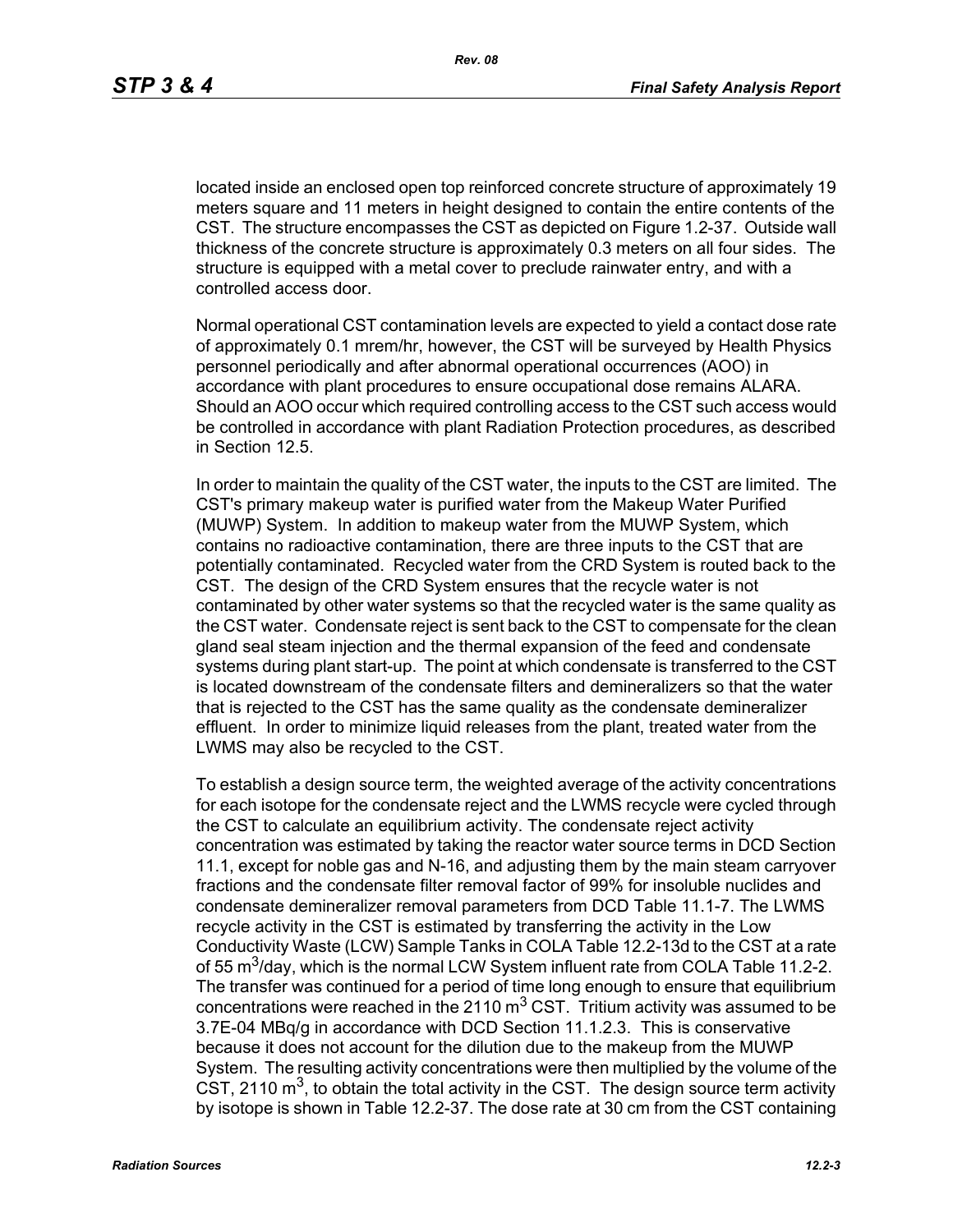this activity is less than 0.001 mSv/hr, and is small enough that no radiation shielding is required.

The CST is provided with design features to prevent environmental releases and the spread of contamination. As stated above, the CST is surrounded by a reinforced concrete enclosure that is sufficient to hold the entire contents of the CST. The drain from the enclosure is routed to the LWMS for processing, if required. The CST is provided with high level alarms in the control room and the Radwaste Building in order to prevent overflow. Any overflow that does occur is routed to the LWMS. The MUWC System contains lines that are used to transfer condensate quality water between the CST and systems in the Radwaste Building, Turbine Building and Reactor Building. All of the piping is routed in trenches or tunnels (not buried pipe). These trenches and tunnels provide the capability to identify and collect any leakage from the lines handling CST water and to transfer this water to the LWMS for processing.

Radiation source information for the CST is shown in Tables 12.2-5a, 12.2-5b, and 12.2-5c.

### **12.2.2.1 Production of Airborne Sources (Site-Specific Supplemental Value Used)**

The following site-specific supplement addresses COL License Information Item 12.5 for airborne releases.

*(1)* χ/Q values obtained from Table 2.3S-27.

STP has re-performed the gaseous release dose analysis using site-specific parameters to determine conformance with 10 CFR 20 and 10 CFR 50 Appendix I (see Subsection 12.2.3 for COL License Information), concluding that identified limits are not exceeded. As shown in Table 12.2-20 the expected per unit release is a small fraction of the site wide release limits of 10 CFR 20.

### **12.2.2.4 Average Annual Doses**

The following site-specific supplement addresses COL License Information Item 12.5.

*For compliance with 10 CFR 50 Appendix I, evaluations have been made to determine average annual doses to unrestricted areas subject to airborne and liquid releases. For airborne dose calculations, isotopic releases were taken from Table 12.2-20. assuming a 0.8 km exclusion boundary. Releases were assumed to be from the plant stack, since all major (Reactor Building, Turbine Building and Radwaste Building) ventilation systems pipe to the stack for normal releases. Since a site meteorology is not definitively defined, a statistical approach was used to evaluate the releases over a series of meteorologies discussed in References 12.26 and 12.27. Doses were calculated using methodologies and conversion factors consistent with Regulatory Guides 1.109 and 1.111 as implemented in References 12.28 and 12.29. Results of the airborne evaluations are given in Table 12.2-21. For the ingestion doses given in Table 12.2-21, ingestion values given in Table E-5 of Regulatory Guide 1.109 were used. COL applicants need to update the airborne dose calculations to conform to the as-designed plant and site-specific meteorology (see Subsection 12.2.3 for COL*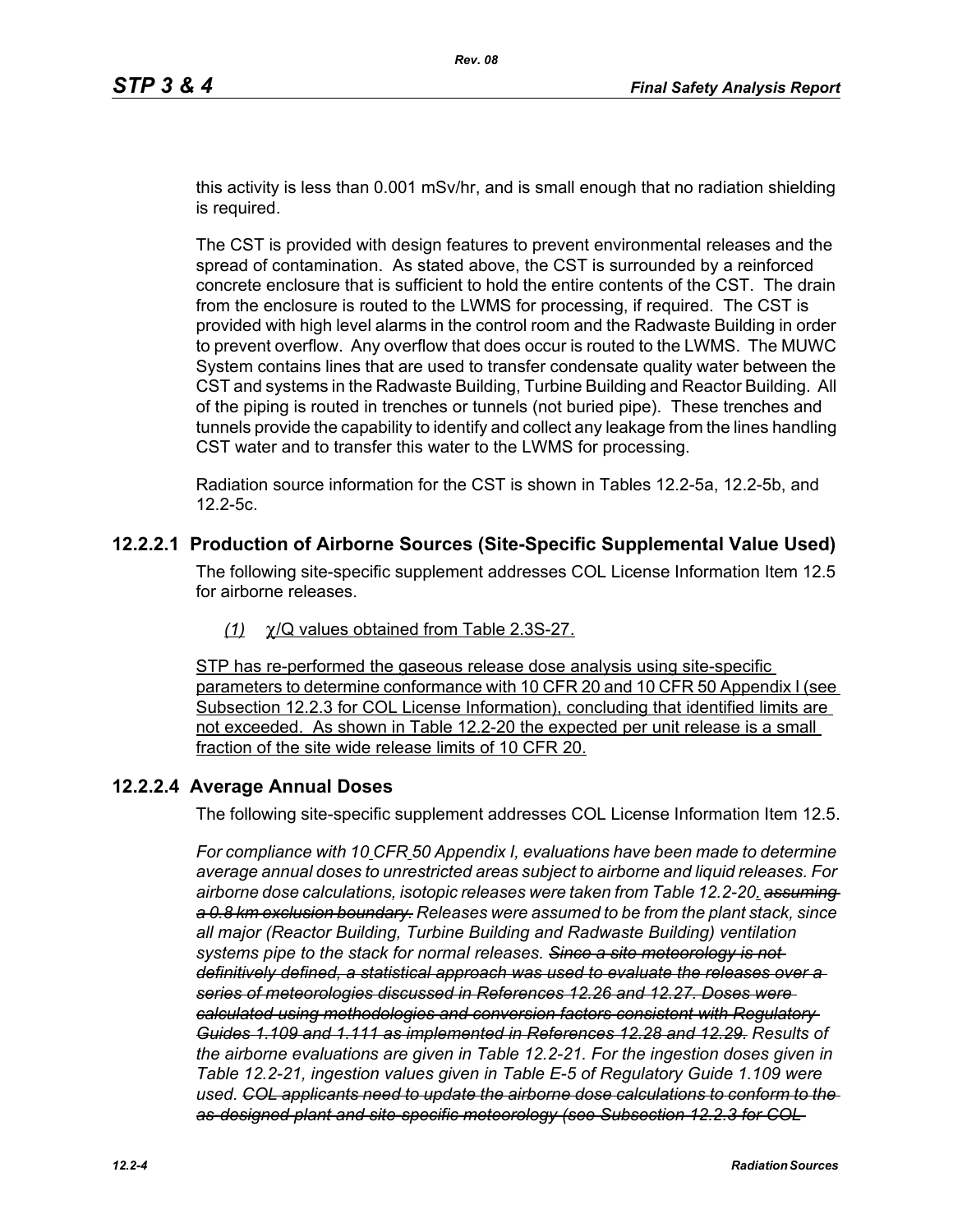*license information).* Tables 12.2-31, 12.2-32, and 12.2-33 describe the parameters used in the airborne release dose assessment.

### **12.2.2.5 Liquid Releases**

The following site-specific supplement addresses COL License Information Item 12.5 for liquid releases.

*The ABWR is designed not to release radioactive liquid effluents. However, under certain conditions of high water inventory, up to 3.7 GBq per year, excluding tritium* radioactive liquids *may be released as described in Subsection 11.2.3. These releases are given in Table 12.2-22 and form the basis for estimating doses using methodologies consistent with Regulatory Guide 1.113 as implemented in Reference 12.2-10. The results of liquid releases, assuming dilution factors described in Subsection 11.2.3.2 12.2.2.5.1, are shown in the dose evaluation in Table 12.2-23. COL applicants need to update* STP has re-performed *the liquid dose analysis to conform to the as-designed plant and* using *site-specific parameters* to determine conformance with 10 CFR 20 and 10 CFR 50 Appendix I *(see Subsection 12.2.3 for COL license information),* concluding that the identified limits are not exceeded*.* Table 12.2-34 describes the site-specific parameters used in the liquid release dose assessment.

### **12.2.2.5.1 Dilution Factors**

The following site-specific supplement addresses COL License Information Item 12.5 for liquid releases.

Dilution factors used in evaluating the release of liquid effluents are site specific. Using the methodology set forth in NUREG-0016 for Liquid Releases, the quantity of radioactive isotopes has been computed and is identified in column 2 of Table 12.2-22. The GALE code methodology, as specified in NUREG-0016, was used to determine the radiological activity released. The code provides recommended values for the activity fraction for potential effluent streams. It is assumed that this quantity is released to the plant discharge piping, which has a flow of 272,550  $\mathrm{m}^3$ /h (circulating water flow). A maximum of 150 cubic meters per hour of liquid radwaste discharge will be mixed with normal circulating water flow of 272,550  $\mathrm{m}^3$ /h providing significant dilution prior to release. The annual release values are used to calculate the per unit annual average liquid release discharge concentration, shown in column 3 of Table 12.2-22. The concentrations noted in this table are less than the limits in 10 CFR 20.

The discharge piping empties into the STP Main Cooling Reservoir (MCR), a 7000 acre reservoir. The plant liquid releases are further diluted in the MCR and allow for radioactive decay to occur before ultimate release from the site to unrestricted areas. The reservoir lies totally within the confines of the site and the use of its water is restricted to plant operation.

Liquid effluent discharge into the MCR can be released to unrestricted areas in the Little Robbins Slough or the Colorado River, and ultimately Matagorda Bay, providing further dilution prior to reaching the potential Maximally Exposed Individual (MEI).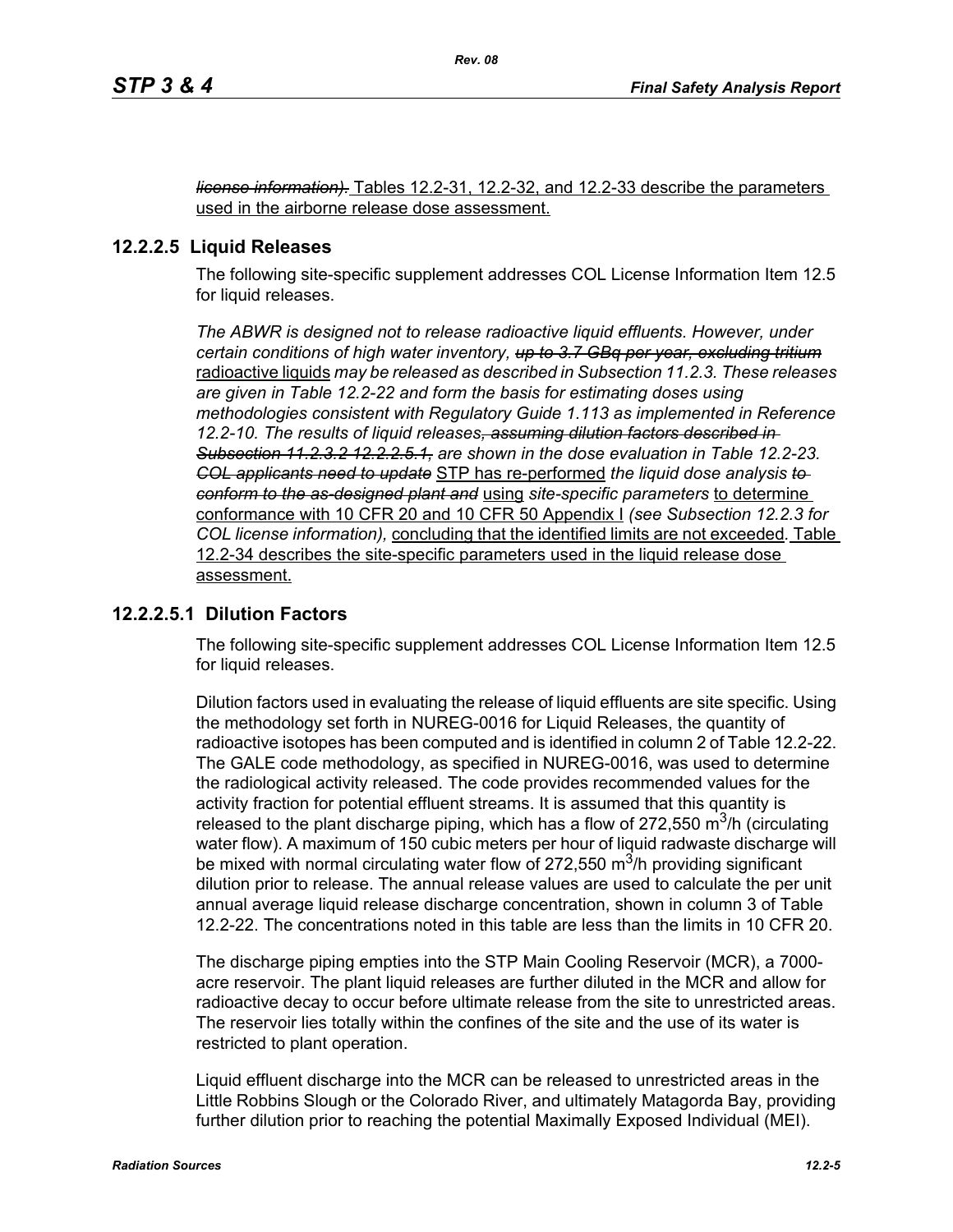Dilution flow rates in the Colorado River, Matagorda Bay and Little Robbins Slough used to evaluate the liquid pathway dose to the MEI, were obtained using information from the STP 2006 Offsite Dose Calculation Manual (ODCM). They were inputs to the LADTAP II computer program, as referenced in Table 12.2-34, footnotes 1, 2, and 3.

The liquid pathway doses to the MEI are determined to be in Little Robbins Slough and are presented in Table 12.2-23. Dose to the MEI comply with the requirements of 10 CFR 50 Appendix I.

### **12.2.3 COL License Information**

### **12.2.3.1 Compliance with 10 CFR 20 and 10 CFR 50 Appendix I**

The following supplement addresses COL License Information Item 12.5.

Using site-specific parameters, doses from the average annual liquid releases and the average annual airborne releases to the environment have been computed. The releases and doses are shown in Tables 12.2-20 through 12.2-23. Tables 12.2-35 and 36 demonstrate that the average annual liquid and airborne releases are in compliance with 10 CFR 20 and 10 CFR 50 Appendix I. Table 12.2-36 demonstrates compliance with 40 CFR 190 as specified in 10 CFR 20.1301(e).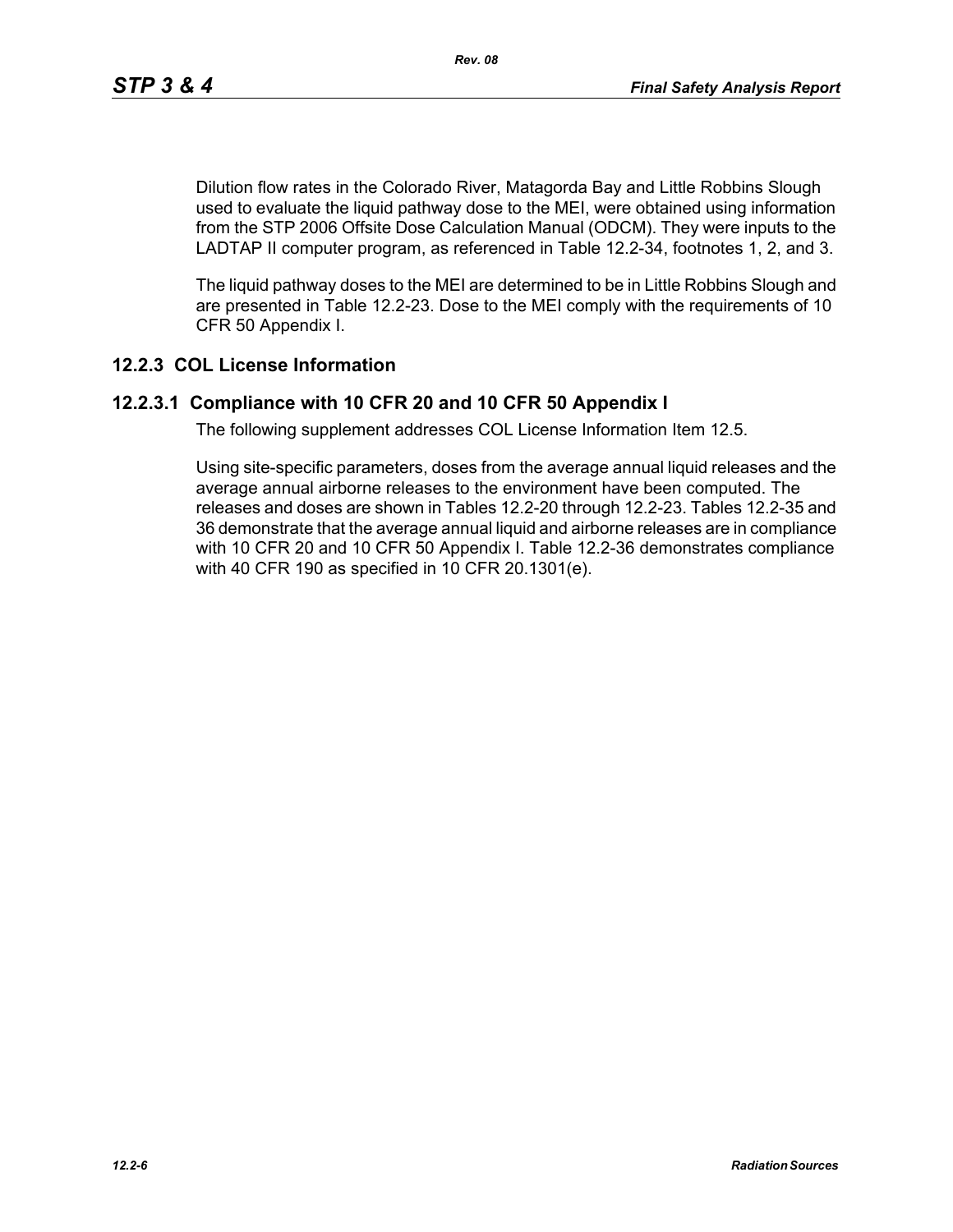### **12.2.4 References**

- 12.2-12 NRC (U.S. Nuclear Regulatory Commission) 1987. GASPAR II Technical Reference and User Guide, NUREG/CR-4653, Office of Nuclear Reactor Regulation, Washington D.C., March.
- 12.2-13 STP (South Texas Project) 2007. Offsite Dose Calculation Manual, Revision 15, South Texas Project, STI32207439, October 1, 2007.
- 12.2-14 STP (South Texas Project) 2006. 2005 Radioactive Effluent Release Report, South Texas Project Electric Generating Station, April 27, 2006.
- 12.2-15 NRC (U.S. Nuclear Regulatory Commission) 1986. LADTAP II Technical Reference and User Guide, NUREG/CR-4013, Office of Nuclear Reactor Regulation, Washington D.C., April.
- 12.2-16 NRC (U.S. Nuclear Regulatory Commission) 1977. Calculation of Annual Doses to Man from Routine Releases of Reactor Effluents for the Purpose of Evaluating Compliance with 10 CFR Part 50, Appendix I, Regulatory Guide 1.109, Revision 1, Office of Standards Development, Washington D.C., October.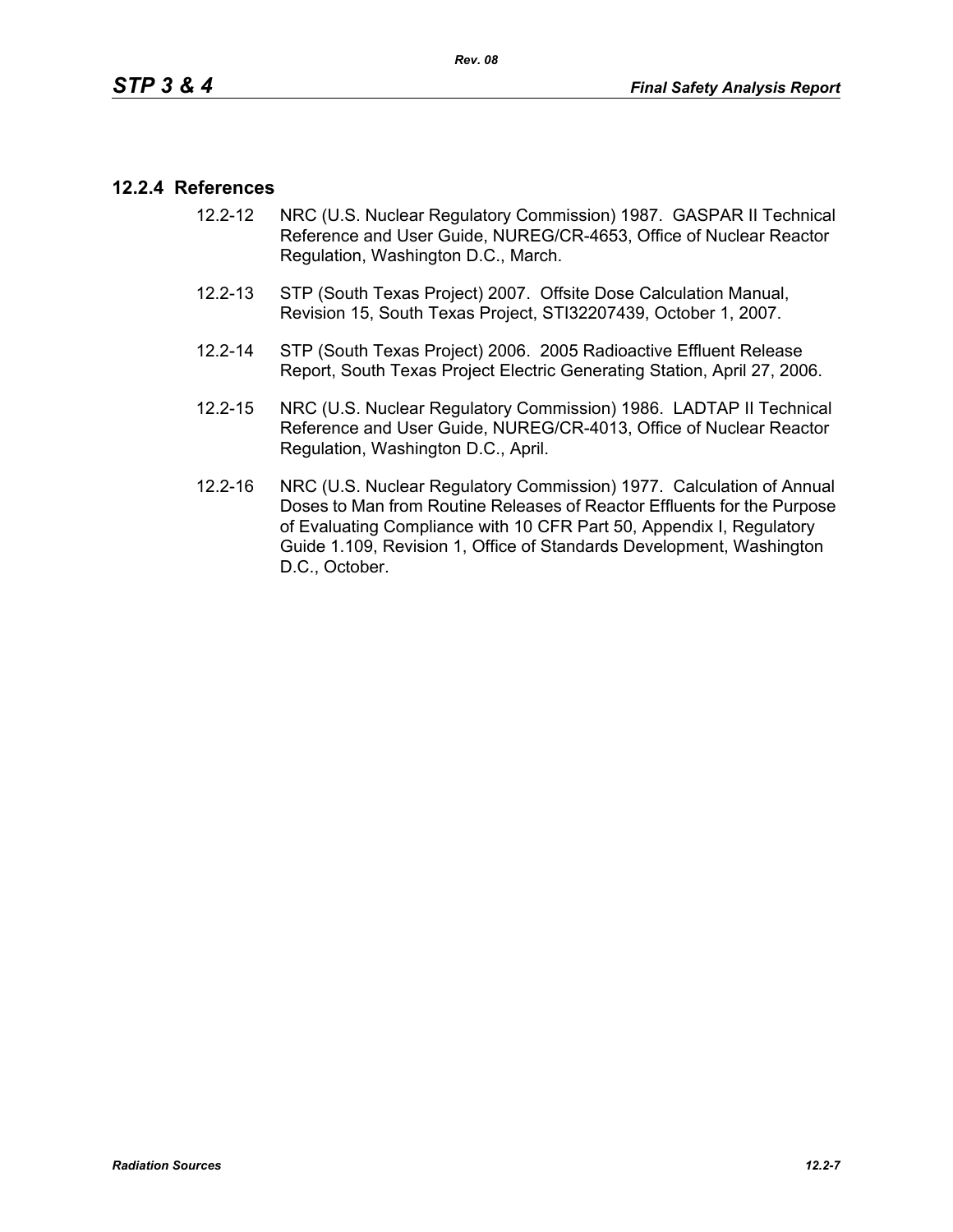| <b>Energy</b>      | <b>Time after Shutdown</b> |              |             |             |
|--------------------|----------------------------|--------------|-------------|-------------|
| <b>Bounds (pJ)</b> | 0 <sub>s</sub>             | 1 day        | 1 week      | 1 month     |
| $9.6E - 01$        |                            |              |             |             |
|                    | $1.3E-03$                  | 1.6E-01      | $1.6E + 00$ | 1.6E-01     |
| $6.4E-01$          |                            |              |             |             |
|                    | $2.9E + 03$                | $1.1E + 00$  | $7.4E-01$   | 1.6E-01     |
| $4.8E - 01$        |                            |              |             |             |
|                    | $1.7E + 03$                | $9.1E - 01$  | $5.9E-01$   | $1.6E - 01$ |
| $4.2E - 01$        |                            |              |             |             |
|                    | $2.7E + 03$                | $4.6E + 01$  | $2.7E + 01$ | 1.6E-01     |
| $3.5E - 01$        |                            |              |             |             |
|                    | $3.4E + 03$                | $7.2E + 01$  | $6.4E + 00$ | 8.0E-02     |
| $2.9E - 01$        |                            |              |             |             |
|                    | $5.3E + 03$                | $5.0E + 02$  | $3.4E + 02$ | $1.0E + 02$ |
| $2.2E - 01$        |                            |              |             |             |
|                    | $5.9E + 03$                | $3.7E + 02$  | $2.6E + 02$ | $1.8E + 02$ |
| $1.4E - 01$        |                            |              |             |             |
|                    | $8.2E + 0.3$               | $1.2E + 0.3$ | $6.1E + 02$ | $3.4E + 02$ |
| $6.4E-02$          |                            |              |             |             |
|                    | $1.9E + 03$                | $2.9E-03$    | $1.4E + 02$ | $5.8E + 01$ |
| 1.6E-02            |                            |              |             |             |

| Table 12.2-3b Gamma Ray Source Energy Spectra -                                |
|--------------------------------------------------------------------------------|
| Post-Operation Gamma Sources in the Core* (pJ/W.s) <sup><math>\pm</math></sup> |

*Rev. 08*

\* *Operating history of 3.2 years.*

† The information provided in this table shall not be used for detailed facility design, including shielding design and evaluation of equipment qualification, operational procedures, or as a basis for any changes to the final safety analysis report (FSAR).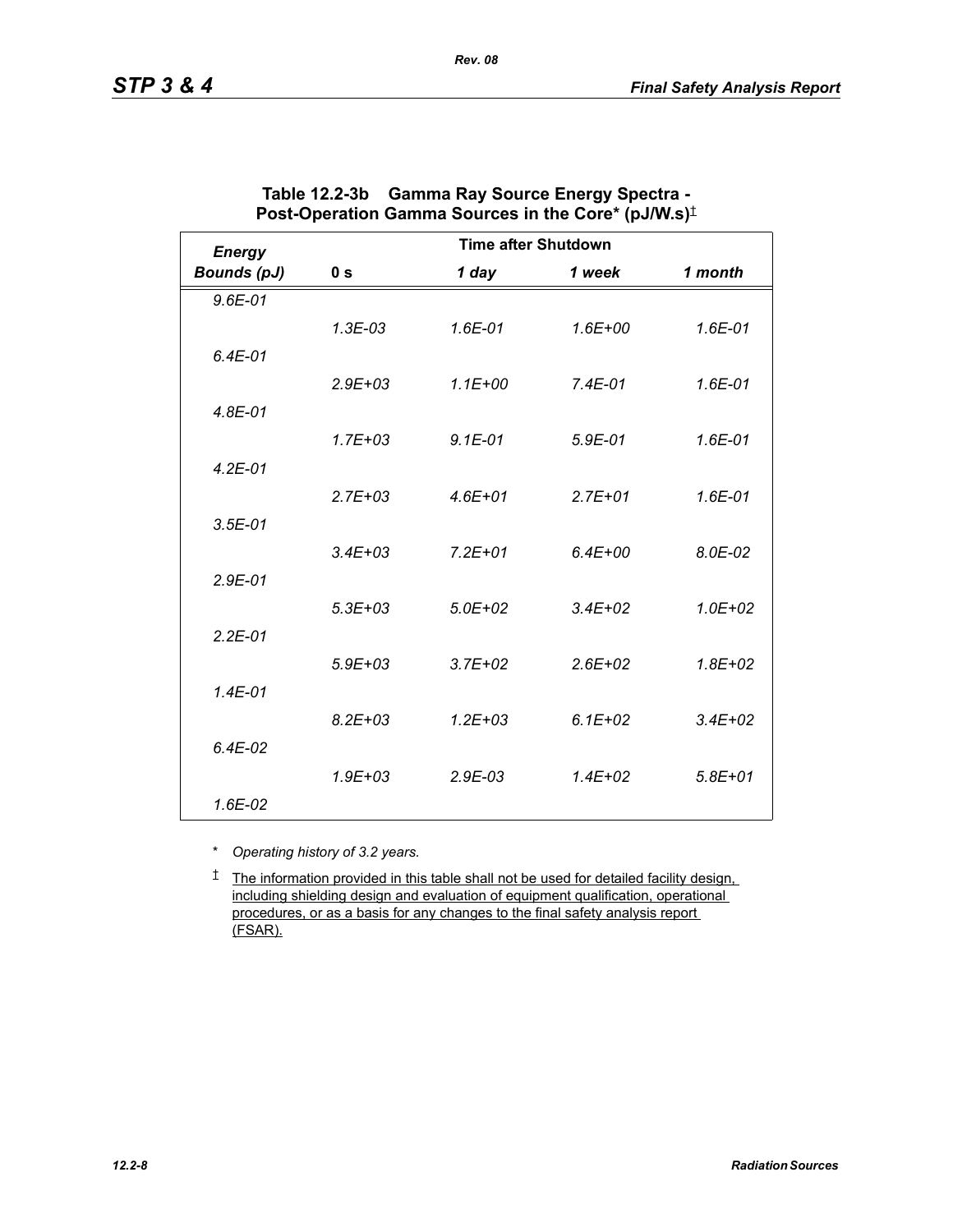|                                 | <b>Gamma Ray Source</b><br>pJ/cm <sup>3</sup> /s/MWt |               |              |               |
|---------------------------------|------------------------------------------------------|---------------|--------------|---------------|
| <b>Energy Bounds (pJ)</b>       | Zone H                                               | <b>Shroud</b> | Zone 1       | <b>Vessel</b> |
| E > 1.60                        | 1.9E-07                                              | $2.7E-03$     | $4.3E-09$    | $3.0E - 07$   |
| $1.28 \le E \le 1.60$           | $5.3E-04$                                            | 41.7          | $1.2E - 0.5$ | $3.0E - 04$   |
| $0.96 \le E \le 1.28$           | 0.14                                                 | 76.9          | $2.4E-03$    | $3.0E-03$     |
| $0.64 \le E \le 0.96$           | $8.3E - 04$                                          | 24.0          | $1.6E - 05$  | $8.2E - 04$   |
| $0.32 \le E \le 0.64$           | 35.2                                                 | 17.6          | 4.6E-02      | $8.3E - 04$   |
| $0.16 \le E \le 0.32$           | $4.5E - 03$                                          | 7.7           | $6.1E-0.5$   | $3.8E - 04$   |
| $8.2E - 02 \le E \le 0.16$      | $3.7E-03$                                            | 4.6           | 5.0E-05      | $3.3E-04$     |
| $3.2E - 02 \le E \le 8.2E - 02$ | $1.1E-02$                                            | 1.3           | $1.9E - 04$  | $3.3E-05$     |
| $E < 3.2E - 0.2$                | 1.3E-04                                              | 0.30          | $2.6E-06$    | $1.5E-05$     |

| Table 12.2-3c Gamma Ray Source Energy Spectra -                  |
|------------------------------------------------------------------|
| Gamma Ray Sources External to the Core During Operation $^\ddag$ |

*Rev. 08*

<sup> $†$ </sup> The information provided in this table shall not be used for detailed facility design, including shielding design and evaluation of equipment qualification, operational procedures, or as a basis for any changes to the final safety analysis report (FSAR).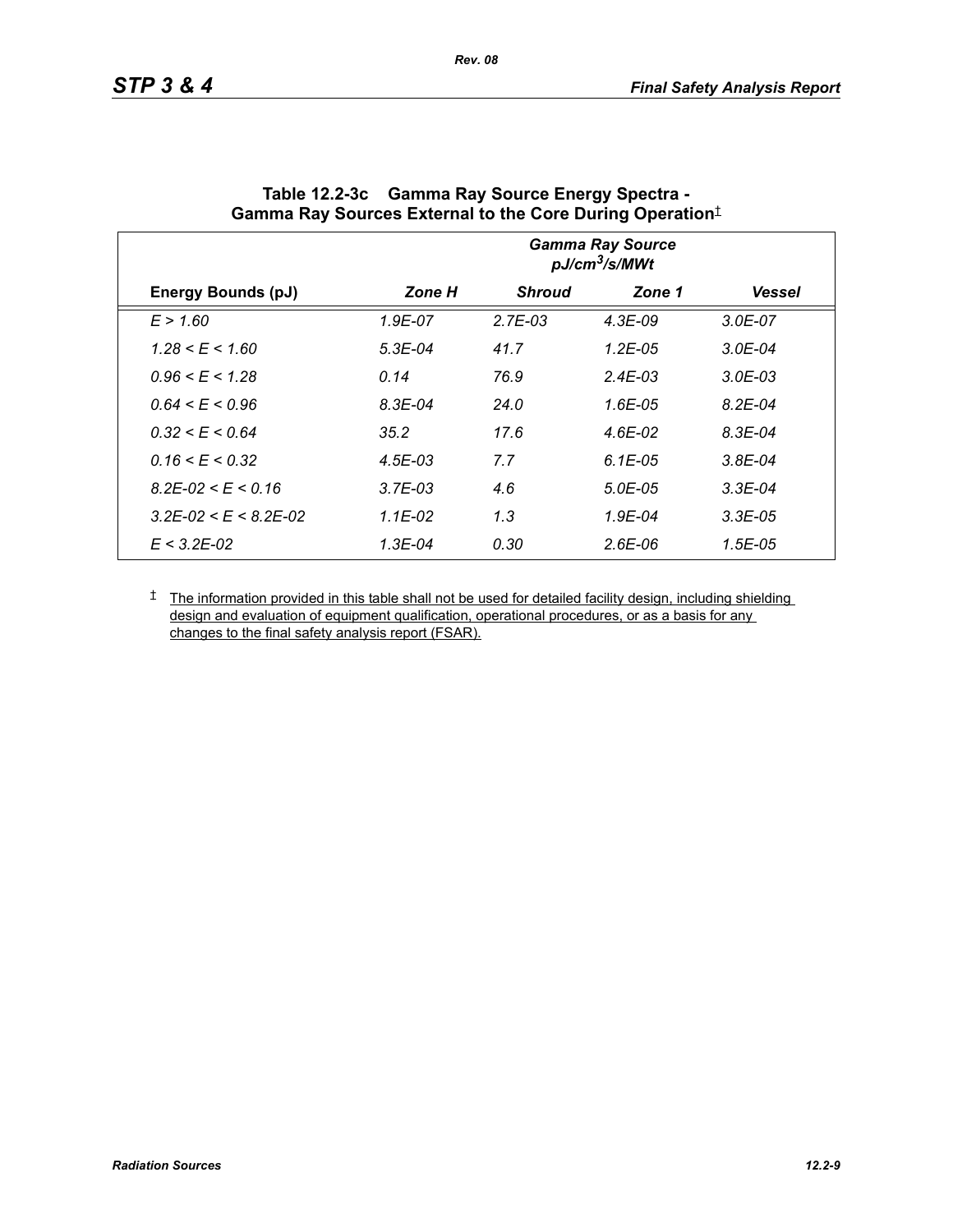| <b>Source Table</b>           | For                                       |                        | Drawing Location               | <b>Approximate Geometry</b>                                                              |
|-------------------------------|-------------------------------------------|------------------------|--------------------------------|------------------------------------------------------------------------------------------|
| $12.2 - 6$                    | <b>RHR Heat Exchanger</b>                 | $12.3 - 1$             | (R1,RF)<br>(R6, RA)<br>(R6,RF) | Rt Cylndr ( $r=0.9m$ , $l=7m$ )                                                          |
| $12.2 - 8$                    | <b>RCIC Turbine</b>                       | $12.3 - 1$             | (R6, RC)                       | Rt Cylndr (r=0.5m, l=0.7m)                                                               |
| $12.2 - 9$                    | <b>CUW Filter Demineralizer</b>           | $12.3 - 3$             | (R2, RB)                       | 2 Tanks, Rt Cylndr (r=0.6m, l=3.3m)                                                      |
| $12.2 - 10$                   | <b>CUW Regen Heat Exchanger</b>           | $12.3 - 2$             | (R1, RC)                       | Rt Cylndr (r=0.4m 0.63m, l=6.8m<br>$4.9m$ )                                              |
| $12.2 - 11$                   | <b>CUW Non-Regen Heat</b><br>Exchanger    | $12.3 - 1$             | (R1, RC)                       | Rt Cylndr (r=0.4m, l=5.5m)                                                               |
| $12.2 - 13.1$<br>$12.2 - 13a$ | <b>LCW Collector Tank</b>                 | 12.3-37<br>$12.3 - 38$ | <b>ITEM-7</b>                  | 24 Tanks, Rt Cylndr (r=4.2.74m,<br>l=9.49.9.5858m)                                       |
| $12.2 - 13.2$<br>$12.2 - 13b$ | <b>LCW Filter/Demin Skid</b>              | 12.3-39                | <b>ITEM 12</b>                 | Rt Cylndr (r=0.5m, I=2.5m)Rt cylndr<br>$(r=0.5m, I=1.8m)$                                |
| $42.2 - 13.3$                 | <b>LCW Demineralizer</b>                  | 12.3-39                | <b>ITEM 11</b>                 | Rt Cylndr (r=0.6m, I=2.8m)                                                               |
| $12.2 - 13.4$<br>$12.2 - 13d$ | <b>LCW Sample Tank</b>                    | 12.3-37<br>12.3-38     | <b>ITEM 8</b>                  | 2 Tanks, Rt Cylndr (r=4.2.74m,<br>l=9.499.58.58m)                                        |
| $12.2 - 13.5$<br>12.2-13e     | <b>HCW Collector Tank</b>                 | 12.3-37<br>12.3-38     | <b>ITEM 13</b>                 | 3 Tanks, Rt Cylndr ( $r=2.2m$ ,<br><del>/=4.3m</del> )(r=2.74m, l=9.58m)                 |
| $12.2 - 13.6$<br>$12.2 - 13f$ | HCW Filter/ Demineralizer-<br><b>Skid</b> | 12.3-39                | <b>ITEM 20</b>                 | $Rt$ Cylnder ( $r=0.6m$ , $l=2.8m$ )Rt cylndr<br>$(r=0.5m, I=1.8m)$                      |
| $12.2 - 13g$                  | <b>HCW Sample Tank</b>                    | $12.3 - 37$<br>12.3-38 |                                | Rt Cylinder (r=2.74m, l=9.58m)                                                           |
| $12.2 - 13h$                  | <b>HSD Receiver Tank</b>                  | 12.3-37<br>12.3-38     |                                | Cylinder (r=1.98m, l=4.4m)                                                               |
| $12.2 - 13i$                  | <b>HSD Sample Tank</b>                    | $12.3 - 37$<br>12.3-38 |                                | Cylinder (r=1.98m, l=4.4m)                                                               |
| $12.2 - 13j$                  | <b>Chem Drain Tank</b>                    | 12.3-37                |                                | Cylinder (r=0.91m, I=2.6m)                                                               |
| $12.2 - 14$                   | Offgas                                    | 12.3-50                | $(TF, T2)$                     | Tank 1, Rt Cylndr (r=0.6m, l=7.6m)<br>Tanks 2-9, Rt Cylndr (r=1.1m,<br>$I = 7.6m$        |
| 12.2-29                       | Steam Jet Air Ejector                     | 12.3-51                | $(TF, T2)$                     | Rt Cylndr (r=0.15m, l=4.6m)<br>Rt Cylndr (r=0.76m, l=6.1m)<br>Rt Cylndr (r=0.2m, l=4.6m) |
| $12.2 - 14$                   | <b>Offgas Recombiner</b>                  | 12.3-51                | $(TF, T2)$                     | Rt Cylndr ( $r=1.4$ m, $l=7$ m)                                                          |
| $12.2 - 15.1$<br>$12.2 - 15a$ | <b>CUW Backwash Receiving</b><br>Tank     | $12.3 - 1$             | (R2, RB)                       | Rt Cylndr (r=2.2m, l=5.7m)                                                               |
| $42.2 - 15.2$<br>$12.2 - 15b$ | CF Backwash Receiving Tank                | 12.3-49                | (TD, T4)                       | Rt Cylndr (r=2.2m, l=5.7m)                                                               |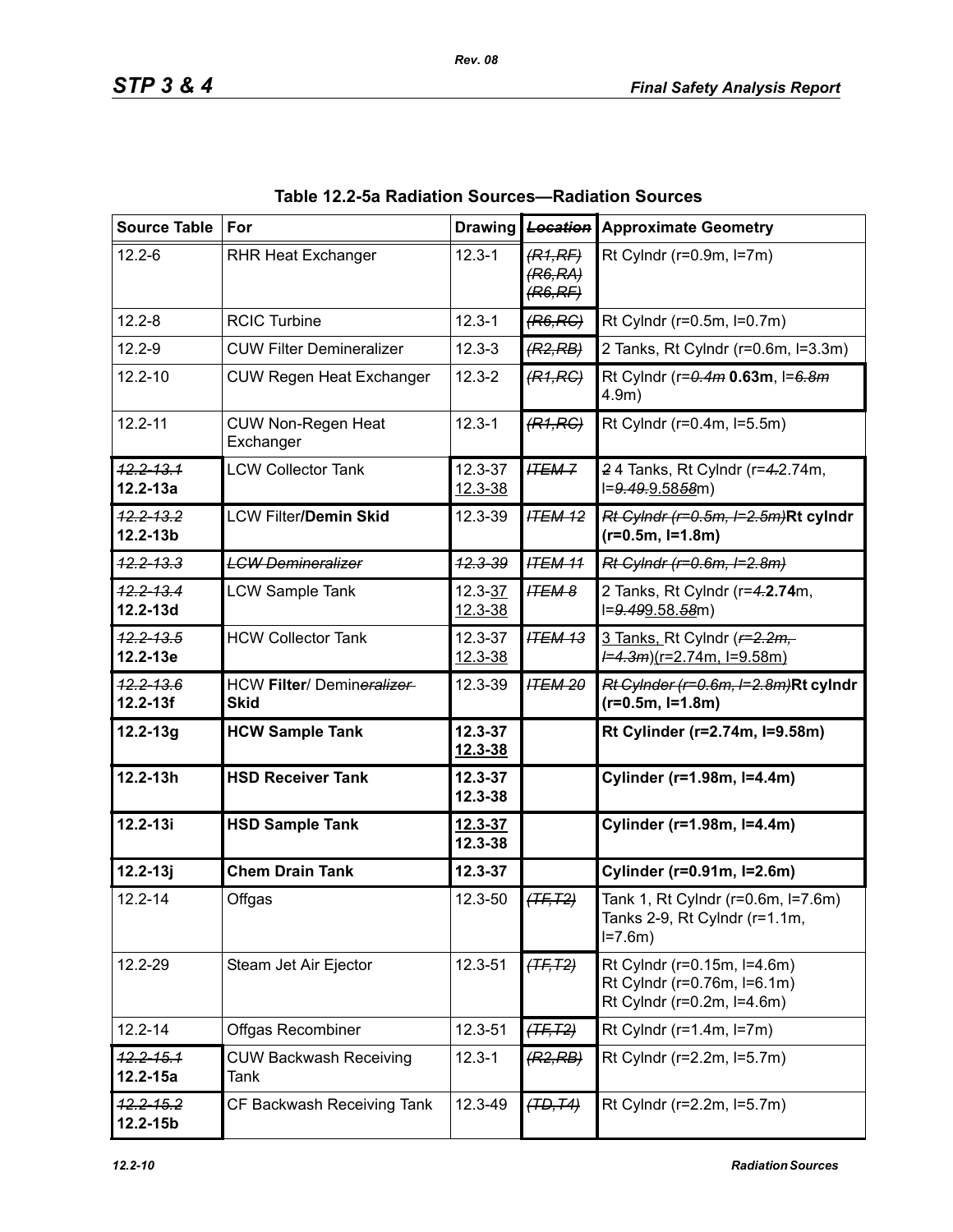| <b>Source Table</b>                               | For                                                           | <b>Drawing</b>            | Location               | <b>Approximate Geometry</b>                                                                                                                                                 |
|---------------------------------------------------|---------------------------------------------------------------|---------------------------|------------------------|-----------------------------------------------------------------------------------------------------------------------------------------------------------------------------|
| <del>12.2-15.3</del><br>12.2-15c                  | Phase Separators                                              | 12.3-37<br>$12.3 - 38$    | <b>ITEM 30</b>         | 2 Tanks, Rt Cylndr (r=2.4-2.3m,<br>$I = 6.09.7m$                                                                                                                            |
| <del>12.2-15.4</del><br>12.2-15d                  | Spent Resin Storage Tanks                                     | $12.3 - 37$<br>12.3-38    | <b>ITEM 31</b>         | Rt Cylndr (r=2.0m, I=5.76.6m), 2<br><b>Tanks</b>                                                                                                                            |
| <del>12.2-15.5</del>                              | <b>Concentrated Waste Tank</b>                                | $12.3 - 37$               | <b>ITEM 35</b>         | Rt Cylndr (r=1.5m, I=4.4m)                                                                                                                                                  |
| <del>12.2-15.6</del>                              | Solids Dryer Feed Tank                                        | $12.3 - 41$               | <b>ITEM 39</b>         | Rt Cylndr (r=1.6m, l=3.2m)                                                                                                                                                  |
| $12.2 - 15.7$                                     | Solids Dryer (outlet)                                         | <del>12.3-39</del>        | <b>ITEM 55</b>         | Rt Cylndr (r=0.2m, I=3.2m)                                                                                                                                                  |
| <del>12.2-15.8</del>                              | Solids Pelletizer                                             | $42.3 - 38$               | <b>ITEM 58</b>         | Rt Cylndr (r=0.4m, I=2.5m)                                                                                                                                                  |
| <del>12.2-15.9</del>                              | Sol Mist Separator (steam)                                    | 12.3-39                   | <b>ITEM 56</b>         | Rt Cylndr (r=0.1m, I=2.8m)                                                                                                                                                  |
| <del>12.2-15.10</del>                             | Sol-Gondenser                                                 | <del>12.3-40</del>        | <b>ITEM 57</b>         | Rt Cylndr (r=0.2m, I=1.4m)                                                                                                                                                  |
| <del>12.2-15.11</del>                             | Sol Drum                                                      | <del>12.3-39</del>        | (2, D)                 | Rt Cylndr (r=0.3m, I=0.8m)<br>Box (1.5mx1.5mx1m)                                                                                                                            |
| $12.2 - 151$                                      | <b>LW Receiving Tank</b>                                      | $12.3 - 37$<br>12.3-38    |                        | Cylinder (r=1.98m, l=6.6m)                                                                                                                                                  |
| $12.2 - 16$                                       | <b>FPC Filter Demineralizer</b>                               | $12.3 - 3$                | (R2, RB)               | Rt Cylndr (r=0.7m, l=3.4m)                                                                                                                                                  |
| 12.2-17                                           | <b>Suppression Pool Cleanup</b><br>System                     | $12.3 - 3$                | (R2, RA)               | Rt Cylndr (r=0.7m, l=3.4m)                                                                                                                                                  |
| $12.2 - 18$                                       | Control Rod Drive System <sup>†</sup>                         | $12.3 - 2$                | (R4,RF)                | <b>Distributed Source</b>                                                                                                                                                   |
| $12.2 - 24$                                       | <b>Traversing Incore Probe</b>                                | $12.3 - 2$                | (R4, RB)               | <b>Distributed Source</b>                                                                                                                                                   |
| 12.2-25                                           | Reactor Internal Pumps <sup>‡</sup>                           | $12.3 - 2$                | (RF, R1)               | <b>Distributed Source</b>                                                                                                                                                   |
| 12.2-25                                           | <b>RIP Heat Exchanger</b>                                     | $1.2-3b$                  | E <sub>1</sub> 3000    | Rt Cylndr (r=0.322m, l=2.9m)                                                                                                                                                |
| 12.2-26                                           | <b>Turbine Moisture</b><br>Separator/Reheater                 | 12.3-52                   | (T6, TE)               | Rt Cylndr (r=1.8m, l=31.m)                                                                                                                                                  |
| 12.2-27                                           | <b>Turbine Condenser</b>                                      | 12.3-53                   | (TD, TG)               | <b>Distributed Source</b>                                                                                                                                                   |
| 12.2-28                                           | Condenser Filter/<br>Demineralizer<br>Filter<br>Demineralizer | 12.3-51<br>12.3-51        | (TG, T2)<br>$(TC, T3)$ | 3 Tanks, Rt Cylndr(r=1.4m, l=6.1m)<br>6 Tanks, Rt Cylndr(r=1.7m, l=5.1m)                                                                                                    |
| 12.2-30                                           | <b>SGTS Filter Train</b>                                      | $12.3 - 7$                | (R2, RB)               | Surface, $(3.66m \times 2.54m)^{\$}$                                                                                                                                        |
| Applicant<br><b>See</b><br><b>Appendix</b><br>12B | Spent Fuel Storage                                            | $12.3 - 6$<br>$12.3 - 10$ | (R4,RF)                | See Drawings<br><u>14.0m x 9.4m x 11.9m deep (pool)</u><br>10.7m x 9.0m x 4.5m (fuel racks)<br><b>Active Fuel Assembly dimensions:</b><br>0.152m (6in) square x 3.8m height |
| 12.2-37                                           | Condensate Storage Tank                                       |                           |                        | Rt Cylinder (r=7m, l=14m)                                                                                                                                                   |

| Table 12.2-5a Radiation Sources—Radiation Sources (Continued) |  |  |
|---------------------------------------------------------------|--|--|
|---------------------------------------------------------------|--|--|

\* Suppression pool clean up F/D uses second of Fuel Pool F/D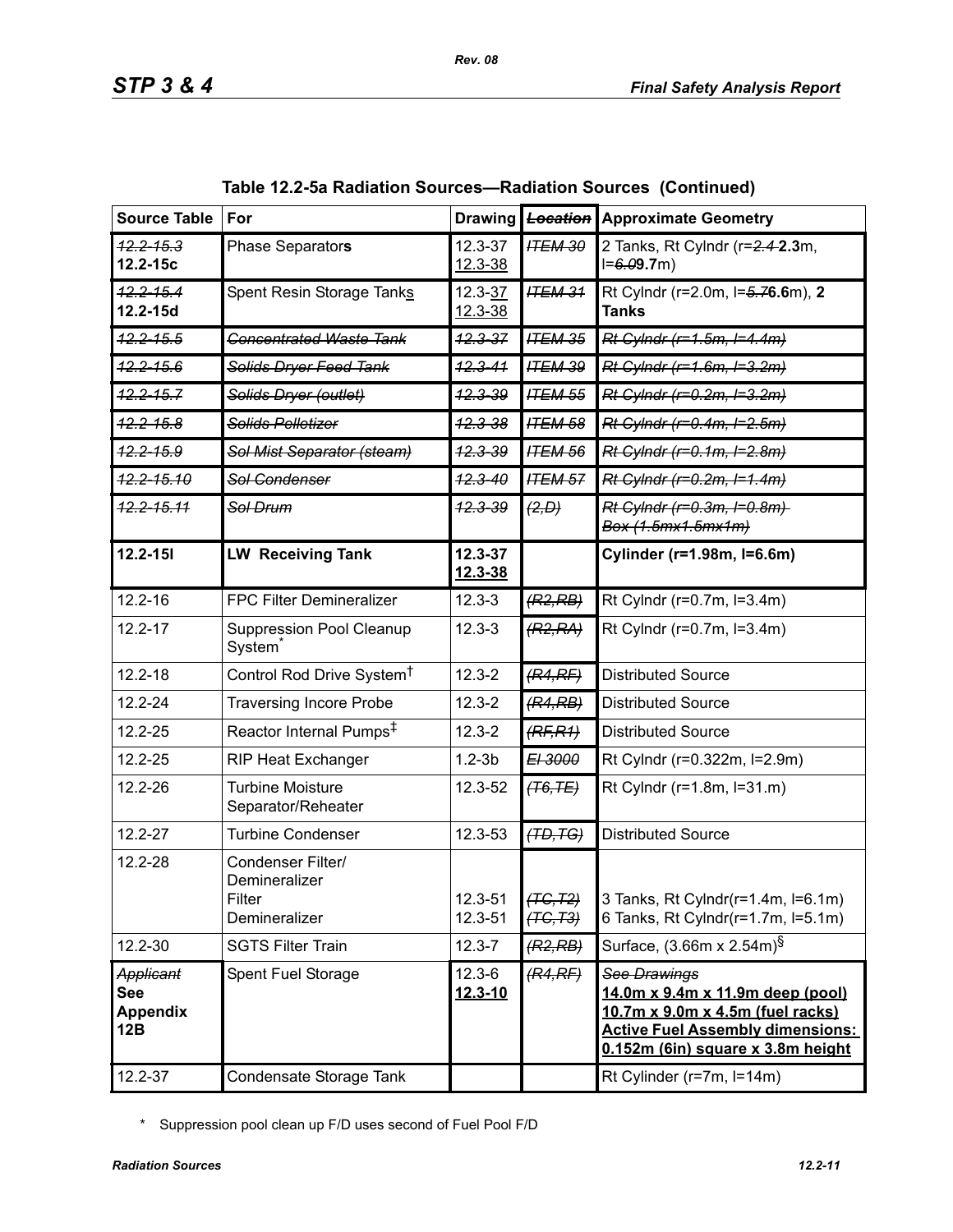- † Maintenance Facility
- ‡ Maintenance Facility, see Figure 1.2-3b Elevation 3000 for drywell location
- § Surface area of HEPA and charcoal filter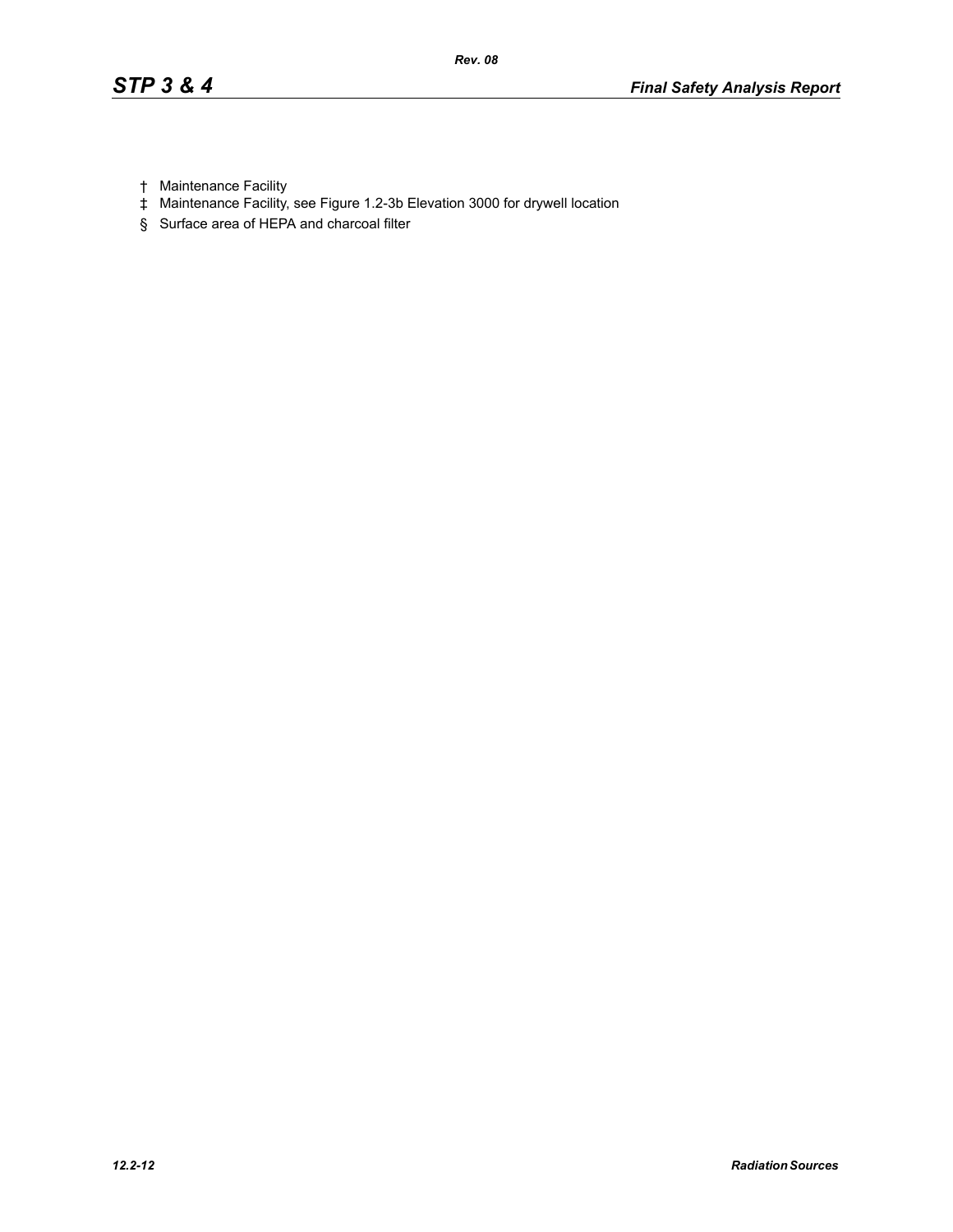| Component                                      | <b>Assumed Shielding Source Geometry</b>                                                                                           |
|------------------------------------------------|------------------------------------------------------------------------------------------------------------------------------------|
| RHR Heat Exchanger                             | Homogenous source over volume of heat exchanger                                                                                    |
| <b>RCIC Turbine</b>                            | Homogenous source over volume of turbine                                                                                           |
| <b>CUW Filter Demineralizer</b>                | 80% of source in first 15 cm, remainder dispersed over volume.                                                                     |
| <b>CUW Regen Heat</b><br>Exchanger             | Homogenous source over volume of exchanger                                                                                         |
| CUW Non-Regen Heat<br>Exchanger                | Homogenous source over volume of exchanger                                                                                         |
| <b>LCW Collector Tank</b>                      | 80% non-solubles in slurry on tank bottom, rest evenly dispersed in volume                                                         |
| <b>LCW Filter/Demin Skid</b>                   | Homogenous source over volume of filterHomogenous source over<br>volume of skid                                                    |
| <b>LCW Demineralizer</b>                       | 80% of source in first 15 cm, rest evenly dispersed over volume                                                                    |
| <b>LCW Sample Tank</b>                         | Homogenous source over volume of tank                                                                                              |
| <b>HCW Collector Tank</b>                      | Homogenous source over volume of tank                                                                                              |
| <b>HCW Filter/Demineralizer</b><br><b>Skid</b> | 80% of source in first 15 cm, rest evenly dispersed over-<br>volumeHomogenous source over volume of skid                           |
| Offgas                                         | 90% of source in first tank in first (upper) 30 cm, rest evenly dispersed.<br>Remaining tanks, homogenous source over tank volume. |
| Steam Jet Air Ejector*                         | Homogenous source over volume of ejector                                                                                           |
| Offgas Recombiner*                             | Homogenous source over subcomponent (Figure 12.2-14)+                                                                              |
| <b>CUW Backwash Receiving</b><br>Tank          | 80% non-solubles in slurry on tank bottom, rest evenly dispersed in volume                                                         |
| CF Backwash Receiving<br><b>Tank</b>           | 80% non-solubles in slurry on tank bottom, rest evenly dispersed in volume                                                         |
| Phase Separator                                | 90% non-solubles in slurry on tank bottom, rest evenly dispersed in volume                                                         |
| Spent Resin Storage Tank                       | Homogenous source over volume of tank                                                                                              |
| <b>Concentrated Waste Tank</b>                 | 90% non-solubles in slurry on tank bottom, rest evenly dispersed in volume                                                         |
| <b>Sol Dryer Feed Tank</b>                     | Source evenly dispersed over volume                                                                                                |
| Sol Dryer (outlet)                             | Source evenly dispersed over volume                                                                                                |
| <b>Sol Peletizer</b>                           | Source evenly dispersed over volume                                                                                                |
| Sol Mist Separator (steam)                     | Source evenly dispersed over volume                                                                                                |
| <b>Sol Condenser</b>                           | Source evenly dispersed over volume                                                                                                |
| Sol Drum                                       | Source evenly dispersed over volume                                                                                                |
| <b>FPC Filter Demineralizer</b>                | 90% insolubles in first 15 cm, rest of source evenly dispersed over volume                                                         |
| Supression Pool Cleanup<br>System              | 90% insolubles in first 15 cm, rest of source evenly dispersed over volume                                                         |
| Control Rod Drive System                       | Exposure dependent, assume evenly dispersed over length of blade                                                                   |
| Transverse Incore Probe                        | Point or line geometry (Table 12.2-24)                                                                                             |
| <b>Reactor Internal Pumps</b>                  | Cylindrical source coupled to water bearing components                                                                             |
| <b>RIP Heat Exchanger</b>                      | Homogenous source over volume of exchanger                                                                                         |

### **Table 12.2-5b Radiation Sources—Source Geometry**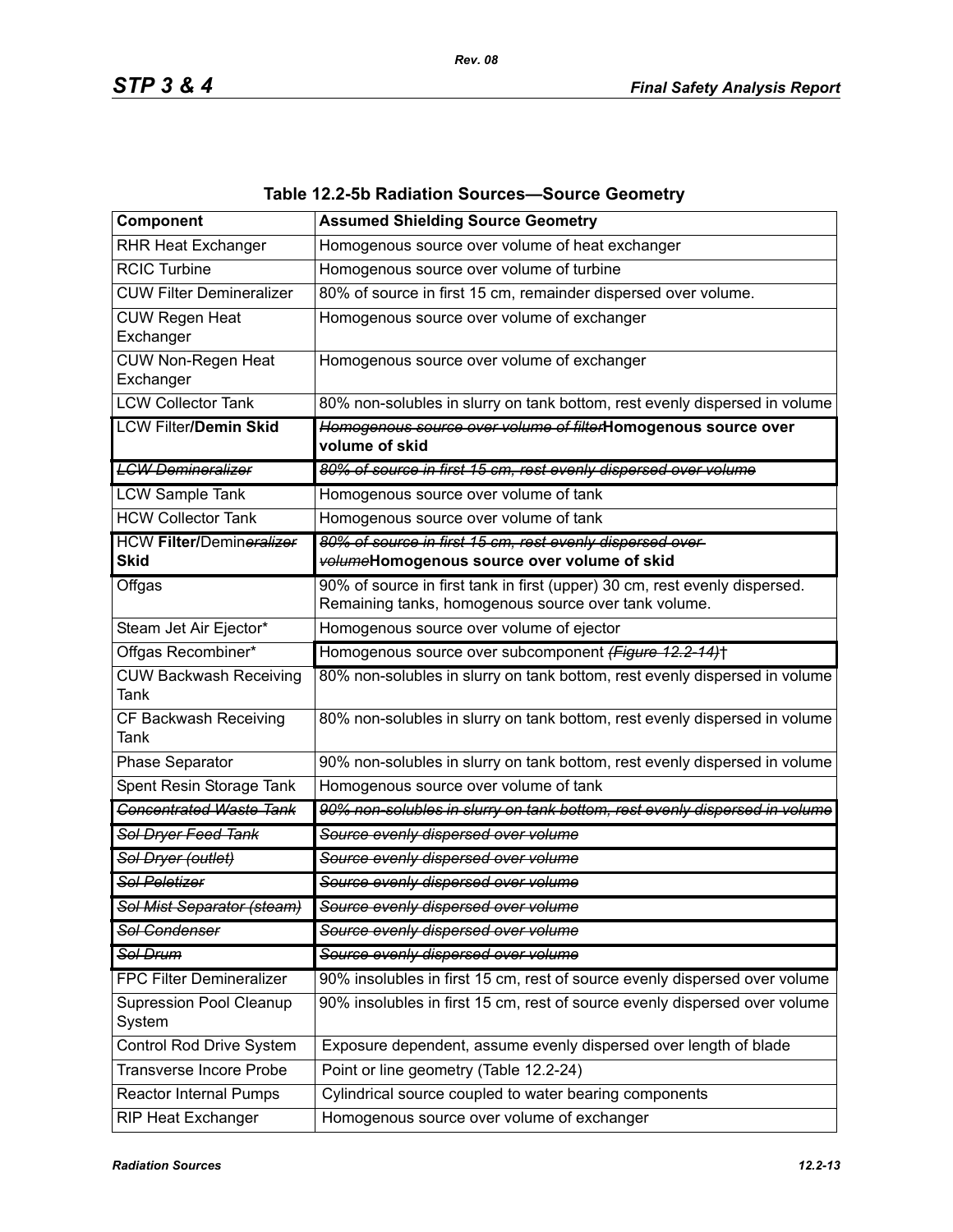| Component                              | <b>Assumed Shielding Source Geometry</b>                                         |
|----------------------------------------|----------------------------------------------------------------------------------|
| Turbine Moisture<br>Separator/Reheater | Homogenous source over volume of exchanger                                       |
| <b>Turbine Condenser</b>               | Homogenous source over volume of exchanger                                       |
| Condenser<br>Filter/Demineralizer      | Homogenous source over volume of exchanger                                       |
| Filter                                 | Source evenly dispersed over volume of filter                                    |
| <b>Demineralizer</b>                   | 90% insolubles in first 15 cm, rest of source evenly dispersed over volume       |
| <b>SGTS Filter Train</b>               | 90% particulates on HEPA filter, remaining on charcoal filter                    |
| Spent Fuel Storage                     | Applicant<br>Spent fuel source evenly dispersed over volume of racks in the pool |
| <b>HSD Receiver Tank</b>               | Homogenous source over volume of tank                                            |
| <b>HSD Sample Tank</b>                 | Homogenous source over volume of tank                                            |
| <b>LW Backwash</b><br><b>Receiving</b> | Homogenous source over volume of tank                                            |
| <b>Chem Drain Tank</b>                 | Homogenous source over volume of tank                                            |
| <b>HCW Sample Tank</b>                 | Homogenous source over volume of tank                                            |
| Condensate Storage Tank                | Homogeneous source over volume of tank                                           |

|  |  | Table 12.2-5b Radiation Sources-Source Geometry (Continued) |  |  |
|--|--|-------------------------------------------------------------|--|--|
|--|--|-------------------------------------------------------------|--|--|

\* Radiation levels in SJAE and recombiner highly dependent upon power level. Actual measurements on SJAE condenser contact dose rate are  $2x10^{-3}$  Gy/h at 100% power and less than 5x10<sup>-2</sup>m Gy/h at 20% power.

† See Offgas Recombiner Description, Section 11.3, use inventory for preheater, recombiner, condenser and cooler for recombiner inventory for shielding applications.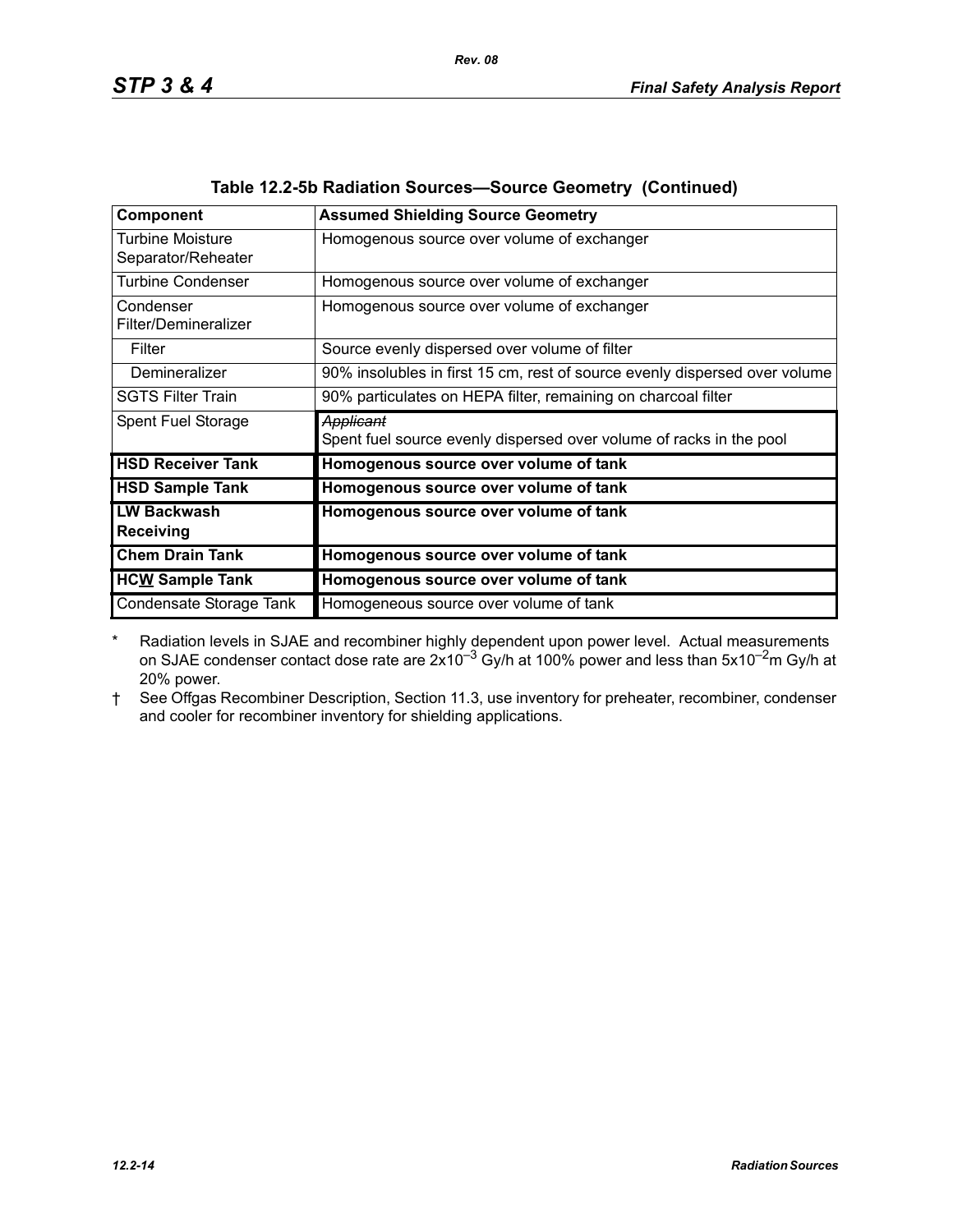## Radiation Sources *Radiation Sources 12.2-15*

# Component Table Racin Component Record of Real Record of Record of Record of Record Component (and the Component Component Record of Record of Record of Record of Record of Record of Record of Record of Record of Record o

*STP 3 & 4*

12.2-15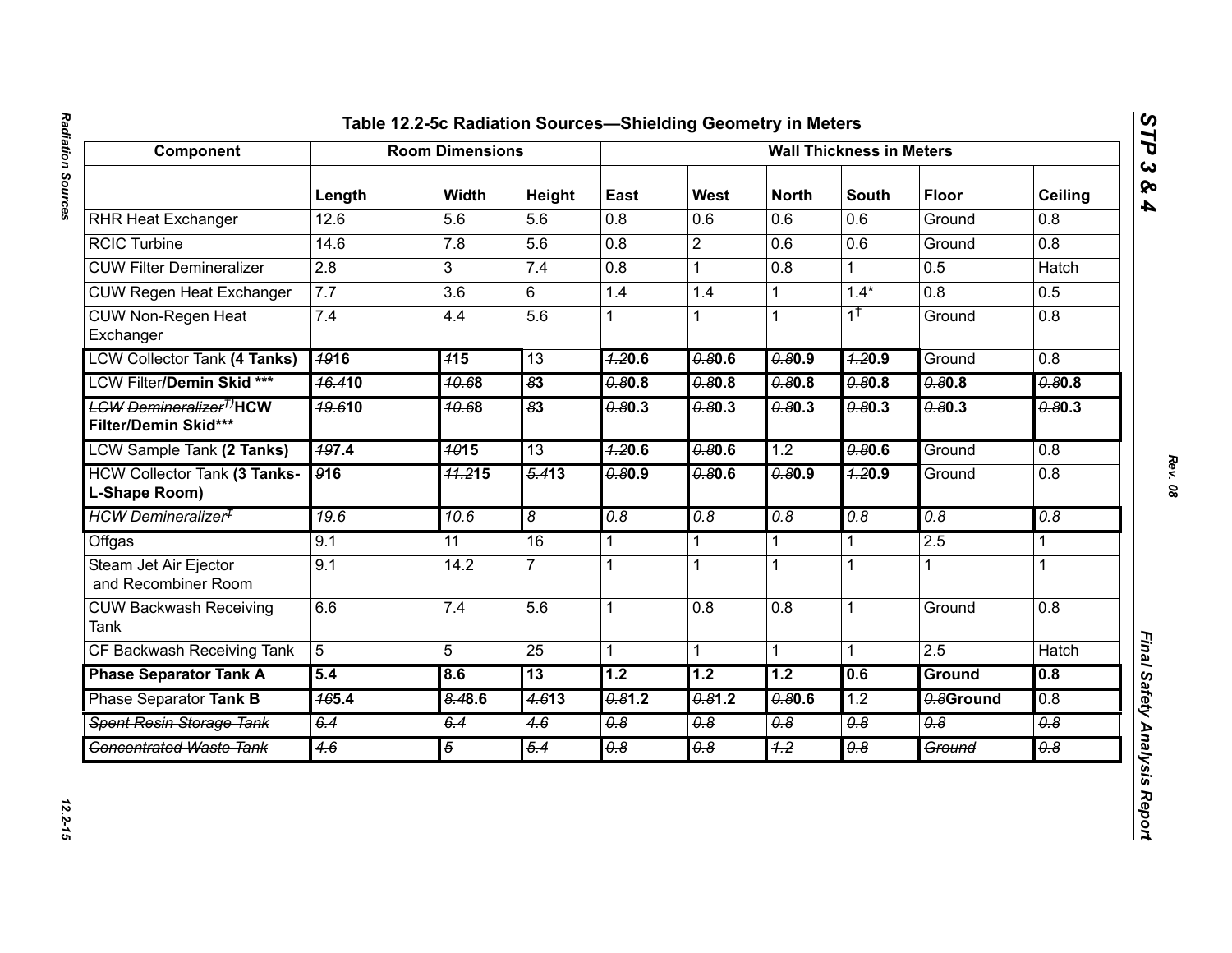| Component                                      | <b>Room Dimensions</b> |                  |                             | <b>Wall Thickness in Meters</b>  |                                  |                                  |                             |                                  |                                  |
|------------------------------------------------|------------------------|------------------|-----------------------------|----------------------------------|----------------------------------|----------------------------------|-----------------------------|----------------------------------|----------------------------------|
|                                                | Length                 | <b>Width</b>     | Height                      | East                             | West                             | <b>North</b>                     | <b>South</b>                | <b>Floor</b>                     | Ceiling                          |
| Sol Dryer Feed Tank                            | 9.4                    | 7.2              | 6.2                         | $\overline{\theta.8}$            | $\overline{\theta \cdot \theta}$ | $\overline{\theta.8}$            | $\overline{\theta.8}$       | $\overline{\theta.8}$            | $\overline{\theta.8}$            |
| So Dryer (outlet) <sup>‡</sup>                 | 9.2                    | 5.2              | $\overline{\boldsymbol{s}}$ | $\overline{\theta \cdot 8}$      | 0.8                              | 0.8                              | 0.8                         | $\overline{\theta.8}$            | 0.8                              |
| <b>Sol Peletizer</b>                           | $\overline{9.2}$       | $\overline{5.2}$ | 6.8                         | $\overline{\theta \cdot \theta}$ | $\overline{\theta \cdot \theta}$ | $\overline{\theta.8}$            | $\overline{\theta \cdot 8}$ | $\overline{\theta \cdot \theta}$ | $\overline{\theta \cdot \theta}$ |
| Sol Mist Separator (steam) <sup>7</sup>        | 9.2                    | 5.2              | $\overline{\boldsymbol{s}}$ | $\overline{\theta.8}$            | $\theta$ .8                      | $\theta$ .8                      | $\overline{\theta.8}$       | $\overline{\theta.8}$            | $\overline{\theta \cdot \theta}$ |
| Sol Condenser                                  | 4.2                    | 7.2              | 6.2                         | $\overline{0.8}$                 | 0.8                              | $\overline{\theta \cdot \theta}$ | $\overline{0.8}$            | $\overline{\theta.8}$            | 0.8                              |
| Sol Drum                                       | $\frac{3.2}{5}$        | 3                | $\overline{\boldsymbol{s}}$ | 0.8                              | $\overline{\theta.8}$            | $\overline{\theta.8}$            | $\overline{\theta.8}$       | $\overline{\theta.8}$            | $\overline{\theta \cdot \theta}$ |
| <b>FPC Filter Demineralizer</b>                | $\overline{3.2}$       | $\overline{3.2}$ | 7.4                         | $\overline{0.8}$                 |                                  | $\overline{0.8}$                 | 0.8                         | 0.5                              | <b>Hatch</b>                     |
| Suppression Pool Cleanup Sys                   | 3.2                    | $\overline{3.2}$ | 7.4                         | 0.5                              | $\overline{0.8}$                 | 0.8                              | 0.8                         | 0.5                              | <b>Hatch</b>                     |
| Control Rod Drive System*                      | 7.6                    | 33.4             | 5.8                         | 0.6                              | 0.6                              | 0.6                              | 0.6                         | 0.8                              | 0.6                              |
| Transverse Incore Probe                        | 4                      | $\overline{7.3}$ | $\overline{2.7}$            |                                  |                                  |                                  |                             | Mezz                             | 0.6                              |
| Reactor Internal Pumps**                       | 8.2                    | 8.5              | 5.8                         | 0.6                              | 0.6                              | 0.6                              | 0.6                         | 0.8                              | 0.6                              |
| RIP Heat Exchanger                             | Primary<br>Containment |                  |                             |                                  |                                  |                                  |                             |                                  |                                  |
| Turbine Moisture Sep/Reheater                  | 12.4                   | 47.6             | 8.5                         |                                  | $\mathbf{1}$                     | $\mathbf{1}$                     | $\mathbf 1$                 |                                  | 1                                |
| <b>Turbine Condenser</b>                       | 14.2                   | $\overline{36}$  | 25                          | 3.5                              | 2.5                              | $\overline{1}$                   |                             | 2.5                              | Turbine                          |
| <b>Condenser Filter</b>                        | 5                      | 21.1             | 8                           | $2.5$ <sup>T</sup>               | 1                                | $\mathbf{1}$                     | 1                           |                                  | Hatch                            |
| <b>Condenser Demineralizer</b>                 | 9.8                    | 17.3             | 9                           |                                  |                                  | $\mathbf{1}$                     | 1.6                         | 1                                | $\mathbf{1}$                     |
| <b>SGTS Filter Train</b>                       | 14.4                   | 5                | 8.2                         | $\overline{0.2}$                 | 0.5                              | 0.2                              | 0.2                         | $\overline{2}$                   | $\overline{0.6}$                 |
| Spent Fuel Storage                             | 9.4                    | 14               | 4.1                         | $\overline{2}$                   | $\overline{2}$                   | $\overline{2}$                   | $\overline{2}$              | $\overline{2}$                   | $7.4***$                         |
| <b>HSD Receiver and Sample</b><br><b>Tanks</b> | 7.7                    | 7.2              | 12.7                        | 0.6                              | 0.6                              | 0.6                              | 0.6                         | Ground                           | 0.6                              |
| <b>LW Backwash Receiving</b>                   | 5.6                    | 7.0              | 13                          | 0.6                              | 0.6                              | 0.6                              | 0.6                         | <b>Ground</b>                    | 0.8                              |
| <b>Chem Drain Collector Tank</b>               | 4.4                    | $\overline{3.7}$ | 6.3                         | 0.3                              | 0.6                              | 0.6                              | 0.6                         | Ground                           | 0.6                              |
| <b>HCW Sample Tank (2 Tanks)</b>               | 15                     | 7.7              | $\overline{13}$             | 0.6                              | 0.6                              | 1.2                              | 0.6                         | <b>Ground</b>                    | 0.8                              |

*STP 3 & 4*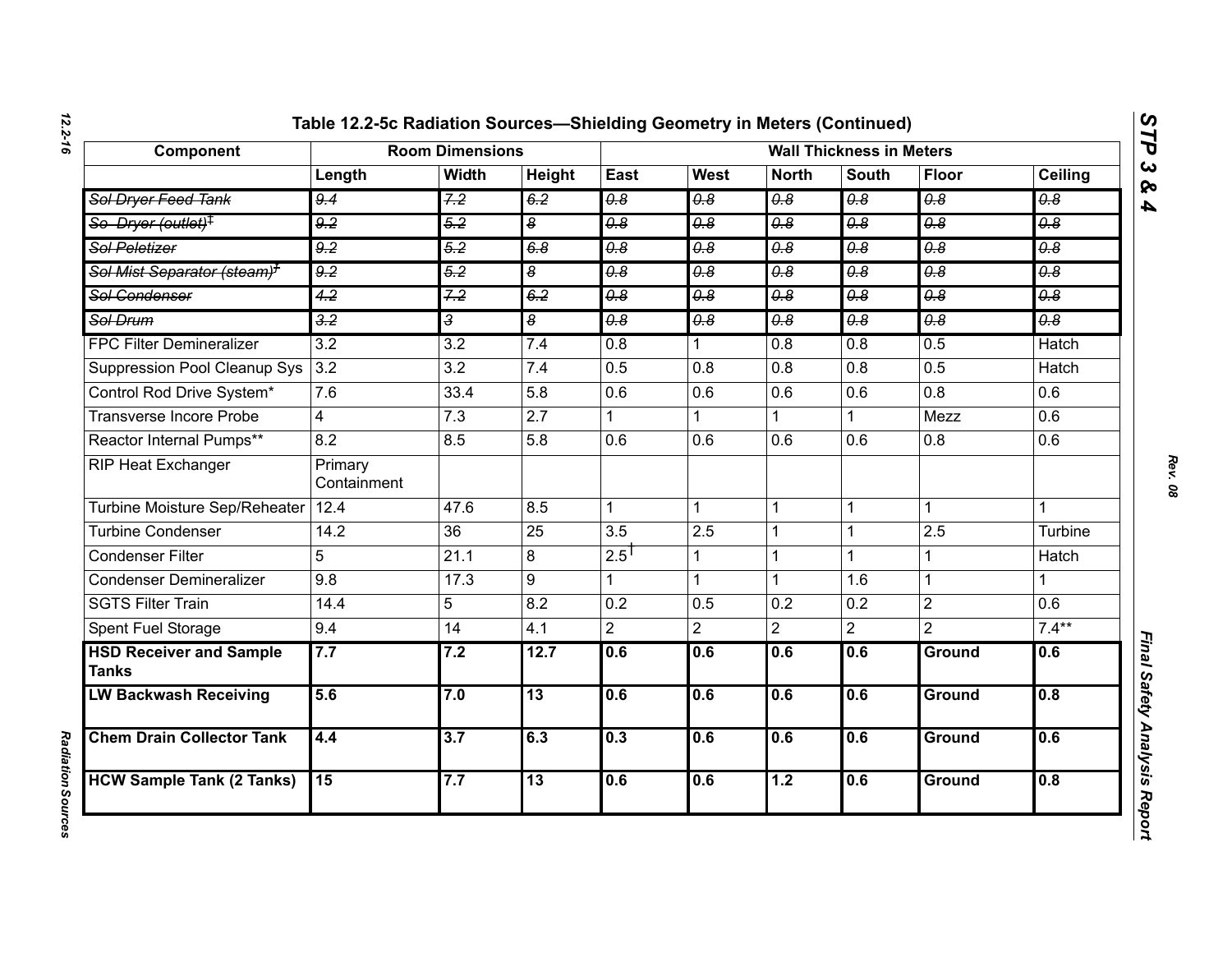| Component                                                                                                                                                                                                                                                                                                                                                                                                                                                                                                                                    |        | <b>Room Dimensions</b> |        |      |      |              | <b>Wall Thickness in Meters</b> |              |                |
|----------------------------------------------------------------------------------------------------------------------------------------------------------------------------------------------------------------------------------------------------------------------------------------------------------------------------------------------------------------------------------------------------------------------------------------------------------------------------------------------------------------------------------------------|--------|------------------------|--------|------|------|--------------|---------------------------------|--------------|----------------|
|                                                                                                                                                                                                                                                                                                                                                                                                                                                                                                                                              | Length | <b>Width</b>           | Height | East | West | <b>North</b> | <b>South</b>                    | <b>Floor</b> | <b>Ceiling</b> |
| <b>Spent Resin Storage Tank</b>                                                                                                                                                                                                                                                                                                                                                                                                                                                                                                              |        |                        |        |      |      |              |                                 |              |                |
| <b>Tank A</b>                                                                                                                                                                                                                                                                                                                                                                                                                                                                                                                                | 5.2    | 6.4                    | 10.1   | 0.9  | 0.9  | 0.9          | 0.9                             | Ground       | 0.6            |
| Tank B                                                                                                                                                                                                                                                                                                                                                                                                                                                                                                                                       | 5.2    | 5.2                    | 10.1   | 0.9  | 0.9  | 0.9          | 0.9                             | Ground       | 0.6            |
| Condensate Storage Tank                                                                                                                                                                                                                                                                                                                                                                                                                                                                                                                      | N/A    | N/A                    | N/A    | N/A  | N/A  | N/A          | N/A                             | Ground       | Air            |
| # Maintenance Facility<br>*** The LCW and HCW Filter Demineralizer Skids will be, identified as "LRW System Skids", are vendor provided. They will be located on the ground floor<br>elevation, 10700 (See Fig. 1.2-23C), The vendor will provide the skids with shielding adequate to maintain the Room, 6381, as a Radiation Zone C. The<br>room dimensions provided are approximate since the shield walls will be movable and the final arrangement will depend on the equipment provided.<br>7.4m water depth above fuel elements<br>** |        |                        |        |      |      |              |                                 |              |                |

*STP 3 & 4*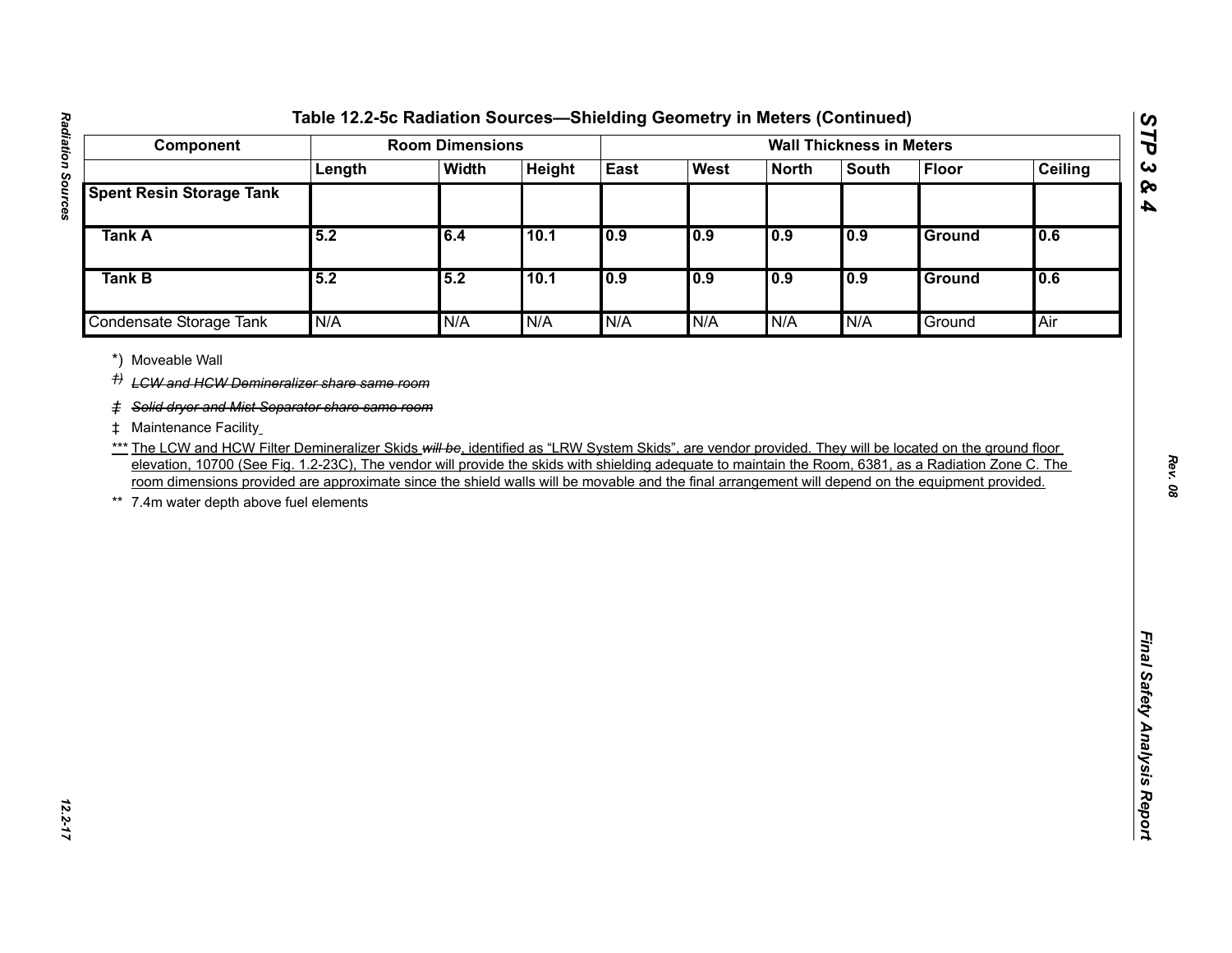**Source volume = 3.7m<sup>3</sup>**

|                | Total MBq = $1.94E+08$ |                              |                 |                |                          |                   |              |  |
|----------------|------------------------|------------------------------|-----------------|----------------|--------------------------|-------------------|--------------|--|
|                |                        | <b>Soluble fission</b>       |                 |                | <b>Insoluble fission</b> | <b>Activation</b> |              |  |
|                | <b>Halogens</b>        |                              | <b>Products</b> |                | <b>Products</b>          | <b>Products</b>   |              |  |
| <b>Isotope</b> | <b>MBq</b>             | <b>MBq</b><br><b>Isotope</b> |                 | <b>Isotope</b> | <b>MBq</b>               | <b>Isotope</b>    | <b>MBq</b>   |  |
| $I - 131$      | $2.41E+07$             | <b>Rb-89</b>                 | $2.82E + 04$    | $Y-91$         | 3.66E+05                 | $Na-24$           | $5.01E + 06$ |  |
| $I - 132$      | 3.06E+06               | <b>Sr-89</b>                 | 9.40E+05        | $Y-92$         | 7.37E+05                 | $P-32$            | 1.32E+06     |  |
| $I - 133$      | 2.20E+07               | <b>Sr-90</b>                 | 7.27E+04        | $Y-93$         | 1.36E+06                 | $Cr-51$           | 4.99E+07     |  |
| $I - 134$      | $2.01E + 06$           | $Y-90$                       | 7.27E+04        | Zr-95          | 7.41E+04                 | <b>Mn-54</b>      | 7.12E+05     |  |
| $I - 135$      | $9.52E + 06$           | <b>Sr-91</b>                 | 1.27E+06        | <b>Nb-95</b>   | 7.41E+04                 | <b>Mn-56</b>      | 4.44E+06     |  |
|                |                        | <b>Sr-92</b>                 | 9.76E+05        | <b>Ru-103</b>  | 1.73E+05                 | Co-58             | 1.87E+06     |  |
|                |                        | Mo-99                        | 4.05E+06        | <b>Rh-103m</b> | 1.73E+05                 | $Co-60$           | 4.10E+06     |  |
|                |                        | <b>Tc-99m</b>                | 4.05E+06        | <b>Ru-106</b>  | 3.11E+04                 | Fe-55             | 5.41E+06     |  |
|                |                        | Te-129m                      | 3.36E+05        | <b>Rh-106</b>  | $3.11E + 04$             | Fe-59             | 2.73E+05     |  |
|                |                        | Te-131m                      | $9.27E + 04$    | $La-140$       | $2.51E + 06$             | <b>Ni-63</b>      | $1.03E + 07$ |  |
|                |                        | Te-132                       | 2.37E+05        | Ce-141         | 2.58E+05                 | <b>Cu-64</b>      | $1.22E+07$   |  |
|                |                        | <b>Cs-134</b>                | $1.54E + 05$    | Ce-144         | 3.09E+04                 | $Zn-65$           | 2.00E+06     |  |
|                |                        | <b>Cs-136</b>                | 6.44E+04        | Pr-144         | 3.09E+04                 | Ag-110m           | 1.00E+04     |  |
|                |                        | <b>Cs-137</b>                | 4.23E+05        |                |                          | W-187             | 2.28E+05     |  |
|                |                        | <b>Cs-138</b>                | 2.07E+05        |                |                          |                   |              |  |
|                |                        | <b>Ba-140</b>                | $2.51E + 06$    |                |                          |                   |              |  |
|                |                        | <b>Np-239</b>                | 1.44E+07        |                |                          |                   |              |  |
| <b>Total</b>   | 6.06E+07               | <b>Total</b>                 | 2.98E+07        | <b>Total</b>   | 5.85E+06                 | <b>Total</b>      | 9.77E+07     |  |

### **Table 12.2-9 CUW Filter Demineralizer**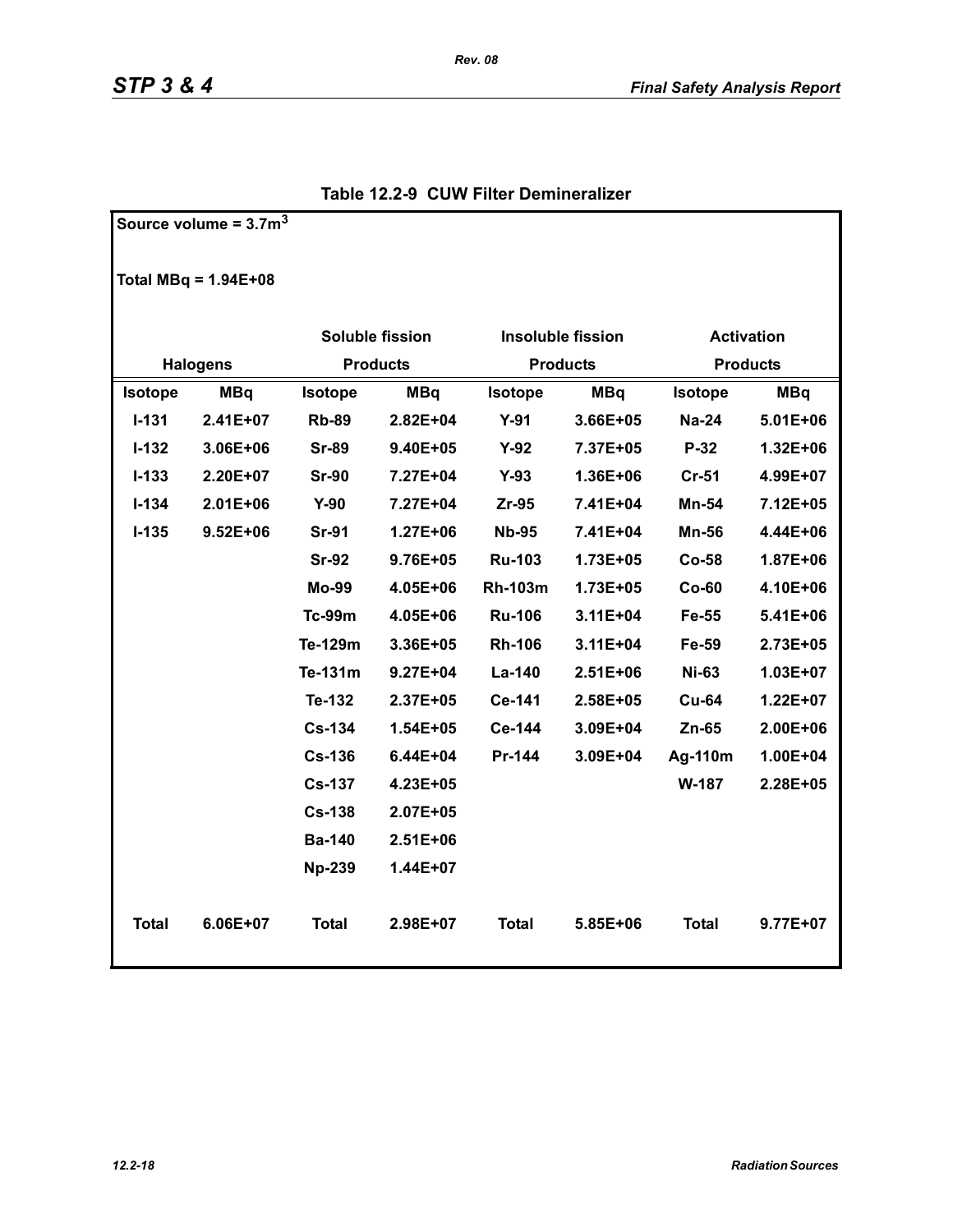|                        | Source volume = $140m3$ |                 |                        |                 |                          |                   |                 |
|------------------------|-------------------------|-----------------|------------------------|-----------------|--------------------------|-------------------|-----------------|
| Total MBq = $7.40E+05$ |                         |                 |                        |                 |                          |                   |                 |
|                        | <b>Halogens</b>         |                 | <b>Soluble Fission</b> |                 | <b>Insoluble Fission</b> | <b>Activation</b> |                 |
|                        |                         | <b>Products</b> |                        | <b>Products</b> |                          |                   | <b>Products</b> |
| Isotope                | <b>MBq</b>              | <b>Isotope</b>  | <b>MBq</b>             | Isotope         | <b>MBq</b>               | <b>Isotope</b>    | <b>MBq</b>      |
| $I - 131$              | $2.03E + 04$            | <b>Rb-89</b>    | $9.42E + 01$           | $Y-91$          | 2.97E+04                 | <b>Na-24</b>      | 1.29E+04        |
| $I-132$                | 8.06E+03                | <b>Sr-89</b>    | $2.11E + 03$           | $Y-92$          | $2.32E + 03$             | $P-32$            | 2.65E+03        |
| $I - 133$              | 5.54E+04                | <b>Sr-90</b>    | 2.67E+02               | $Y-93$          | 2.72E+04                 | $Cr-51$           | $1.04E + 05$    |
| $I - 134$              | 5.28E+03                | $Y-90$          | 2.67E+02               | Zr-95           | 6.03E+03                 | Mn-54             | $2.21E + 03$    |
| $I-135$                | 2.50E+04                | <b>Sr-91</b>    | 3.33E+03               | <b>Nb-95</b>    | 6.03E+03                 | <b>Mn-56</b>      | 1.17E+04        |
|                        |                         | <b>Sr-92</b>    | 2.57E+03               | <b>Ru-103</b>   | 1.38E+04                 | Co-58             | 4.43E+03        |
|                        |                         | <b>Mo-99</b>    | 8.86E+03               | <b>Rh-103m</b>  | 1.38E+04                 | $Co-60$           | 1.47E+04        |
|                        |                         | <b>Tc-99m</b>   | 8.86E+03               | <b>Ru-106</b>   | 2.69E+03                 | Fe-55             | 1.09E+04        |
|                        |                         | Te-129m         | 7.13E+02               | <b>Rh-106</b>   | 2.69E+03                 | Fe-59             | $6.02E + 02$    |
|                        |                         | Te-131m         | 2.25E+02               | La-140          | 1.89E+05                 | <b>Ni-63</b>      | 3.79E+04        |
|                        |                         | Te-132          | 5.09E+02               | Ce-141          | 2.04E+04                 | <b>Cu-64</b>      | 3.17E+04        |
|                        |                         | <b>Cs-134</b>   | 4.00E+02               | Ce-144          | 2.66E+03                 | Zn-65             | 6.00E+03        |
|                        |                         | <b>Cs-136</b>   | 1.35E+02               | Pr-144          | 2.66E+03                 | Ag-110m           | $3.01E + 01$    |
|                        |                         | <b>Cs-137</b>   | $1.22E + 03$           |                 |                          | W-187             | 5.66E+02        |
|                        |                         | <b>Cs-138</b>   | 5.46E+02               |                 |                          |                   |                 |
|                        |                         | <b>Ba-140</b>   | 5.04E+03               |                 |                          |                   |                 |
|                        |                         | <b>Np-239</b>   | 3.20E+04               |                 |                          |                   |                 |
| <b>Total</b>           | 1.14E+05                | <b>Total</b>    | $6.72E + 04$           | <b>Total</b>    | 3.19E+05                 | <b>Total</b>      | 2.40E+05        |

### **Table 12.2-13a Liquid Radwaste Component Inventories-LCW Collector Tank**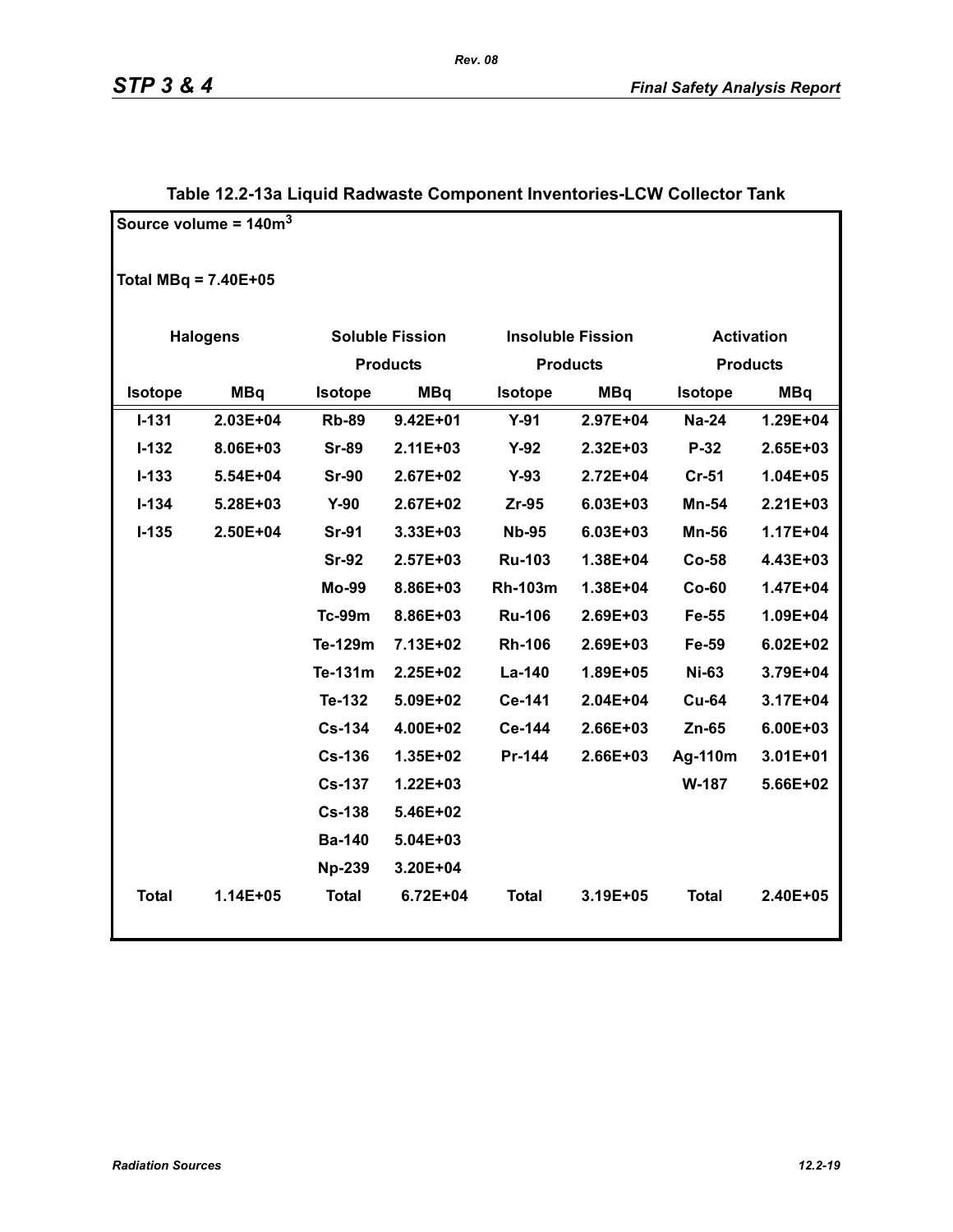|                        | Source Volume = 1.42m <sup>3</sup> |                 |                        |              |                          |                 |                   |
|------------------------|------------------------------------|-----------------|------------------------|--------------|--------------------------|-----------------|-------------------|
| Total MBq = $6.52E+06$ |                                    |                 |                        |              |                          |                 |                   |
| <b>Halogens</b>        |                                    |                 | <b>Soluble Fission</b> |              | <b>Insoluble Fission</b> |                 | <b>Activation</b> |
|                        |                                    | <b>Products</b> |                        |              | <b>Products</b>          | <b>Products</b> |                   |
| <b>Isotope</b>         | <b>MBq</b>                         | <b>Isotope</b>  | <b>MBq</b>             | Isotope      | <b>MBq</b>               | <b>Isotope</b>  | <b>MBq</b>        |
| $I-131$                | 3.64E+05                           | <b>Rb-89</b>    | 1.39E+03               | $Y-91$       | 3.20E+04                 | Na-24           | 6.69E+04          |
| $I-132$                | 7.31E+04                           | <b>Sr-89</b>    | 4.14E+04               | $Y-92$       | $3.02E + 04$             | $P-32$          | 2.56E+04          |
| $I-133$                | 2.79E+05                           | <b>Sr-90</b>    | 1.36E+04               | $Y-93$       | 2.03E+04                 | $Cr-51$         | 1.48E+06          |
| $I-134$                | 5.55E+04                           | $Y-90$          | 1.36E+04               | $Zr-95$      | 4.12E+03                 | Mn-54           | $9.25E + 04$      |
| $I-135$                | 1.65E+05                           | Sr-91           | 1.94E+04               | <b>Nb-95</b> | 6.09E+03                 | Mn-56           | $1.02E + 05$      |
|                        |                                    | Sr-92           | 2.24E+04               | Ru-103       | $6.51E + 03$             | Co-58           | 1.09E+05          |
|                        |                                    | Mo-99           | 4.79E+04               | Rh-103m      | $6.52E + 03$             | $Co-60$         | 7.36E+05          |
|                        |                                    | Tc-99m          | 4.70E+04               | Ru-106       | 4.30E+03                 | Fe-55           | 1.71E+06          |
|                        |                                    | Te-129m         | $1.13E + 04$           | Rh-106       | 4.30E+03                 | Fe-59           | $1.12E + 04$      |
|                        |                                    | Te-131m         | $1.13E + 03$           | La-140       | $5.22E + 04$             | Ni-63           | 1.89E+03          |
|                        |                                    | Te-132          | 2.84E+02               | Ce-141       | 8.48E+03                 | Cu-64           | 1.68E+05          |
|                        |                                    | Cs-134          | 2.94E+04               | Ce-144       | 3.93E+03                 | $Zn-65$         | 2.42E+05          |
|                        |                                    | Cs-136          | 1.36E+03               | Pr-144       | 3.93E+03                 | Ag-110m         | 1.19E+03          |
|                        |                                    | Cs-137          | 9.41E+04               |              |                          | W-187           | 2.79E+03          |
|                        |                                    | Ba-137m         | 8.79E+04               |              |                          |                 |                   |
|                        |                                    | Cs-138          | $5.62E + 03$           |              |                          |                 |                   |
|                        |                                    | Ba-140          | 4.63E+04               |              |                          |                 |                   |
|                        |                                    | Np-239          | $1.71E + 05$           |              |                          |                 |                   |
| <b>TOTAL</b>           | 9.37E+05                           | <b>TOTAL</b>    | $6.55E + 05$           | <b>TOTAL</b> | 1.83E+05                 | <b>TOTAL</b>    | 4.75E+06          |

### **Table 12.2-13b Liquid Radwaste Component Inventories-LCW Filter/Demin Skid**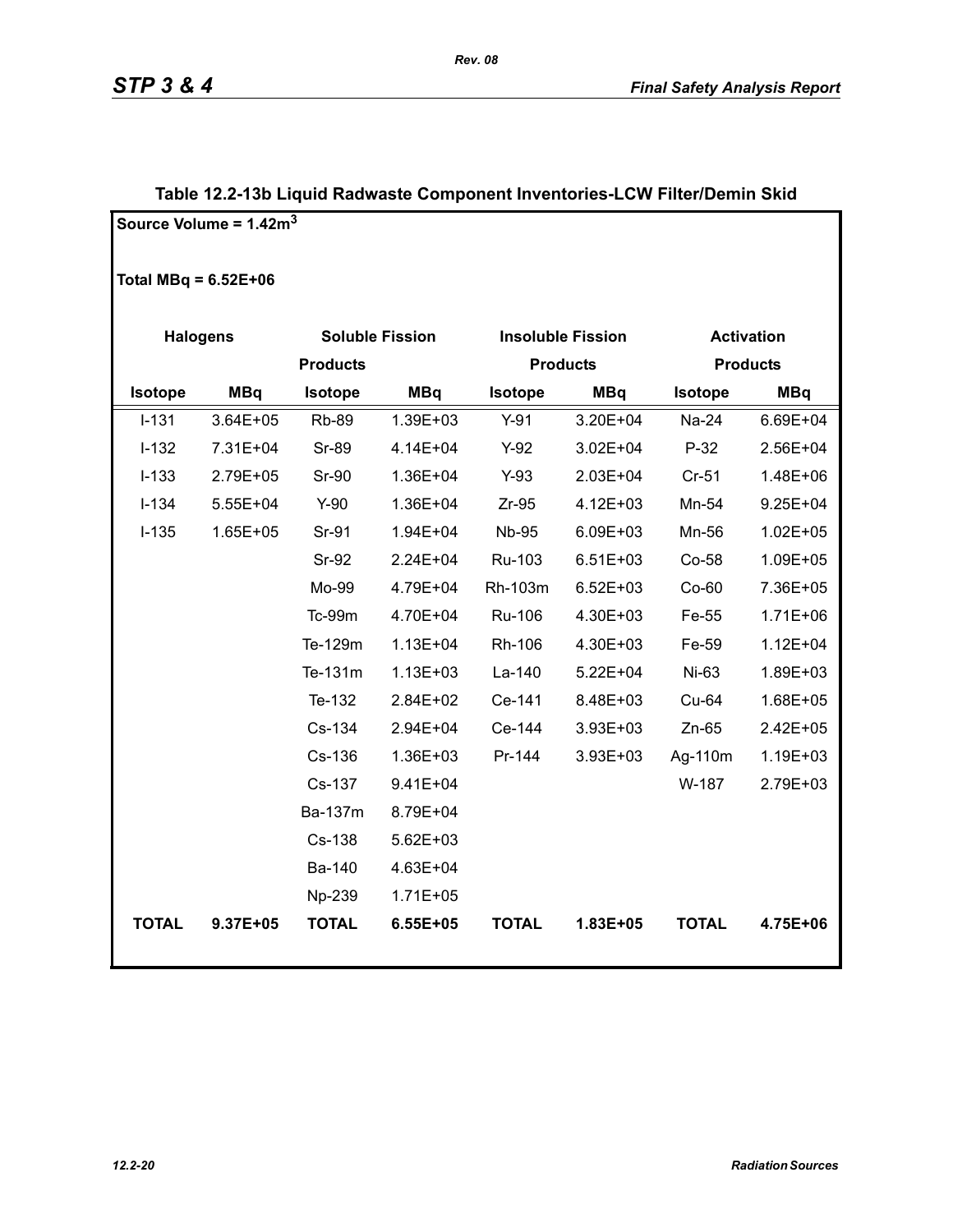**Table 12.2-13c** *Liquid Radwaste Component Inventories-LCW Demineralizer* **Not Used**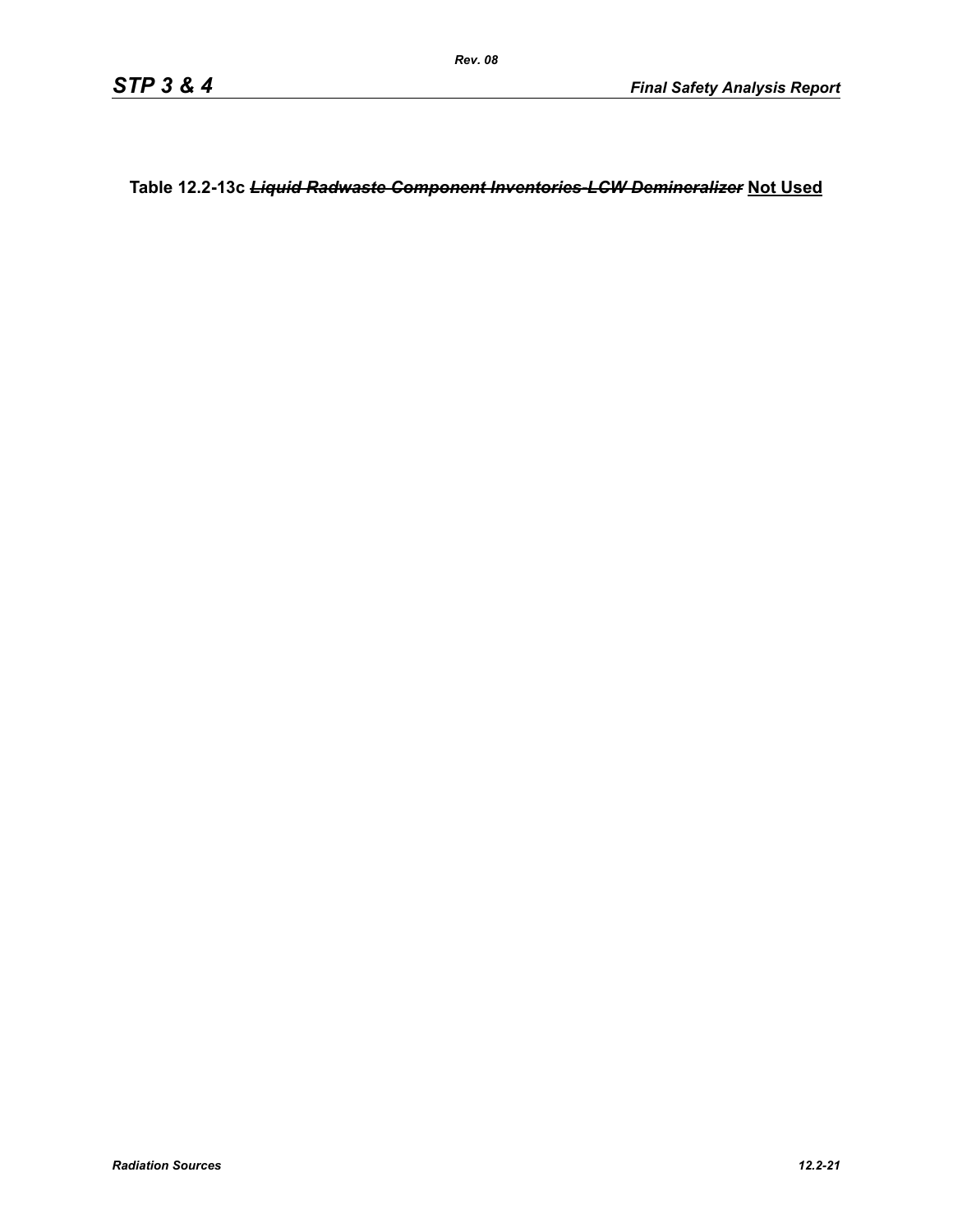|              | Source volume = $140m3$ |                        |                 |                |                          |                |                   |
|--------------|-------------------------|------------------------|-----------------|----------------|--------------------------|----------------|-------------------|
|              | Total MBq = $5.84E+02$  |                        |                 |                |                          |                |                   |
|              | <b>Halogens</b>         | <b>Soluble Fission</b> |                 |                | <b>Insoluble Fission</b> |                | <b>Activation</b> |
|              |                         |                        | <b>Products</b> |                | <b>Products</b>          |                | <b>Products</b>   |
| Isotope      | <b>MBq</b>              | <b>Isotope</b>         | <b>MBq</b>      | <b>Isotope</b> | <b>MBq</b>               | <b>Isotope</b> | <b>MBq</b>        |
| $I - 131$    | 1.82E+01                | <b>Rb-89</b>           | 5.63E-03        | $Y-91$         | $2.92E + 01$             | <b>Na-24</b>   | 4.30E+00          |
| $I-132$      | 4.35E-01                | <b>Sr-89</b>           | 2.07E+00        | $Y-92$         | 1.94E-01                 | P-32           | 2.49E+00          |
| $I - 133$    | 2.37E+01                | <b>Sr-90</b>           | 2.67E-01        | $Y-93$         | 6.43E+00                 | $Cr-51$        | $1.01E + 02$      |
| $I - 134$    | 1.09E-01                | $Y-90$                 | 2.67E-01        | Zr-95          | 5.95E+00                 | Mn-54          | 2.20E+00          |
| $I-135$      | 3.90E+00                | <b>Sr-91</b>           | 7.37E-01        | <b>Nb-95</b>   | 5.95E+00                 | <b>Mn-56</b>   | 7.12E-01          |
|              |                         | <b>Sr-92</b>           | 1.64E-01        | <b>Ru-103</b>  | 1.35E+01                 | <b>Co-58</b>   | 4.37E+00          |
|              |                         | <b>Mo-99</b>           | 6.54E+00        | <b>Rh-103m</b> | 1.35E+01                 | $Co-60$        | 1.47E+01          |
|              |                         | <b>Tc-99m</b>          | 6.54E+00        | <b>Ru-106</b>  | 2.68E+00                 | Fe-55          | 9.91E+00          |
|              |                         | Te-129m                | 6.95E-01        | <b>Rh-106</b>  | 2.68E+00                 | Fe-59          | 5.90E-01          |
|              |                         | Te-131m                | 1.20E-01        | La-140         | 1.76E+02                 | <b>Ni-63</b>   | 3.79E+01          |
|              |                         | Te-132                 | 3.93E-01        | Ce-141         | 1.99E+01                 | <b>Cu-64</b>   | $9.22E + 00$      |
|              |                         | <b>Cs-134</b>          | 3.99E+00        | Ce-144         | 2.65E+00                 | $Zn-65$        | 5.98E+00          |
|              |                         | <b>Cs-136</b>          | 1.26E+00        | Pr-144         | 2.65E+00                 | Ag-110m        | 3.00E-02          |
|              |                         | <b>Cs-137</b>          | $1.22E + 01$    |                |                          | W-187          | 2.65E-01          |
|              |                         | <b>Cs-138</b>          | 6.92E-02        |                |                          |                |                   |
|              |                         | <b>Ba-140</b>          | 4.71E+00        |                |                          |                |                   |
|              |                         | <b>Np-239</b>          | 2.25E+01        |                |                          |                |                   |
| <b>Total</b> | 4.63E+01                | <b>Total</b>           | $6.25E + 01$    | <b>Total</b>   | 2.82E+02                 | <b>Total</b>   | 1.93E+02          |

### **Table 12.2-13d Liquid Radwaste Component Inventories-LCW Sample Tank**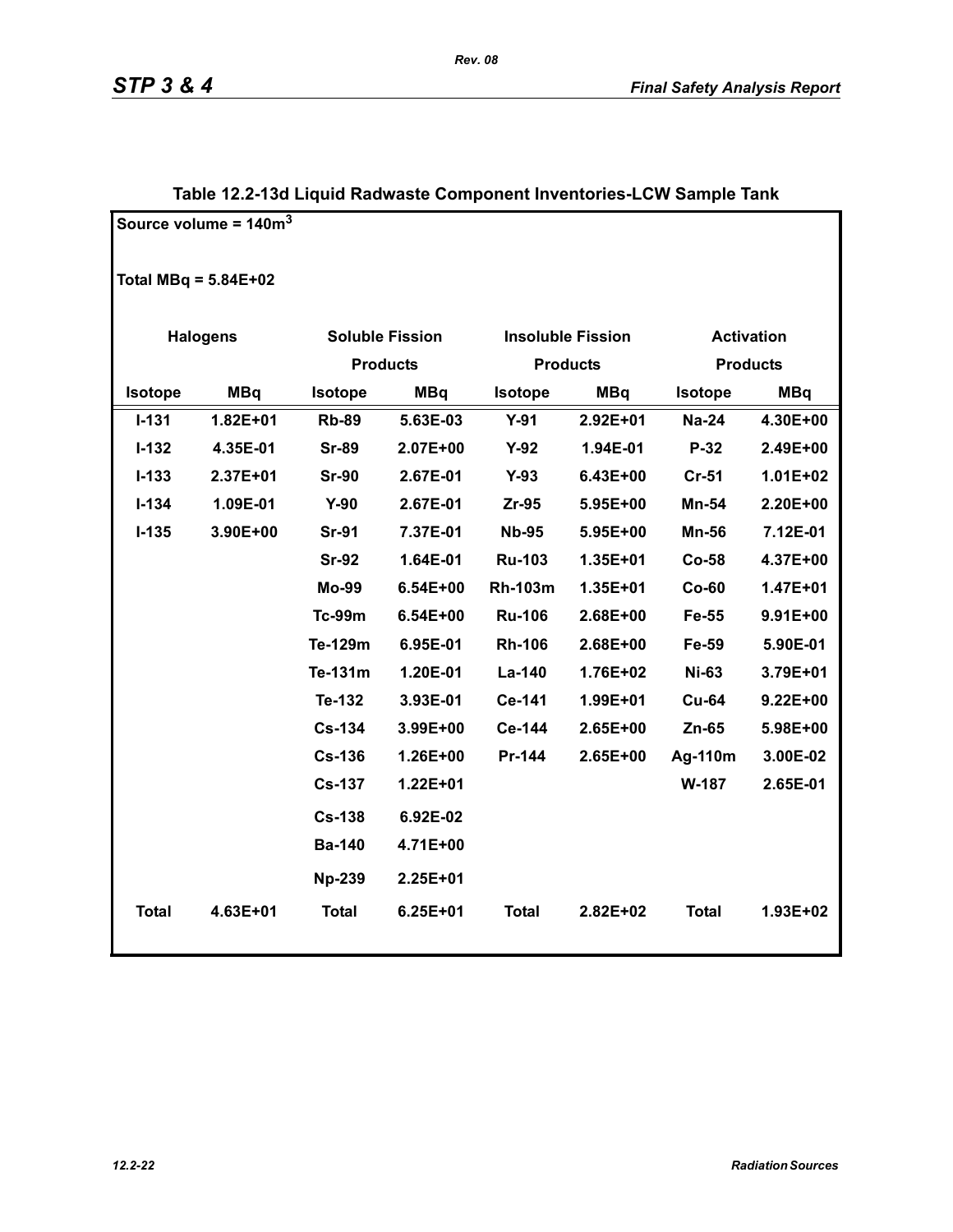|                          | Source volume = $140m3$ |                       |                        |                |                          |                   |                 |
|--------------------------|-------------------------|-----------------------|------------------------|----------------|--------------------------|-------------------|-----------------|
| Total $MBq = 1.80E + 04$ |                         |                       |                        |                |                          |                   |                 |
|                          | <b>Halogens</b>         |                       | <b>Soluble Fission</b> |                | <b>Insoluble Fission</b> | <b>Activation</b> |                 |
|                          |                         |                       | <b>Products</b>        |                | <b>Products</b>          |                   | <b>Products</b> |
| Isotope                  | <b>MBq</b>              | <b>MBq</b><br>Isotope |                        | Isotope        | <b>MBq</b>               | <b>Isotope</b>    | <b>MBq</b>      |
| $I - 131$                | 4.45E+02                | <b>Rb-89</b>          | 2.57E+02               | $Y-91$         | 5.51E-01                 | <b>Na-24</b>      | 4.94E+01        |
| $I-132$                  | 9.76E+00                | <b>Sr-89</b>          | 5.68E+00               | $Y-92$         | 4.05E+02                 | $P-32$            | $6.51E+00$      |
| $I - 133$                | 2.57E+02                | <b>Sr-90</b>          | 4.27E+01               | $Y-93$         | 6.59E+02                 | $Cr-51$           | $6.51E+00$      |
| $I - 134$                | 5.68E+00                | $Y-90$                | 1.32E-01               | $Zr-95$        | 7.35E+01                 | Mn-54             | 4.04E+01        |
| $I-135$                  | 4.27E+01                | <b>Sr-91</b>          | 1.87E+02               | <b>Nb-95</b>   | 2.53E+00                 | <b>Mn-56</b>      | 2.19E+02        |
|                          |                         | <b>Sr-92</b>          | 1.55E+01               | <b>Ru-103</b>  | 7.87E+00                 | Co-58             | 9.38E+03        |
|                          |                         | Mo-99                 | 1.55E+01               | <b>Rh-103m</b> | 1.50E+01                 | $Co-60$           | 1.50E+02        |
|                          |                         | <b>Tc-99m</b>         | 6.96E+00               | <b>Ru-106</b>  | 1.50E+01                 | Fe-55             | 1.41E+01        |
|                          |                         | Te-129m               | 3.13E+00               | <b>Rh-106</b>  | 3.38E+01                 | Fe-59             | 3.79E+02        |
|                          |                         | Te-131m               | 2.30E+02               | La-140         | 3.38E+01                 | <b>Ni-63</b>      | 8.72E+02        |
|                          |                         | Te-132                | 2.30E+02               | Ce-141         | 6.56E+00                 | <b>Cu-64</b>      | 7.90E+02        |
|                          |                         | <b>Cs-134</b>         | 6.46E+01               | Ce-144         | 6.56E+00                 | Zn-65             | 5.40E+01        |
|                          |                         | <b>Cs-136</b>         | 1.75E+00               | Pr-144         | 4.05E+02                 | Ag-110m           | 2.19E+03        |
|                          |                         | <b>Cs-137</b>         | 1.64E+01               |                |                          | W-187             | 8.47E+01        |
|                          |                         | <b>Cs-138</b>         | 5.84E+01               |                |                          |                   |                 |
|                          |                         | <b>Ba-140</b>         | 1.88E+01               |                |                          |                   |                 |
|                          |                         | <b>Np-239</b>         | $1.62E + 02$           |                |                          |                   |                 |
| <b>Total</b>             | 7.60E+02                | <b>Total</b>          | $1.32E + 03$           | <b>Total</b>   | 1.66E+03                 | <b>Total</b>      | 1.42E+04        |

### **Table 12.2-13e Liquid Radwaste Component Inventories-HCW Collector Tank**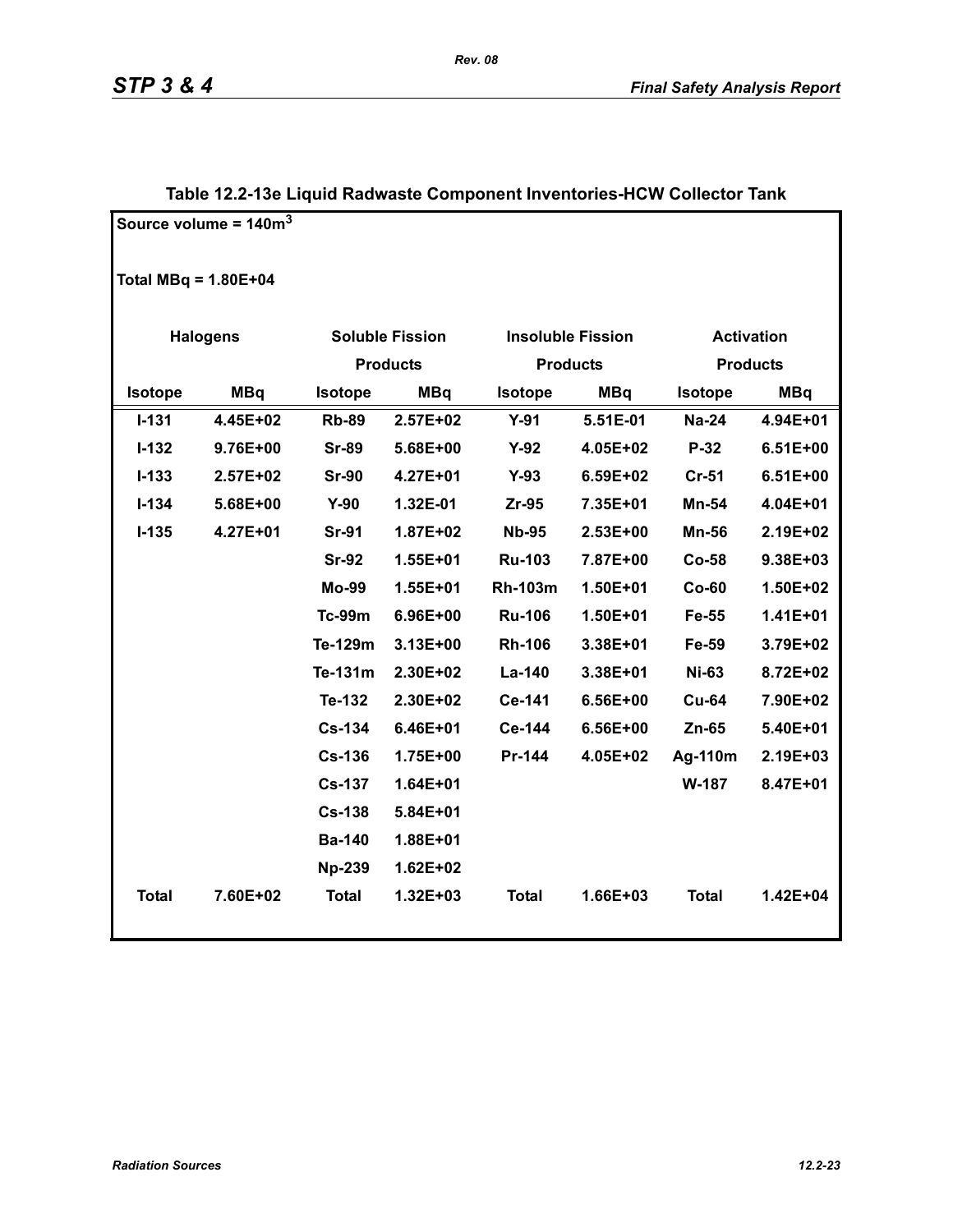|                        | Source Volume = $1.42m3$ |                        |              |                |                          |                   |                 |
|------------------------|--------------------------|------------------------|--------------|----------------|--------------------------|-------------------|-----------------|
|                        |                          |                        |              |                |                          |                   |                 |
| Total MBq = $2.02E+04$ |                          |                        |              |                |                          |                   |                 |
|                        |                          |                        |              |                |                          |                   |                 |
|                        | <b>Halogens</b>          | <b>Soluble Fission</b> |              |                | <b>Insoluble Fission</b> | <b>Activation</b> |                 |
|                        | <b>Products</b>          |                        |              |                | <b>Products</b>          |                   | <b>Products</b> |
| <b>Isotope</b>         | <b>MBq</b>               | <b>Isotope</b>         | <b>MBq</b>   | <b>Isotope</b> | <b>MBq</b>               | <b>Isotope</b>    | <b>MBq</b>      |
| $I-131$                | $1.04E + 03$             | <b>Rb-89</b>           | 1.80E+00     | $Y-91$         | 1.05E+02                 | Na-24             | 1.76E+02        |
| $I-132$                | 1.08E+02                 | <b>Sr-89</b>           | 1.34E+02     | $Y-92$         | $6.03E + 01$             | $P-32$            | 7.44E+01        |
| $I-133$                | 7.71E+02                 | <b>Sr-90</b>           | 4.60E+01     | $Y-93$         | 4.77E+01                 | $Cr-51$           | 4.45E+03        |
| $I-134$                | 6.94E+01                 | $Y-90$                 | 4.60E+01     | $Zr-95$        | $1.32E + 01$             | Mn-54             | 3.16E+02        |
| $I-135$                | 3.36E+02                 | Sr-91                  | 4.52E+01     | <b>Nb-95</b>   | 2.02E+01                 | Mn-56             | $1.55E + 02$    |
|                        |                          | <b>Sr-92</b>           | 3.44E+01     | Ru-103         | 2.05E+01                 | Co-58             | 3.60E+02        |
|                        |                          | Mo-99                  | 1.45E+02     | Rh-103m        | 2.06E+01                 | $Co-60$           | 2.47E+03        |
|                        |                          | Tc-99m                 | 1.40E+02     | Ru-106         | 1.46E+01                 | Fe-55             | 5.69E+03        |
|                        |                          | Te-129m                | 3.54E+01     | Rh-106         | 1.46E+01                 | Fe-59             | 3.59E+01        |
|                        |                          | Te-131m                | 3.20E+00     | La-140         | $1.51E + 02$             | Ni-63             | 6.40E+00        |
|                        |                          | Te-132                 | 8.34E-01     | Ce-141         | 2.64E+01                 | Cu-64             | 4.27E+02        |
|                        |                          | Cs-134                 | 1.53E+02     | Ce-144         | $1.34E + 01$             | $Zn-65$           | 8.21E+02        |
|                        |                          | Cs-136                 | $6.13E + 00$ | Pr-144         | 1.34E+01                 | Ag-110m           | 4.10E+00        |
|                        |                          | Cs-137                 | 4.81E+02     |                |                          | W-187             | 7.97E+00        |
|                        |                          | Ba-137m                | 4.49E+02     |                |                          |                   |                 |
|                        |                          | Cs-138                 | 7.34E+00     |                |                          |                   |                 |
|                        |                          | Ba-140                 | 1.33E+02     |                |                          |                   |                 |
|                        |                          | Np-239                 | 5.09E+02     |                |                          |                   |                 |
| <b>TOTAL</b>           | 2.32E+03                 | <b>TOTAL</b>           | 2.37E+03     | <b>TOTAL</b>   | 5.21E+02                 | <b>TOTAL</b>      | 1.50E+04        |
|                        |                          |                        |              |                |                          |                   |                 |

### **Table 12.2-13f Liquid Radwaste Component Inventories-HCW** *Demineralizer* **Filter/Demin Skid**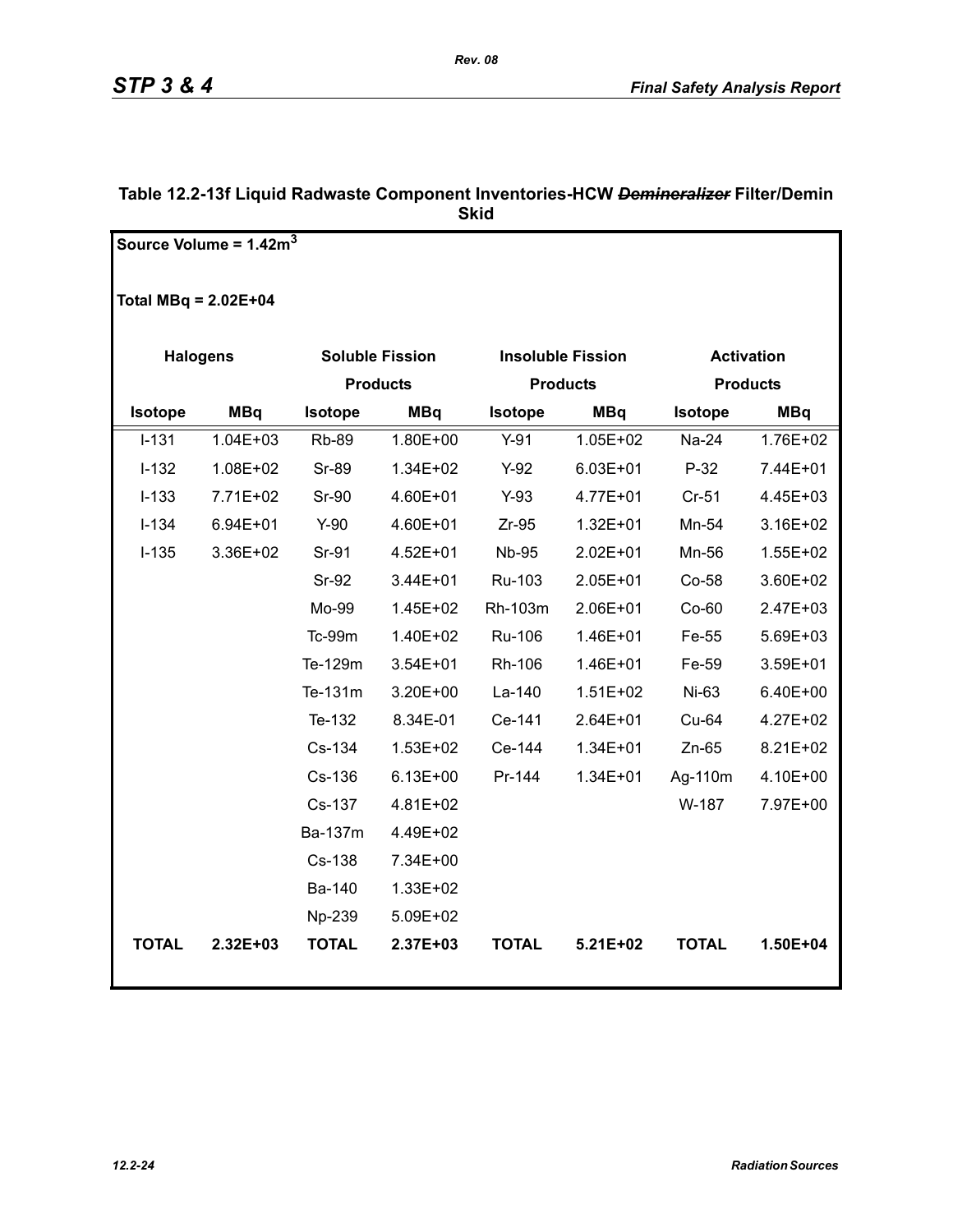|                        | Source volume = $140m3$ |                 |                        |                          |            |                 |            |
|------------------------|-------------------------|-----------------|------------------------|--------------------------|------------|-----------------|------------|
|                        |                         |                 |                        |                          |            |                 |            |
| Total $MBq = 1.81E+00$ |                         |                 |                        |                          |            |                 |            |
|                        | <b>Activation</b>       |                 |                        |                          |            |                 |            |
|                        | <b>Halogens</b>         |                 | <b>Soluble Fission</b> | <b>Insoluble Fission</b> |            |                 |            |
|                        |                         | <b>Products</b> |                        | <b>Products</b>          |            | <b>Products</b> |            |
| Isotope                | <b>MBq</b>              | <b>Isotope</b>  | <b>MBq</b>             | <b>Isotope</b>           | <b>MBq</b> | <b>Isotope</b>  | <b>MBq</b> |
| $I - 131$              | 2.90E-02                | <b>Rb-89</b>    | 9.29E-07               | $Y-91$                   | 6.90E-03   | <b>Na-24</b>    | 3.38E-04   |
| $I - 132$              | 1.25E-03                | <b>Sr-89</b>    | 1.75E-02               | $Y-92$                   | 4.99E-06   | P-32            | 1.71E-02   |
| $I-133$                | 2.99E-01                | <b>Sr-90</b>    | 1.55E-03               | $Y-93$                   | 4.48E-05   | $Cr-51$         | 8.22E-01   |
| $I - 134$              | 2.78E-04                | $Y-90$          | 1.55E-03               | $Zr-95$                  | 1.42E-03   | Mn-54           | 1.48E-02   |
| $I-135$                | 1.57E-02                | <b>Sr-91</b>    | 3.68E-05               | <b>Nb-95</b>             | 1.42E-03   | <b>Mn-56</b>    | 2.03E-05   |
|                        |                         | <b>Sr-92</b>    | 4.74E-06               | <b>Ru-103</b>            | 3.09E-03   | <b>Co-58</b>    | 3.60E-02   |
|                        |                         | <b>Mo-99</b>    | 7.92E-03               | <b>Rh-103m</b>           | 3.09E-03   | $Co-60$         | 8.70E-02   |
|                        |                         | Tc-99m          | 7.92E-03               | <b>Ru-106</b>            | 6.50E-04   | Fe-55           | 5.47E-02   |
|                        |                         | Te-129m         | 5.79E-03               | <b>Rh-106</b>            | 6.50E-04   | Fe-59           | 4.98E-03   |
|                        |                         | Te-131m         | 2.92E-05               | La-140                   | 3.07E-02   | <b>Ni-63</b>    | 2.19E-01   |
|                        |                         | Te-132          | 6.41E-04               | Ce-141                   | 4.41E-03   | <b>Cu-64</b>    | 6.05E-04   |
|                        |                         | <b>Cs-134</b>   | 5.77E-03               | Ce-144                   | 6.42E-04   | $Zn-65$         | 4.14E-02   |
|                        |                         | <b>Cs-136</b>   | 1.43E-03               | Pr-144                   | 6.42E-04   | Ag-110m         | 2.07E-04   |
|                        |                         | <b>Cs-137</b>   | 1.62E-02               |                          |            | <b>W-187</b>    | 4.20E-05   |
|                        |                         | <b>Cs-138</b>   | 1.65E-07               |                          |            |                 |            |
|                        |                         | <b>Ba-140</b>   | 3.07E-02               |                          |            |                 |            |
|                        |                         | <b>Np-239</b>   | 1.97E-02               |                          |            |                 |            |
| <b>Total</b>           | 3.45E-01                | <b>Total</b>    | 1.17E-01               | <b>Total</b>             | 5.36E-02   | <b>Total</b>    | 1.30E+00   |
|                        |                         |                 |                        |                          |            |                 |            |

### **Table 12.2-13g Liquid Radwaste Component Inventories-HCW Sample Tank**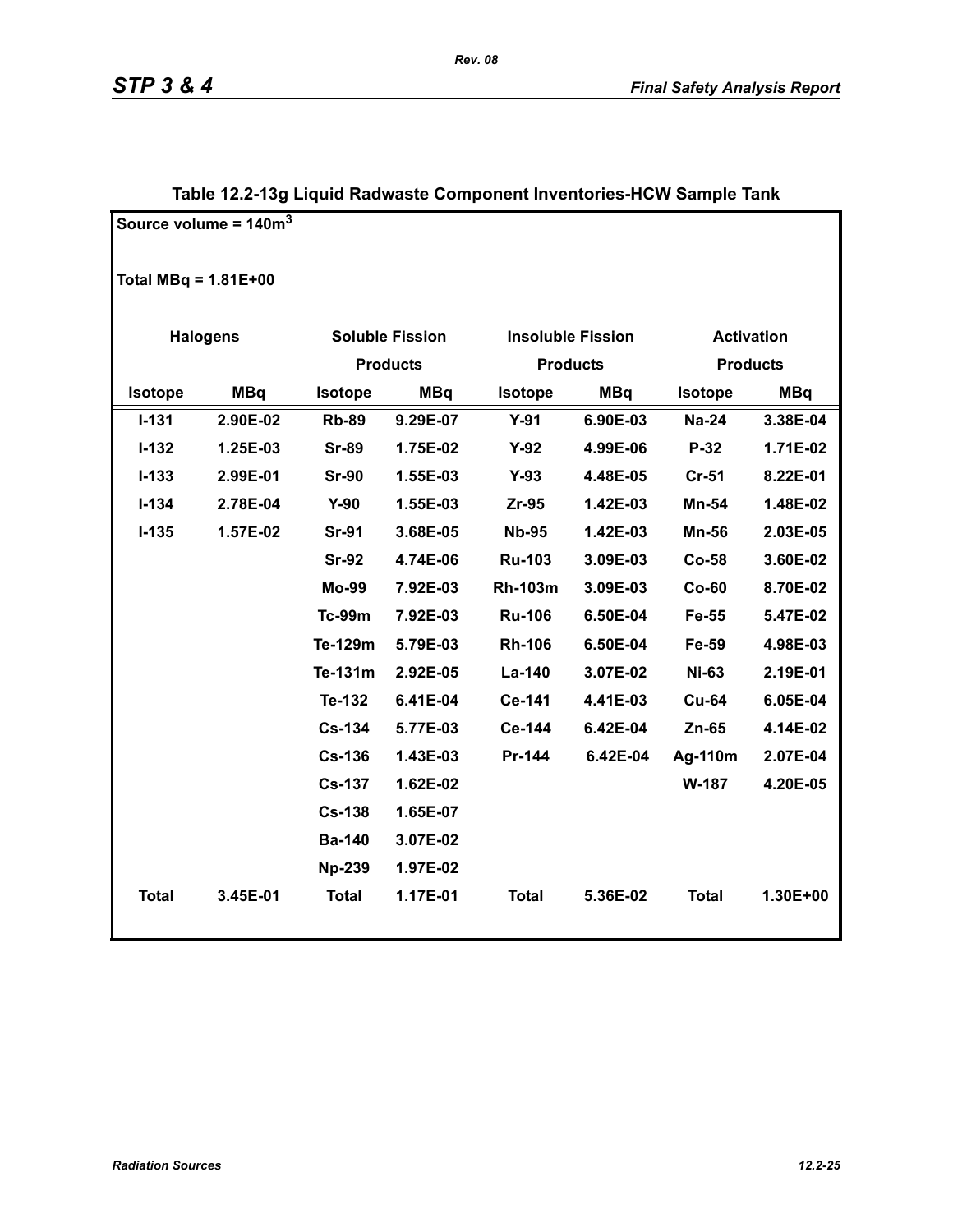|                 | Source volume = $30.00m3$ |              |                 |              |                          |                   |                 |  |
|-----------------|---------------------------|--------------|-----------------|--------------|--------------------------|-------------------|-----------------|--|
|                 | Total MBq = $1.59E+03$    |              |                 |              |                          |                   |                 |  |
| <b>Halogens</b> |                           |              | Soluble fission |              | <b>Insoluble fission</b> | <b>Activation</b> |                 |  |
|                 |                           |              | <b>Products</b> |              | <b>Products</b>          |                   | <b>Products</b> |  |
| Isotope         | <b>MBq</b>                | Isotope      | <b>MBq</b>      |              | <b>MBq</b>               | Isotope           | <b>MBq</b>      |  |
| $I - 131$       | 2.05E+02                  | <b>Rb-89</b> | 3.32E-01        | $Y-91$       | 2.29E+00                 | Na-24             | 4.71E+01        |  |
| $I-132$         | 2.13E+01                  | Sr-89        | 5.92E+00        | $Y-92$       | 5.32E+00                 | $P-32$            | $9.75E + 00$    |  |
| $I-133$         | 2.25E+02                  | <b>Sr-90</b> | 4.28E-01        | $Y-93$       | $1.17E + 01$             | $Cr-51$           | 3.33E+02        |  |
| $I-134$         | 1.34E+01                  | $Y-90$       | 4.28E-01        | $Zr-95$      | 4.61E-01                 | Mn-54             | 4.23E+00        |  |
| $I-135$         | 7.46E+01                  | Sr-91        | $1.07E + 01$    | <b>Nb-95</b> | 4.61E-01                 | Mn-56             | $3.12E + 01$    |  |
|                 |                           | Sr-92        | 6.87E+00        | Ru-103       | $1.12E + 00$             | Co-58             | 1.16E+01        |  |
|                 |                           | Mo-99        | 4.55E+01        | Rh-103m      | $1.12E + 00$             | $Co-60$           | 2.41E+01        |  |
|                 |                           | Tc-99m       | 4.55E+01        | Ru-106       | 1.85E-01                 | Fe-55             | 4.40E+01        |  |
|                 |                           | Te-129m      | 2.20E+00        | Rh-106       | 1.85E-01                 | Fe-59             | $1.74E + 00$    |  |
|                 |                           | Te-131m      | $1.03E + 00$    | La-140       | 1.90E+01                 | Ni-63             | $6.04E + 01$    |  |
|                 |                           | Te-132       | 2.59E+00        | Ce-141       | 1.69E+00                 | Cu-64             | 1.10E+02        |  |
|                 |                           | Cs-134       | 1.64E+00        | Ce-144       | 1.84E-01                 | $Zn-65$           | 1.19E+01        |  |
|                 |                           | Cs-136       | 8.76E-01        | Pr-144       | 1.84E-01                 | Ag-110m           | 5.96E-02        |  |
|                 |                           | Cs-137       | 4.48E+00        |              |                          | W-187             | 2.41E+00        |  |
|                 |                           | Cs-138       | 1.37E+00        |              |                          |                   |                 |  |
|                 |                           | Ba-140       | 1.90E+01        |              |                          |                   |                 |  |
|                 |                           | Np-239       | 1.64E+02        |              |                          |                   |                 |  |
| Total           | 5.39E+02                  | Total        | 3.13E+02        | Total        | 4.39E+01                 | Total             | 6.91E+02        |  |

### **Table 12.2-13h Liquid Radwaste Component Inventories-HSD Receiver Tank**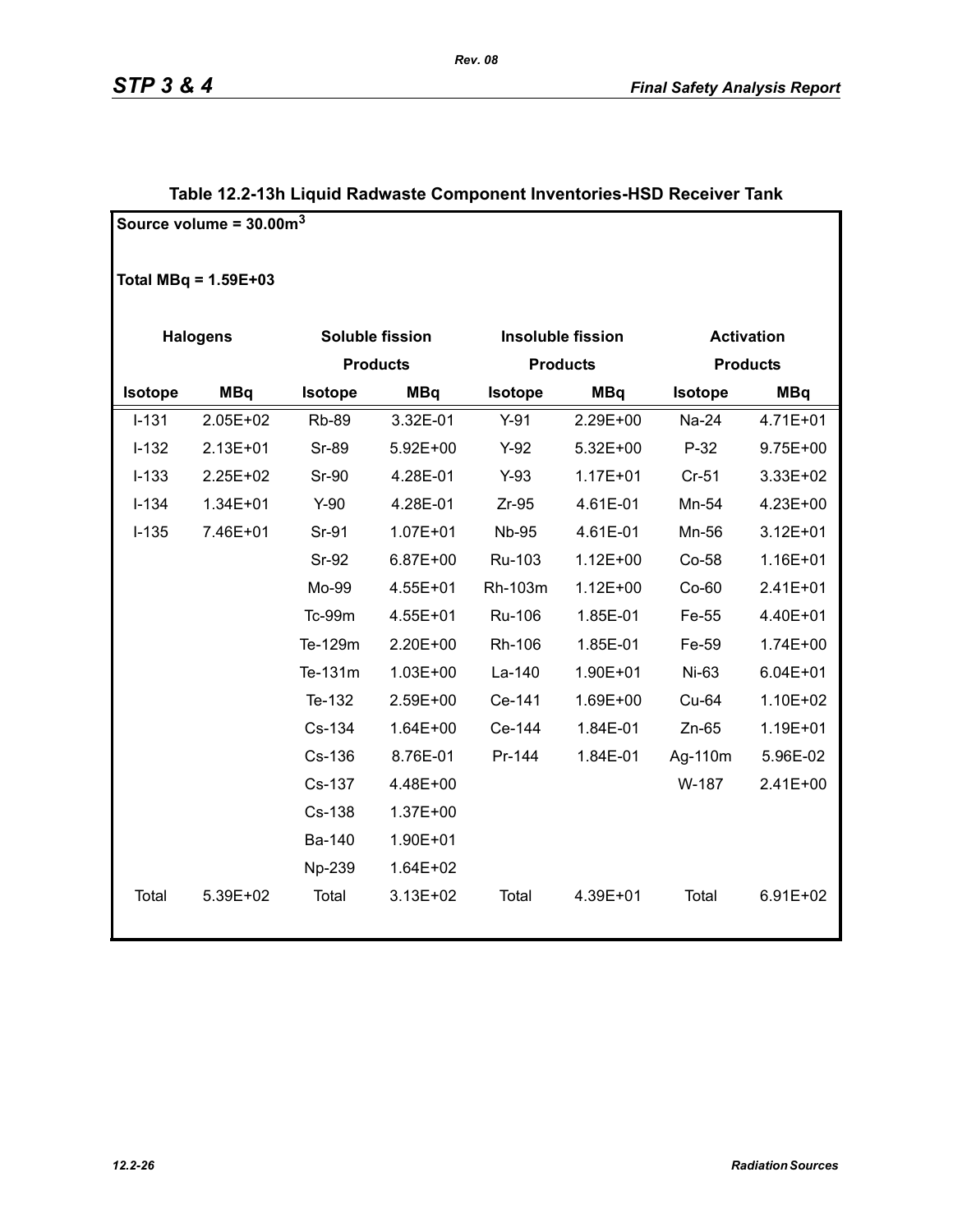|                | Source volume = $30m^3$ |               |                 |                |                          |                   |                 |
|----------------|-------------------------|---------------|-----------------|----------------|--------------------------|-------------------|-----------------|
|                | Total $MBq = 2.43E+01$  |               |                 |                |                          |                   |                 |
|                | <b>Halogens</b>         |               | Soluble fission |                | <b>Insoluble fission</b> | <b>Activation</b> |                 |
|                |                         |               | <b>Products</b> |                | <b>Products</b>          |                   | <b>Products</b> |
| <b>Isotope</b> | <b>MBq</b>              | Isotope       | <b>MBq</b>      | <b>Isotope</b> | <b>MBq</b>               | <b>Isotope</b>    | <b>MBq</b>      |
| $I-131$        | $3.01E + 00$            | <b>Rb-89</b>  | 1.87E-04        | $Y-91$         | 5.02E-02                 | Na-24             | 9.40E-01        |
| $I-132$        | 1.05E-01                | Sr-89         | 7.41E-02        | $Y-92$         | 1.23E-01                 | $P-32$            | 1.34E-01        |
| $I-133$        | 4.91E+00                | <b>Sr-90</b>  | 5.36E-03        | $Y-93$         | 1.92E-01                 | $Cr-51$           | 4.38E+00        |
| $I-134$        | 2.44E-02                | $Y-90$        | 5.37E-03        | $Zr-95$        | 5.88E-03                 | Mn-54             | 5.33E-02        |
| $I-135$        | 9.12E-01                | Sr-91         | 1.73E-01        | <b>Nb-95</b>   | 6.03E-03                 | Mn-56             | 1.62E-01        |
|                |                         | <b>Sr-92</b>  | 3.75E-02        | Ru-103         | 3.39E-03                 | Co-58             | 1.48E-01        |
|                |                         | Mo-99         | 8.40E-01        | Rh-103m        | 1.45E-02                 | $Co-60$           | 3.03E-01        |
|                |                         | <b>Tc-99m</b> | 8.08E-01        | Ru-106         | 2.32E-03                 | Fe-55             | 7.54E-01        |
|                |                         | Te-129m       | 2.88E-02        | Rh-106         | 2.32E-03                 | Fe-59             | 2.24E-02        |
|                |                         | Te-131m       | 2.21E-02        | La-140         | 2.87E-01                 | Ni-63             |                 |
|                |                         | Te-132        | 4.54E-03        | Ce-141         | 2.21E-02                 | Cu-64             | 2.04E+00        |
|                |                         | Cs-134        | 2.08E-02        | Ce-144         | 2.32E-03                 | $Zn-65$           | 1.50E-01        |
|                |                         | Cs-136        | 1.22E-02        | Pr-144         | 2.32E-03                 | Ag-110m           | 7.50E-04        |
|                |                         | Cs-137        | 5.62E-02        |                |                          | W-187             | 5.23E-02        |
|                |                         | Cs-138        | 1.57E-03        |                |                          |                   |                 |
|                |                         | Ba-140        | 2.65E-01        |                |                          |                   |                 |
|                |                         | Np-239        | $3.15E + 00$    |                |                          |                   |                 |
| <b>TOTAL</b>   | 8.96E+00                | <b>TOTAL</b>  | 5.51E+00        | <b>TOTAL</b>   | 7.14E-01                 | <b>TOTAL</b>      | $9.15E + 00$    |
|                |                         |               |                 |                |                          |                   |                 |

### **Table 12.2-13i Liquid Radwaste Component Inventories - HSD Sample Tank**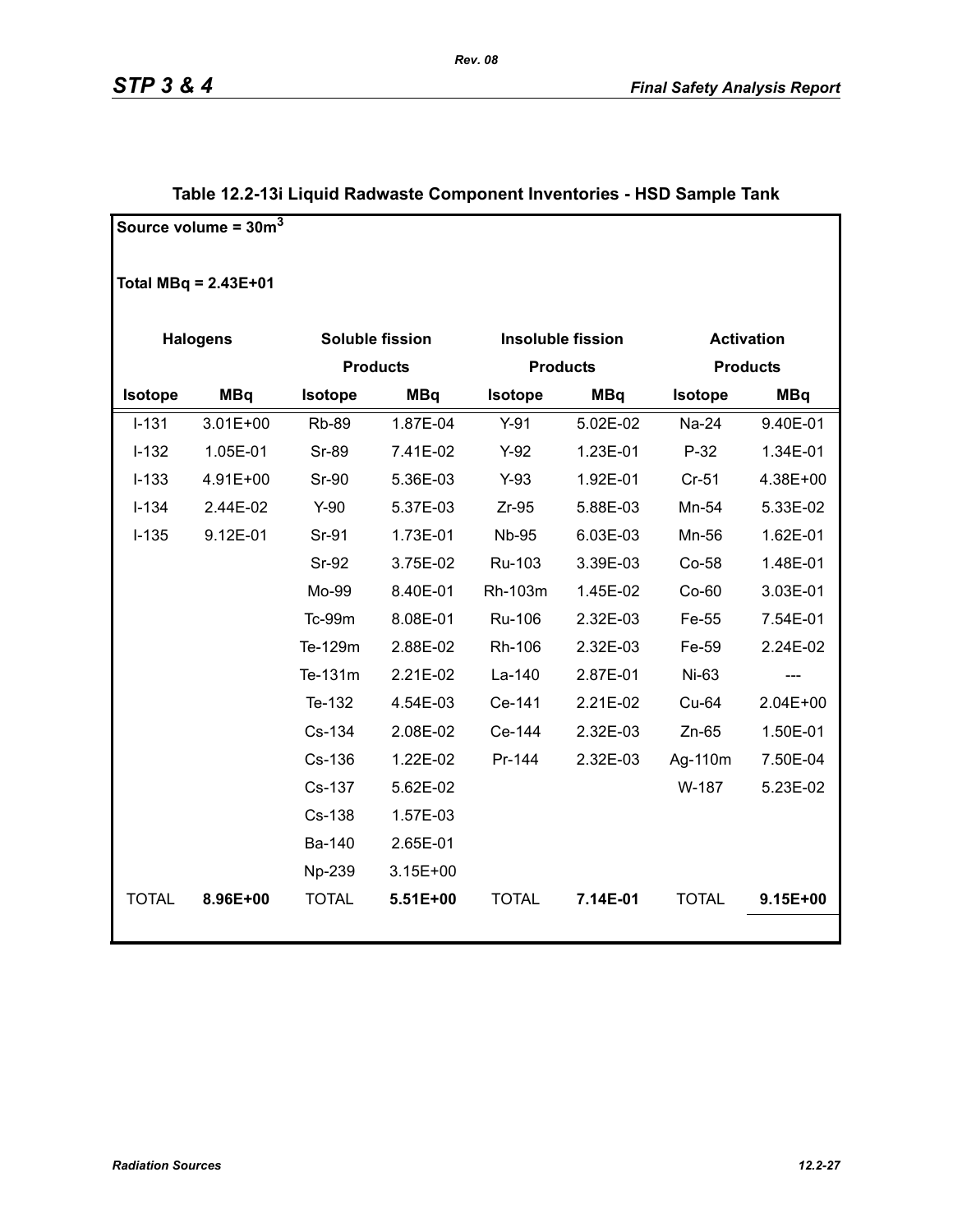|                | Source volume = $4m3$  |              |                        |                |                          |              |                   |
|----------------|------------------------|--------------|------------------------|----------------|--------------------------|--------------|-------------------|
|                | Total MBq = $6.52E+00$ |              |                        |                |                          |              |                   |
|                | <b>Halogens</b>        |              | <b>Soluble fission</b> |                | <b>Insoluble fission</b> |              | <b>Activation</b> |
|                |                        |              | <b>Products</b>        |                | <b>Products</b>          |              | <b>Products</b>   |
| <b>Isotope</b> | <b>MBq</b>             | Isotope      | <b>MBq</b>             | <b>Isotope</b> | <b>MBq</b>               | Isotope      | <b>MBq</b>        |
| $I - 131$      | 3.68E-01               | <b>Rb-89</b> | 4.10E-03               | $Y-91$         | 4.93E-03                 | Na-24        | 3.56E-01          |
| $I-132$        | 2.46E-01               | <b>Sr-89</b> | 8.15E-03               | $Y-92$         | 1.36E-01                 | $P-32$       | 1.56E-02          |
| $I-133$        | 1.40E+00               | <b>Sr-90</b> | 5.79E-04               | $Y-93$         | 1.05E-01                 | $Cr-51$      | 4.91E-01          |
| $I-134$        | 1.58E-01               | $Y-90$       | 5.79E-04               | $Zr-95$        | 6.45E-04                 | Mn-54        | 5.78E-03          |
| $I-135$        | 7.61E-01               | Sr-91        | 9.99E-02               | <b>Nb-95</b>   | 6.52E-04                 | Mn-56        | 3.53E-01          |
|                |                        | Sr-92        | 7.75E-02               | Ru-103         | 1.60E-03                 | Co-58        | 1.62E-02          |
|                |                        | Mo-99        | 1.29E-01               | Rh-103m        | 1.61E-03                 | $Co-60$      | 3.27E-02          |
|                |                        | Tc-99m       | 1.25E-01               | <b>Ru-106</b>  | 2.51E-04                 | Fe-55        | 8.15E-02          |
|                |                        | Te-129m      | 3.21E-03               | Rh-106         | 2.51E-04                 | Fe-59        | 2.48E-03          |
|                |                        | Te-131m      | 4.92E-03               | La-140         | 3.23E-02                 | Ni-63        |                   |
|                |                        | Te-132       | 6.64E-04               | Ce-141         | 2.46E-03                 | Cu-64        | 8.96E-01          |
|                |                        | Cs-134       | 2.24E-03               | Ce-144         | 2.51E-04                 | $Zn-65$      | 1.63E-02          |
|                |                        | Cs-136       | 1.42E-03               | Pr-144         | 2.51E-04                 | Ag-110m      | 8.13E-05          |
|                |                        | Cs-137       | 6.06E-03               |                |                          | W-187        | 1.36E-02          |
|                |                        | Cs-138       | 1.64E-02               |                |                          |              |                   |
|                |                        | Ba-140       | 3.10E-02               |                |                          |              |                   |
|                |                        | Np-239       | 5.14E-01               |                |                          |              |                   |
| <b>TOTAL</b>   | 2.94E+00               | <b>TOTAL</b> | $1.02E + 00$           | <b>TOTAL</b>   | 2.86E-01                 | <b>TOTAL</b> | 2.28E+00          |
|                |                        |              |                        |                |                          |              |                   |

### **Table 12.2-13j Liquid Radwaste Component Inventories - Chemical Drain Tank**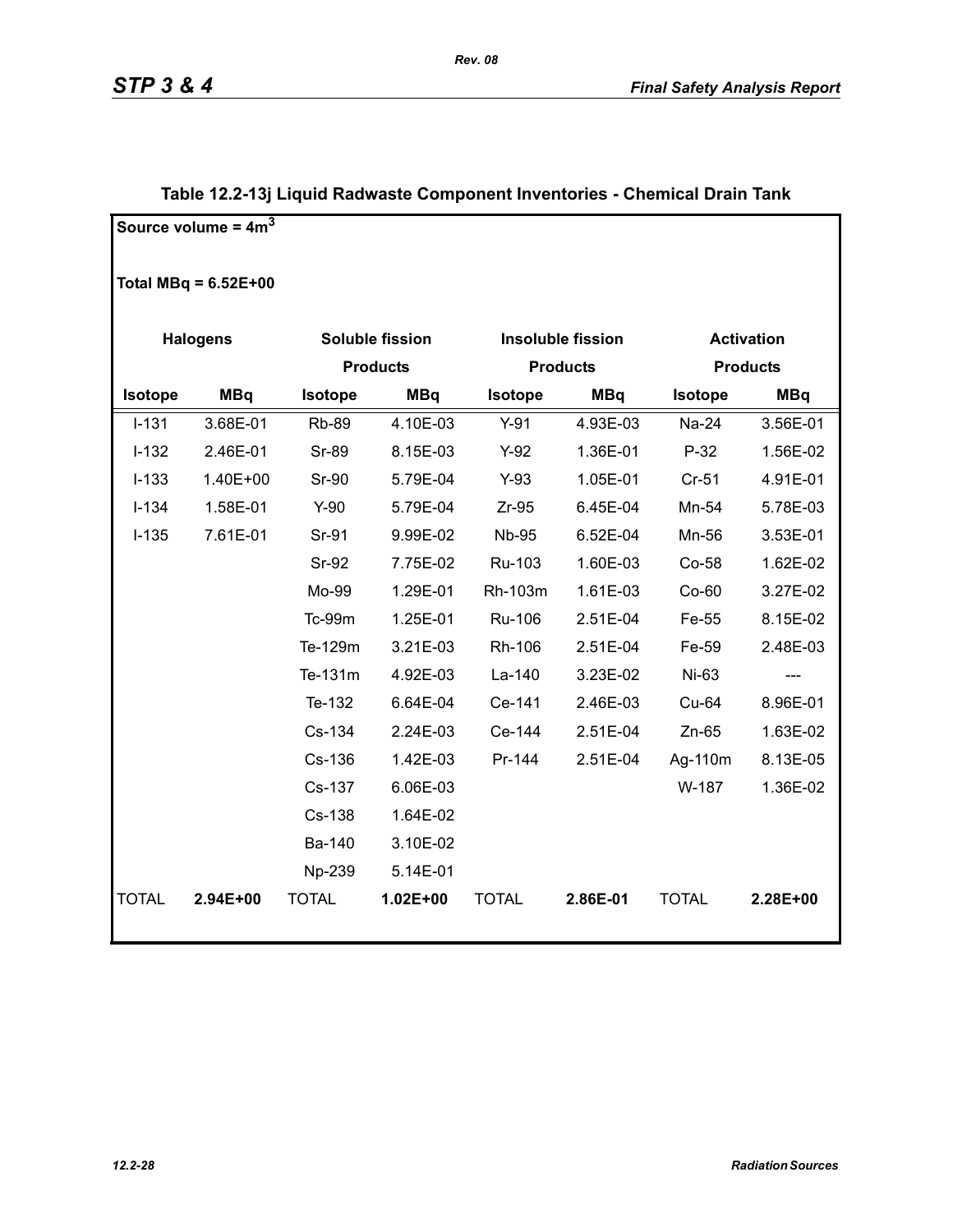|                | Source volume = $28m3$ |                |                 |                |                          |                |                   |
|----------------|------------------------|----------------|-----------------|----------------|--------------------------|----------------|-------------------|
|                | Total MBq = $1.94E+08$ |                |                 |                |                          |                |                   |
|                | <b>Halogens</b>        |                | Soluble fission |                | <b>Insoluble fission</b> |                | <b>Activation</b> |
|                |                        |                | <b>Products</b> |                | <b>Products</b>          |                | <b>Products</b>   |
| <b>Isotope</b> | <b>MBq</b>             | <b>Isotope</b> | <b>MBq</b>      | <b>Isotope</b> | <b>MBq</b>               | <b>Isotope</b> | <b>MBq</b>        |
| $I - 131$      | 2.41E+07               | <b>Rb-89</b>   | $2.82E + 04$    | $Y-91$         | 3.66E+05                 | Na-24          | $5.01E + 06$      |
| $I-132$        | 3.06E+06               | Sr-89          | 9.40E+05        | $Y-92$         | 7.37E+05                 | P-32           | $1.32E + 06$      |
| $I-133$        | 2.20E+07               | <b>Sr-90</b>   | 7.27E+04        | $Y-93$         | 1.36E+06                 | $Cr-51$        | 4.99E+07          |
| $I-134$        | $2.01E + 06$           | $Y-90$         | 7.27E+04        | $Zr-95$        | 7.41E+04                 | Mn-54          | 7.12E+05          |
| $I-135$        | $9.52E + 06$           | Sr-91          | $1.27E + 06$    | <b>Nb-95</b>   | 7.41E+04                 | Mn-56          | 4.44E+06          |
|                |                        | Sr-92          | 9.76E+05        | Ru-103         | $1.73E + 05$             | Co-58          | 1.87E+06          |
|                |                        | Mo-99          | 4.05E+06        | Rh-103m        | $1.73E + 05$             | Co-60          | 4.10E+06          |
|                |                        | Tc-99m         | 4.05E+06        | Ru-106         | $3.11E + 04$             | Fe-55          | 5.41E+06          |
|                |                        | Te-129m        | 3.36E+05        | Rh-106         | $3.11E + 04$             | Fe-59          | 2.73E+05          |
|                |                        | Te-131m        | $9.27E + 04$    | La-140         | $2.51E + 06$             | Ni-63          | 1.03E+07          |
|                |                        | Te-132         | $2.37E + 05$    | Ce-141         | 2.58E+05                 | Cu-64          | 1.22E+07          |
|                |                        | Cs-134         | $1.54E + 05$    | Ce-144         | 3.09E+04                 | $Zn-65$        | 2.00E+06          |
|                |                        | Cs-136         | $6.44E + 04$    | Pr-144         | 3.09E+04                 | Ag-110m        | 1.00E+04          |
|                |                        | Cs-137         | 4.23E+05        |                |                          | W-187          | 2.28E+05          |
|                |                        | Cs-138         | 2.07E+05        |                |                          |                |                   |
|                |                        | Ba-140         | $2.51E+06$      |                |                          |                |                   |
|                |                        | Np-239         | 1.44E+07        |                |                          |                |                   |
| Total          | 6.06E+07               | Total          | 2.98E+07        | Total          | 5.85E+06                 | Total          | $9.77E + 07$      |

### **Table 12.2-15a Solid Radwaste Component Inventories CUW Backwash Receiving Tank**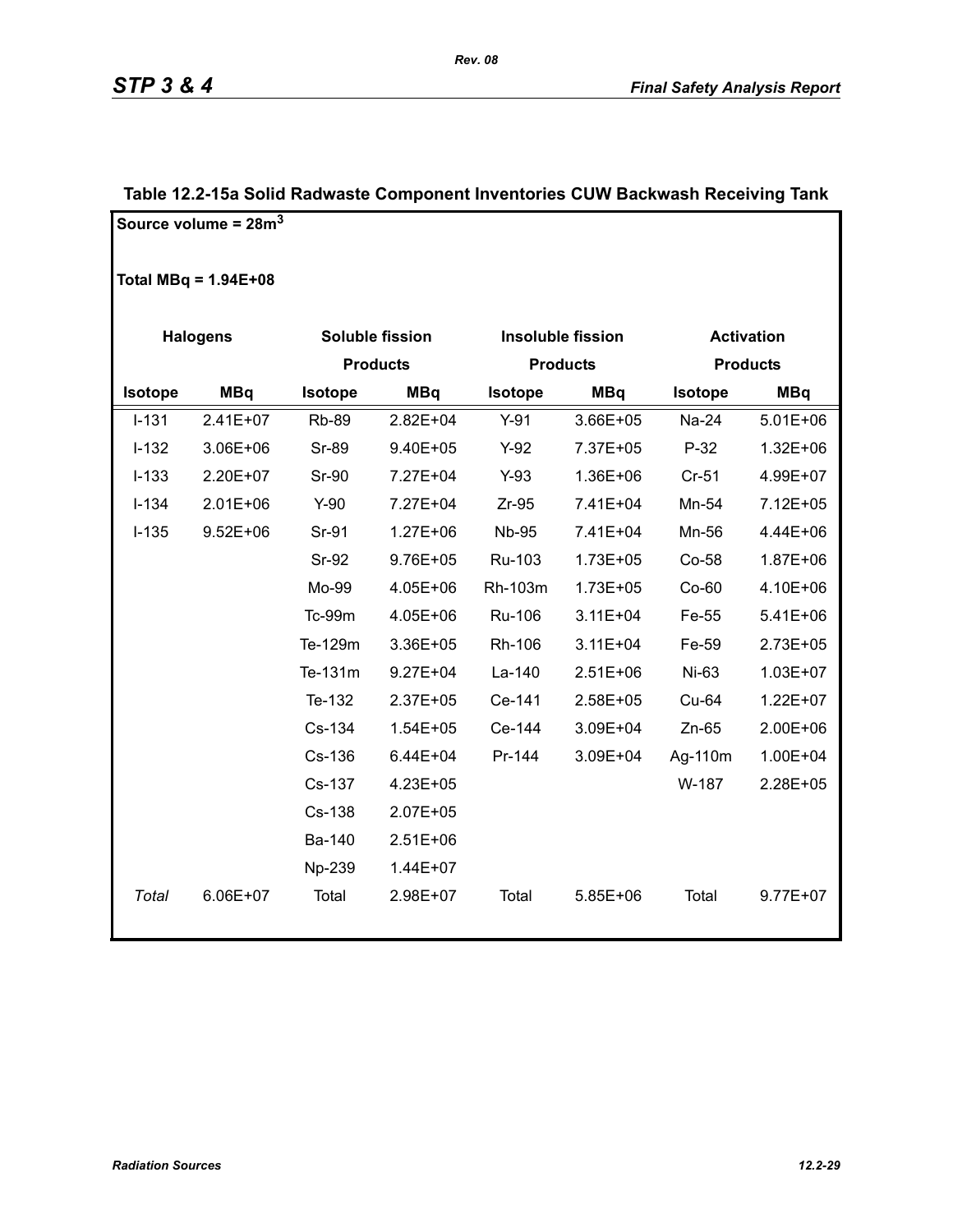|                        | Source volume = $60m^3$ |                 |                 |                |                          |                   |                 |
|------------------------|-------------------------|-----------------|-----------------|----------------|--------------------------|-------------------|-----------------|
| Total MBq = $2.59E+03$ |                         |                 |                 |                |                          |                   |                 |
|                        | <b>Halogens</b>         |                 | Soluble fission |                | <b>Insoluble fission</b> | <b>Activation</b> |                 |
|                        |                         | <b>Products</b> |                 |                | <b>Products</b>          |                   | <b>Products</b> |
| Isotope                | <b>MBq</b>              | Isotope         | <b>MBq</b>      | Isotope        | <b>MBq</b>               | <b>Isotope</b>    | <b>MBq</b>      |
| $I-131$                | $0.00E + 00$            | <b>Rb-89</b>    | $0.00E + 00$    | $Y-91$         | 2.06E+02                 | <b>Na-24</b>      | $0.00E + 00$    |
| $I-132$                | $0.00E + 00$            | <b>Sr-89</b>    | $0.00E + 00$    | $Y-92$         | 2.63E+02                 | $P-32$            | $0.00E + 00$    |
| $I-133$                | $0.00E + 00$            | <b>Sr-90</b>    | $0.00E + 00$    | $Y-93$         | 4.88E+02                 | $Cr-51$           | $0.00E + 00$    |
| $I-134$                | $0.00E + 00$            | $Y-90$          | $0.00E + 00$    | $Zr-95$        | 4.21E+01                 | Mn-54             | $0.00E + 00$    |
| $I-135$                | $0.00E + 00$            | <b>Sr-91</b>    | $0.00E + 00$    | <b>Nb-95</b>   | 4.21E+01                 | <b>Mn-56</b>      | $0.00E + 00$    |
|                        |                         | <b>Sr-92</b>    | $0.00E + 00$    | <b>Ru-103</b>  | 9.45E+01                 | <b>Co-58</b>      | $0.00E + 00$    |
|                        |                         | <b>Mo-99</b>    | $0.00E + 00$    | <b>Rh-103m</b> | 9.45E+01                 | $Co-60$           | $0.00E + 00$    |
|                        |                         | <b>Tc-99m</b>   | $0.00E + 00$    | <b>Ru-106</b>  | 1.87E+01                 | Fe-55             | $0.00E + 00$    |
|                        |                         | Te-129m         | $0.00E + 00$    | <b>Rh-106</b>  | 1.87E+01                 | Fe-59             | $0.00E + 00$    |
|                        |                         | Te-131m         | $0.00E + 00$    | La-140         | 1.14E+03                 | <b>Ni-63</b>      | $0.00E + 00$    |
|                        |                         | Te-132          | $0.00E + 00$    | Ce-141         | 1.37E+02                 | <b>Cu-64</b>      | $0.00E + 00$    |
|                        |                         | <b>Cs-134</b>   | $0.00E + 00$    | Ce-144         | 1.85E+01                 | $Zn-65$           | $0.00E + 00$    |
|                        |                         | <b>Cs-136</b>   | $0.00E + 00$    | Pr-144         | 1.85E+01                 | Ag-110m           | $0.00E + 00$    |
|                        |                         | <b>Cs-137</b>   | $0.00E + 00$    |                |                          | W-187             | $0.00E + 00$    |
|                        |                         | <b>Cs-138</b>   | $0.00E + 00$    |                |                          |                   |                 |
|                        |                         | <b>Ba-140</b>   | $0.00E + 00$    |                |                          |                   |                 |
|                        |                         | <b>Np-239</b>   | $0.00E + 00$    |                |                          |                   |                 |
| <b>Total</b>           | $0.00E + 00$            | <b>Total</b>    | $0.00E + 00$    | <b>Total</b>   | 2.59E+03                 | <b>Total</b>      | $0.00E + 00$    |

### **Table 12.2-15b Solid Radwaste Component Inventories CF Backwash Receiving Tank**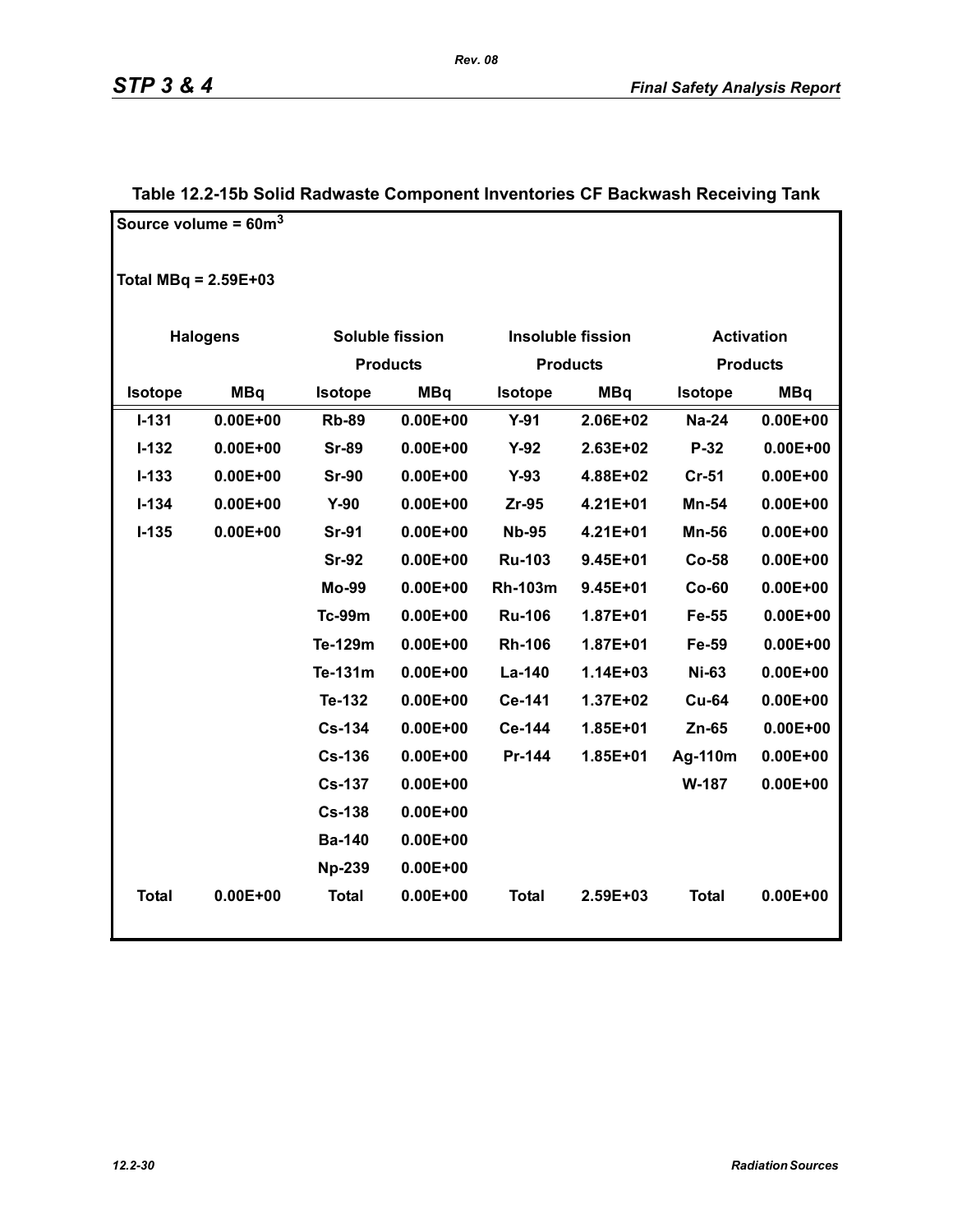|                | Source volume = $100m3$ |               |                 |                |                          |                   |                 |
|----------------|-------------------------|---------------|-----------------|----------------|--------------------------|-------------------|-----------------|
|                | Total MBq = $5.10E+08$  |               |                 |                |                          |                   |                 |
|                | <b>Halogens</b>         |               | Soluble fission |                | <b>Insoluble fission</b> | <b>Activation</b> |                 |
|                |                         |               | <b>Products</b> |                | <b>Products</b>          |                   | <b>Products</b> |
| <b>Isotope</b> | <b>MBq</b>              | Isotope       | <b>MBq</b>      | <b>Isotope</b> | <b>MBq</b>               | Isotope           | <b>MBq</b>      |
| $I-131$        | 2.41E+07                | <b>Rb-89</b>  | 8.06E+04        | $Y-91$         | 1.05E+06                 | <b>Na-24</b>      | 1.43E+07        |
| $I - 132$      | 8.75E+06                | <b>Sr-89</b>  | 2.69E+06        | $Y-92$         | 2.11E+06                 | P-32              | 3.76E+06        |
| $I-133$        | 6.28E+07                | <b>Sr-90</b>  | 2.08E+05        | $Y-93$         | 3.90E+06                 | $Cr-51$           | 1.43E+08        |
| $I - 134$      | 5.74E+06                | $Y-90$        | 2.08E+05        | $Zr-95$        | 2.12E+05                 | Mn-54             | 2.03E+06        |
| $I - 135$      | 2.72E+07                | <b>Sr-91</b>  | $3.63E + 06$    | <b>Nb-95</b>   | 2.12E+05                 | <b>Mn-56</b>      | $1.27E+07$      |
|                |                         | <b>Sr-92</b>  | 2.79E+06        | <b>Ru-103</b>  | 4.96E+05                 | Co-58             | 5.34E+06        |
|                |                         | <b>Mo-99</b>  | $1.16E + 07$    | <b>Rh-103m</b> | 4.96E+05                 | $Co-60$           | $1.17E + 07$    |
|                |                         | <b>Tc-99m</b> | 1.16E+07        | <b>Ru-106</b>  | 8.89E+04                 | Fe-55             | $1.54E+07$      |
|                |                         | Te-129m       | $9.61E + 05$    | <b>Rh-106</b>  | 8.89E+04                 | Fe-59             | 7.81E+05        |
|                |                         | Te-131m       | 2.65E+05        | La-140         | 7.17E+06                 | <b>Ni-63</b>      | 2.94E+07        |
|                |                         | Te-132        | 6.78E+05        | Ce-141         | 7.37E+05                 | <b>Cu-64</b>      | 3.48E+07        |
|                |                         | <b>Cs-134</b> | 4.39E+05        | Ce-144         | 8.84E+04                 | $Zn-65$           | 5.71E+06        |
|                |                         | <b>Cs-136</b> | $1.84E + 05$    | Pr-144         | 8.84E+04                 | Ag-110m           | 2.86E+04        |
|                |                         | <b>Cs-137</b> | $1.21E + 06$    |                |                          | W-187             | 6.50E+05        |
|                |                         | <b>Cs-138</b> | 5.93E+05        |                |                          |                   |                 |
|                |                         | <b>Ba-140</b> | 7.17E+06        |                |                          |                   |                 |
|                |                         | <b>Np-239</b> | 4.10E+07        |                |                          |                   |                 |
| <b>Total</b>   | 1.29E+08                | <b>Total</b>  | 8.53E+07        | <b>Total</b>   | $1.67E + 07$             | <b>Total</b>      | 2.79E+08        |

### **Table 12.2-15c Solid Radwaste Component Inventories Phase Separator**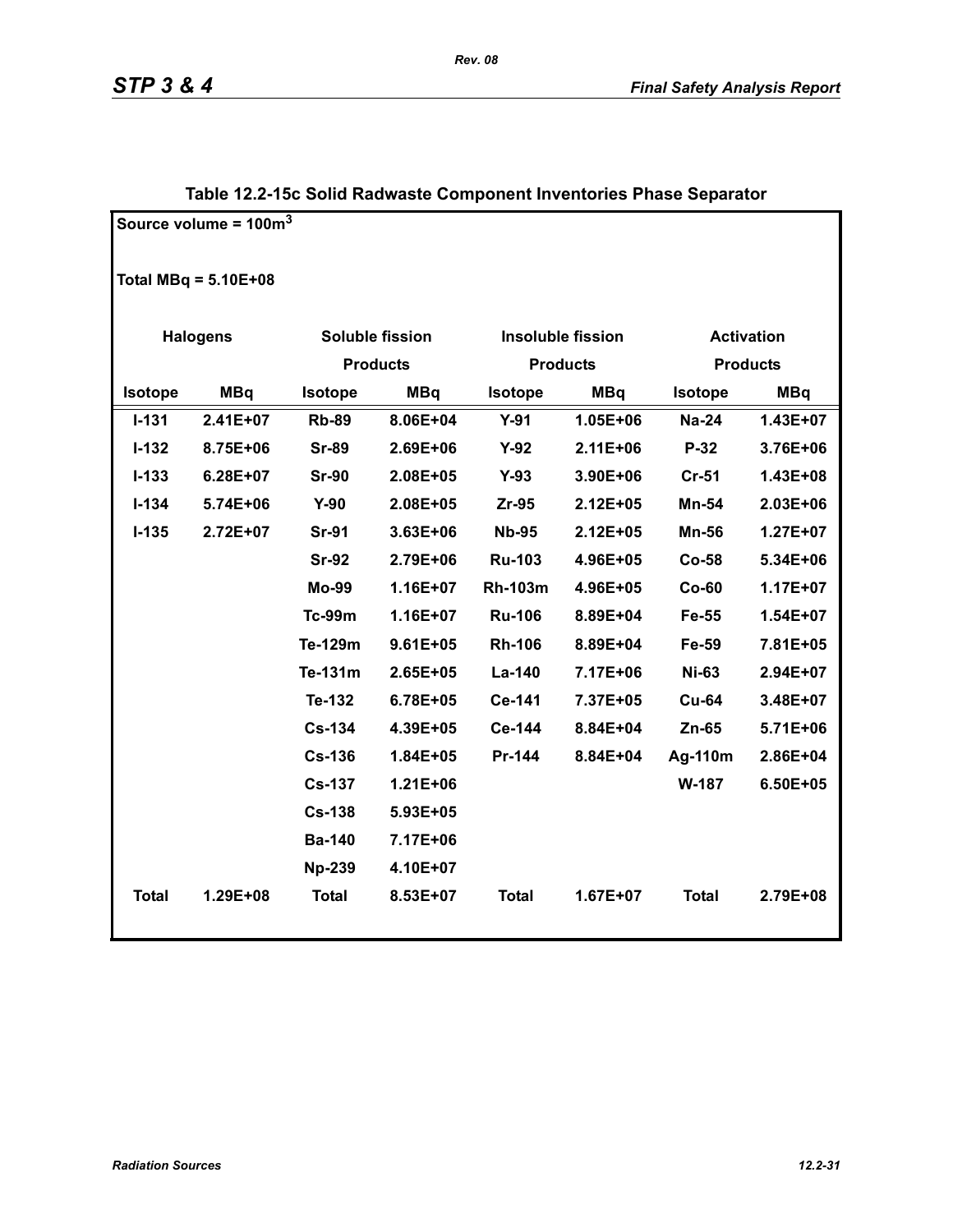|                | Source volume = $50m^3$ |                |                 |                |                          |                   |                 |
|----------------|-------------------------|----------------|-----------------|----------------|--------------------------|-------------------|-----------------|
|                | Total MBq = $5.72E+06$  |                |                 |                |                          |                   |                 |
|                | <b>Halogens</b>         |                | Soluble fission |                | <b>Insoluble fission</b> | <b>Activation</b> |                 |
|                |                         |                | <b>Products</b> |                | <b>Products</b>          |                   | <b>Products</b> |
| <b>Isotope</b> | <b>MBq</b>              | <b>Isotope</b> | <b>MBq</b>      | <b>Isotope</b> | <b>MBq</b>               | <b>Isotope</b>    | <b>MBq</b>      |
| $I - 131$      | 1.48E+06                | <b>Rb-89</b>   | 1.58E+02        | $Y-91$         | 7.01E+01                 | <b>Na-24</b>      | 3.37E+04        |
| $I-132$        | 1.53E+05                | <b>Sr-89</b>   | 2.47E+04        | $Y-92$         | 3.34E+01                 | P-32              | 1.43E+04        |
| $I-133$        | $1.11E + 06$            | <b>Sr-90</b>   | 4.45E+03        | $Y-93$         | $6.21E + 01$             | Cr-51             | 8.46E+05        |
| $I - 134$      | 9.88E+04                | $Y-90$         | 4.45E+03        | $Zr-95$        | $1.51E + 01$             | Mn-54             | 3.66E+04        |
| $I-135$        | 4.79E+05                | <b>Sr-91</b>   | 8.53E+03        | <b>Nb-95</b>   | $1.51E + 01$             | <b>Mn-56</b>      | 2.97E+04        |
|                |                         | <b>Sr-92</b>   | $6.52E + 03$    | <b>Ru-103</b>  | $2.57E+01$               | Co-58             | 5.91E+04        |
|                |                         | <b>Mo-99</b>   | 2.75E+04        | <b>Rh-103m</b> | $2.57E+01$               | $Co-60$           | 2.45E+05        |
|                |                         | <b>Tc-99m</b>  | 2.75E+04        | <b>Ru-106</b>  | $1.12E + 01$             | Fe-55             | 4.74E+04        |
|                |                         | Te-129m        | $6.52E + 03$    | <b>Rh-106</b>  | $1.12E + 01$             | Fe-59             | 6.59E+03        |
|                |                         | Te-131m        | $6.24E + 02$    | La-140         | 1.73E+02                 | <b>Ni-63</b>      | 6.31E+05        |
|                |                         | Te-132         | $1.62E + 03$    | Ce-141         | 3.32E+01                 | <b>Cu-64</b>      | 8.19E+04        |
|                |                         | <b>Cs-134</b>  | 7.28E+03        | Ce-144         | 1.06E+01                 | $Zn-65$           | 9.87E+04        |
|                |                         | <b>Cs-136</b>  | $6.02E + 02$    | Pr-144         | 1.06E+01                 | Ag-110m           | 4.95E+02        |
|                |                         | <b>Cs-137</b>  | 2.35E+04        |                |                          | W-187             | $1.53E + 03$    |
|                |                         | <b>Cs-138</b>  | 6.76E+02        |                |                          |                   |                 |
|                |                         | <b>Ba-140</b>  | 2.55E+04        |                |                          |                   |                 |
|                |                         | <b>Np-239</b>  | 9.69E+04        |                |                          |                   |                 |
| Total          | 3.32E+06                | <b>Total</b>   | 2.67E+05        | <b>Total</b>   | 4.97E+02                 | <b>Total</b>      | 2.13E+06        |

### **Table 12.2-15d Solid Radwaste Component Inventories Spent Resin Storage Tank**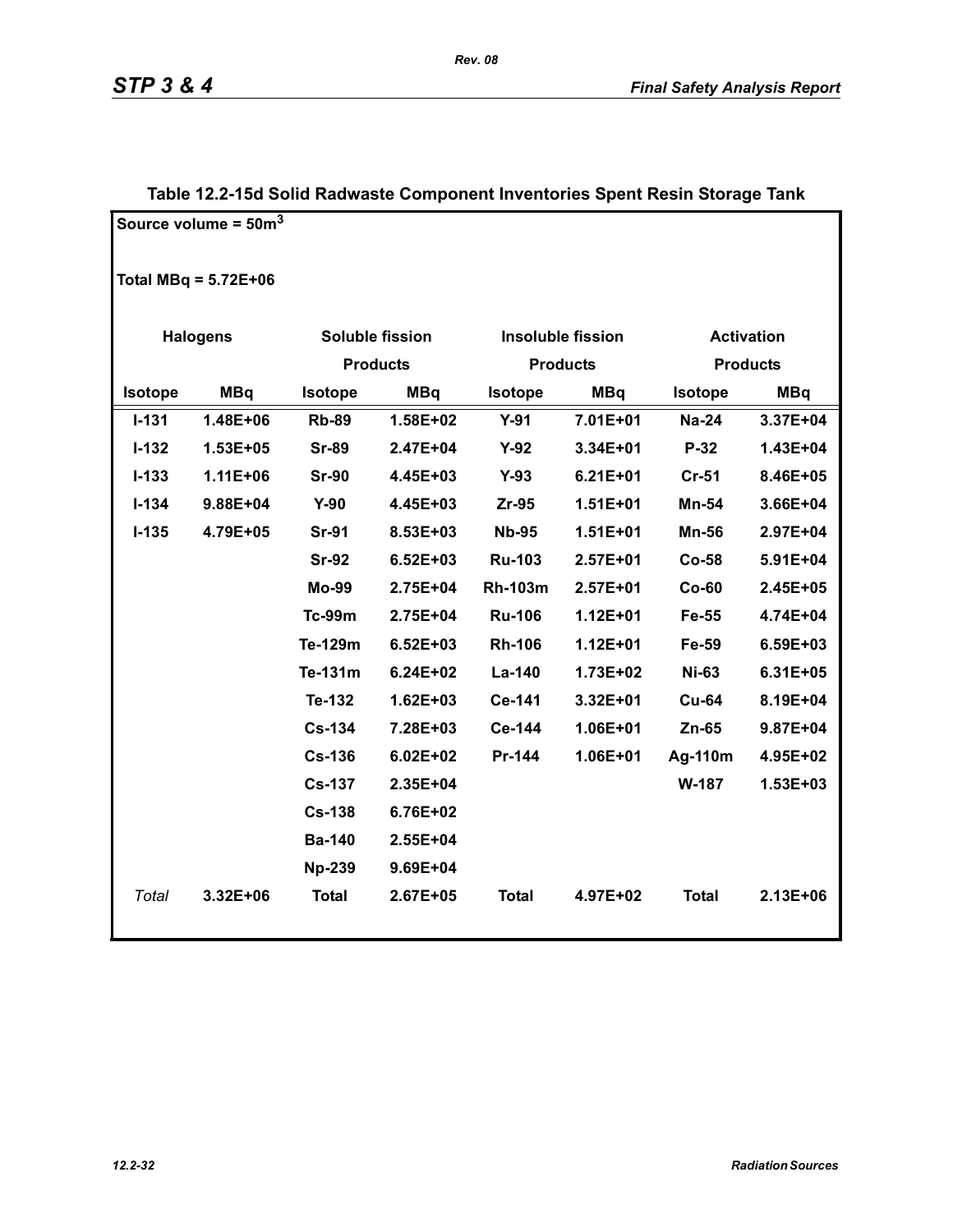### **Table 12.2-15e** *Solid Radwaste Component Inventories Concentrated Waste Tank* **Not Used**

**Table 12.2-15f** *Solid Radwaste Component Inventories Solids Dryer Feed Tank* **Not Used**

**Table 12.2-15g** *Solid Radwaste Component Inventories Solids Dryer (Outlet)* **Not Used**

**Table 12.2-15h** *Solid Radwaste Component Inventories Solids Dryer Pelletizer* **Not Used**

**Table 12.2-15i** *Solid Radwaste Component Inventories Solids Mist Separator (Steam)* **Not Used**

**Table 12.2-15j** *Solid Radwaste Component Inventories Solids Condenser* **Not Used**

**Table 12.2-15k** *Solid Radwaste Component Inventories Solids Drum* **Not Used**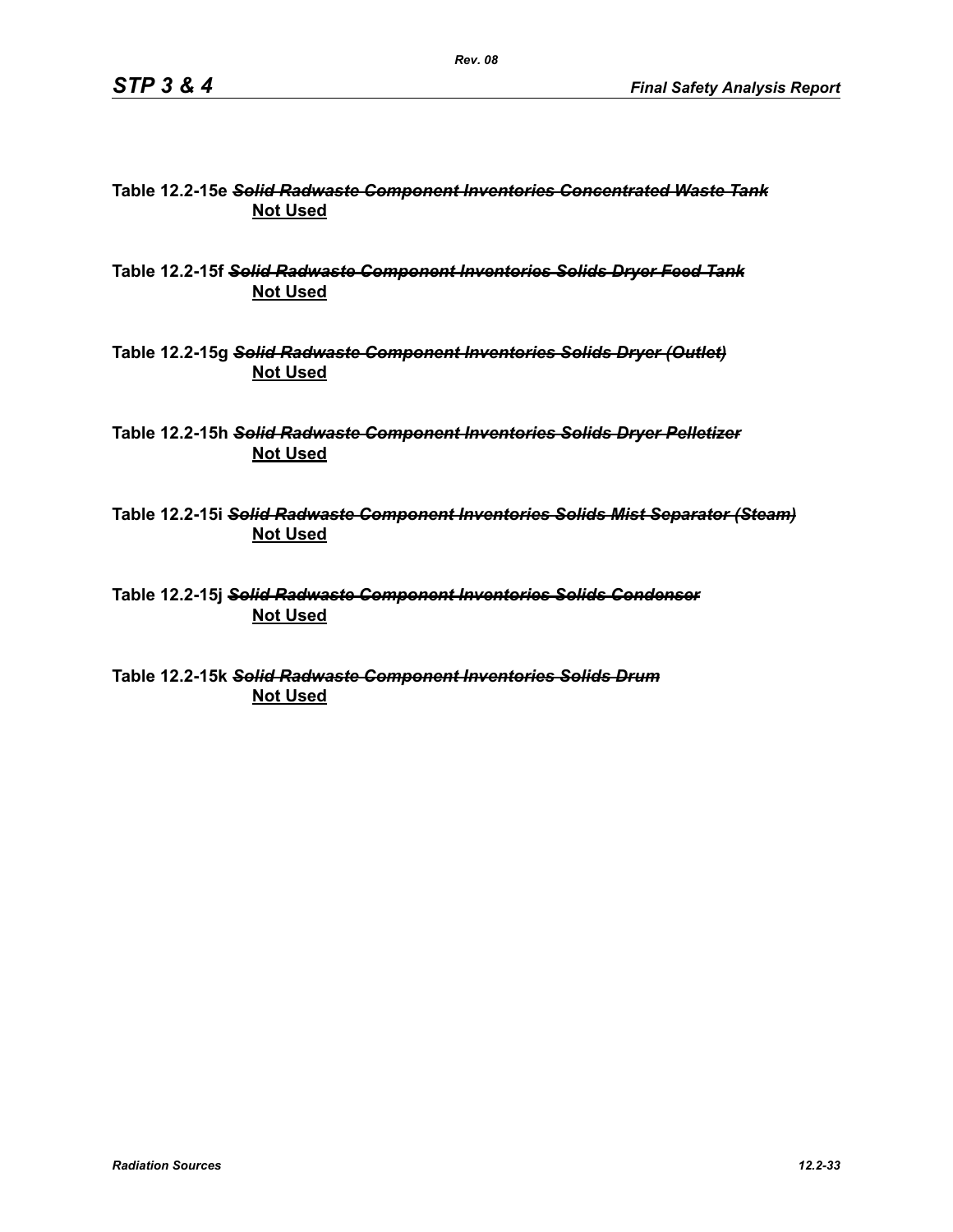| Source volume = $50m3$ |                 |                 |                 |                |                          |                |                   |
|------------------------|-----------------|-----------------|-----------------|----------------|--------------------------|----------------|-------------------|
| Total MBq = $2.33E+6$  |                 |                 |                 |                |                          |                |                   |
|                        | <b>Halogens</b> |                 | Soluble fission |                | <b>Insoluble fission</b> |                | <b>Activation</b> |
|                        |                 | <b>Products</b> |                 |                | <b>Products</b>          |                | <b>Products</b>   |
| Isotope                | <b>MBq</b>      | <b>Isotope</b>  | <b>MBq</b>      | <b>Isotope</b> | <b>MBq</b>               | <b>Isotope</b> | <b>MBq</b>        |
| $I - 131$              | 1.36E+05        | <b>Rb-89</b>    | 8.72E+01        | $Y-91$         | 1.92E+04                 | <b>Na-24</b>   | 9.75E+03          |
| $I-132$                | 5.40E+03        | <b>Sr-89</b>    | 2.31E+04        | $Y-92$         | 3.22E+03                 | $P-32$         | 1.23E+04          |
| $I - 133$              | 4.51E+04        | <b>Sr-90</b>    | $3.65E + 03$    | $Y-93$         | 2.83E+03                 | $Cr-51$        | 8.47E+05          |
| $I - 134$              | 3.39E+03        | $Y-90$          | $3.65E + 03$    | $Zr-95$        | 2.42E+03                 | <b>Mn-54</b>   | 3.46E+04          |
| $I-135$                | 1.74E+04        | <b>Sr-91</b>    | 2.40E+03        | <b>Nb-95</b>   | 3.42E+03                 | <b>Mn-56</b>   | 8.54E+03          |
|                        |                 | <b>Sr-92</b>    | $1.71E + 03$    | <b>Ru-103</b>  | 4.19E+03                 | $Co-58$        | $6.27E + 04$      |
|                        |                 | Mo-99           | 1.16E+04        | <b>Rh-103m</b> | 4.20E+03                 | $Co-60$        | 2.25E+05          |
|                        |                 | <b>Tc-99m</b>   | $1.12E + 04$    | <b>Ru-106</b>  | 1.55E+03                 | Fe-55          | 5.43E+05          |
|                        |                 | Te-129m         | $6.57E + 03$    | <b>Rh-106</b>  | 1.56E+03                 | Fe-59          | 7.16E+03          |
|                        |                 | Te-131m         | $2.02E + 02$    | La-140         | 2.44E+04                 | <b>Ni-63</b>   | 5.84E+02          |
|                        |                 | Te-132          | 7.20E+01        | Ce-141         | 5.50E+03                 | <b>Cu-64</b>   | 2.33E+04          |
|                        |                 | <b>Cs-134</b>   | 8.68E+03        | Ce-144         | 1.50E+03                 | $Zn-65$        | 8.52E+04          |
|                        |                 | <b>Cs-136</b>   | 6.80E+02        | Pr-144         | 1.50E+03                 | Ag-110m        | 4.62E+02          |
|                        |                 | <b>Cs-137</b>   | 2.52E+04        |                |                          | W-187          | 5.31E+02          |
|                        |                 | <b>Ba-137m</b>  | 2.35E+04        |                |                          |                |                   |
|                        |                 | <b>Cs-138</b>   | 3.56E+02        |                |                          |                |                   |
|                        |                 | <b>Ba-140</b>   | 2.11E+04        |                |                          |                |                   |
|                        |                 | <b>Np-239</b>   | 3.86E+04        |                |                          |                |                   |
| <b>Total</b>           | 2.08E+05        | <b>Total</b>    | 1.82E+05        | <b>Total</b>   | 7.55E+04                 | <b>Total</b>   | 1.86E+06          |

### **Table 12.2-15l Solid Radwaste Component Inventories LW Backwash Receiving Tank**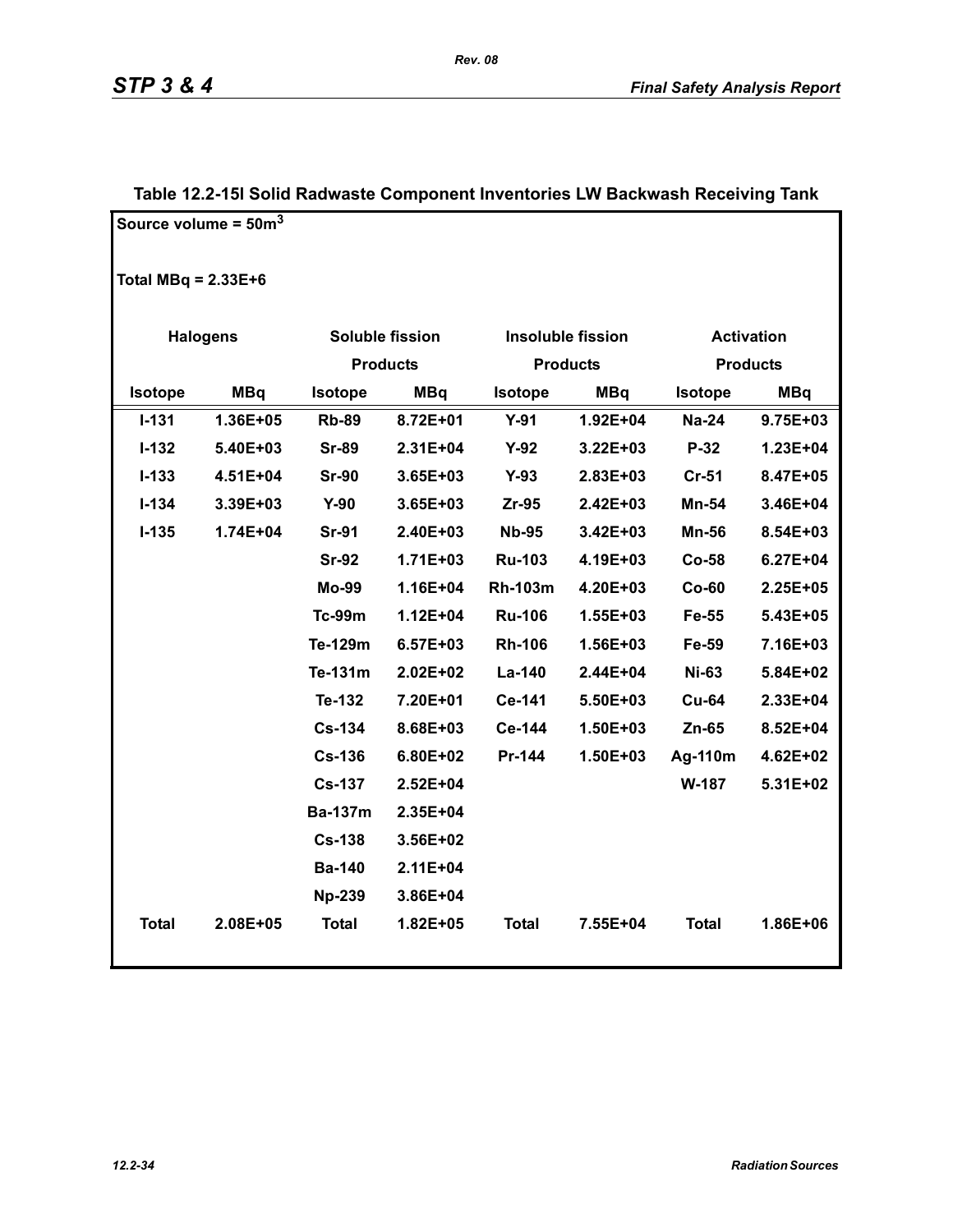|                 | Annual Average Airborne per Unit<br>(Site-specific) |                      | <b>Site Wide</b>    |
|-----------------|-----------------------------------------------------|----------------------|---------------------|
|                 | <b>Release</b>                                      | <b>Concentration</b> | 10CFR20 Limits      |
| <b>Nuclides</b> | MBq/yr                                              | MBq/cm <sup>3</sup>  | MBq/cm <sup>3</sup> |
| Kr-83m          | 3.10E+01                                            | 1.28E-17             | 1.85E-06            |
| <b>Kr-85m</b>   | 7.80E+05                                            | 3.22E-13             | 3.70E-09            |
| <b>Kr-85</b>    | 2.10E+07                                            | 8.66E-12             | 2.59E-08            |
| <b>Kr-87</b>    | 9.30E+05                                            | 3.83E-13             | 7.40E-10            |
| <b>Kr-88</b>    | 1.40E+06                                            | 5.77E-13             | 3.33E-10            |
| <b>Kr-89</b>    | 8.90E+06                                            | 3.67E-12             |                     |
| <b>Kr-90</b>    | 1.20E+01                                            | 4.95E-18             |                     |
| Xe-131m         | 1.90E+06                                            | 7.83E-13             | 7.40E-08            |
| Xe-133m         | 3.20E+03                                            | 1.32E-15             | 2.22E-08            |
| Xe-133          | 8.90E+07                                            | 3.67E-11             | 1.85E-08            |
| Xe-135m         | 1.50E+07                                            | 6.18E-12             | 1.48E-09            |
| Xe-135          | 1.70E+07                                            | 7.01E-12             | 2.59E-09            |
| Xe-137          | 1.90E+07                                            | 7.83E-12             |                     |
| Xe-138          | 1.60E+07                                            | 6.60E-12             | 7.40E-10            |
| Xe-139          | 1.50E+01                                            | 6.18E-18             |                     |
| $I-131$         | 9.60E+03                                            | 3.96E-15             | 7.40E-12            |
| $I-132$         | 8.10E+04                                            | 3.34E-14             | 7.40E-10            |
| $I-133$         | 6.30E+04                                            | 2.60E-14             | 3.70E-11            |
| $I - 134$       | 1.40E+05                                            | 5.77E-14             | 2.22E-09            |
| $I - 135$       | 8.90E+04                                            | 3.67E-14             | 2.22E-10            |
| $H-3$           | 2.70E+06                                            | $1.11E-12$           | 3.70E-09            |
| $C-14$          | 3.40E+05                                            | 1.40E-13             | $1.11E-10$          |
| Na-24           | 1.50E+02                                            | 6.18E-17             | 2.59E-10            |
| $P-32$          | 3.40E+01                                            | 1.40E-17             | 3.70E-11            |
| Ar-41           | 2.50E+05                                            | 1.03E-13             | 3.70E-10            |
| $Cr-51$         | 1.30E+03                                            | 5.36E-16             | 1.11E-09            |
| Mn-54           | 2.00E+02                                            | 8.24E-17             | 3.70E-11            |
| Mn-56           | 1.30E+02                                            | 5.36E-17             | 7.40E-10            |
| Fe-55           | 2.40E+02                                            | 9.89E-17             | $1.11E-10$          |

### **Table 12.2-20 Airborne Concentrations**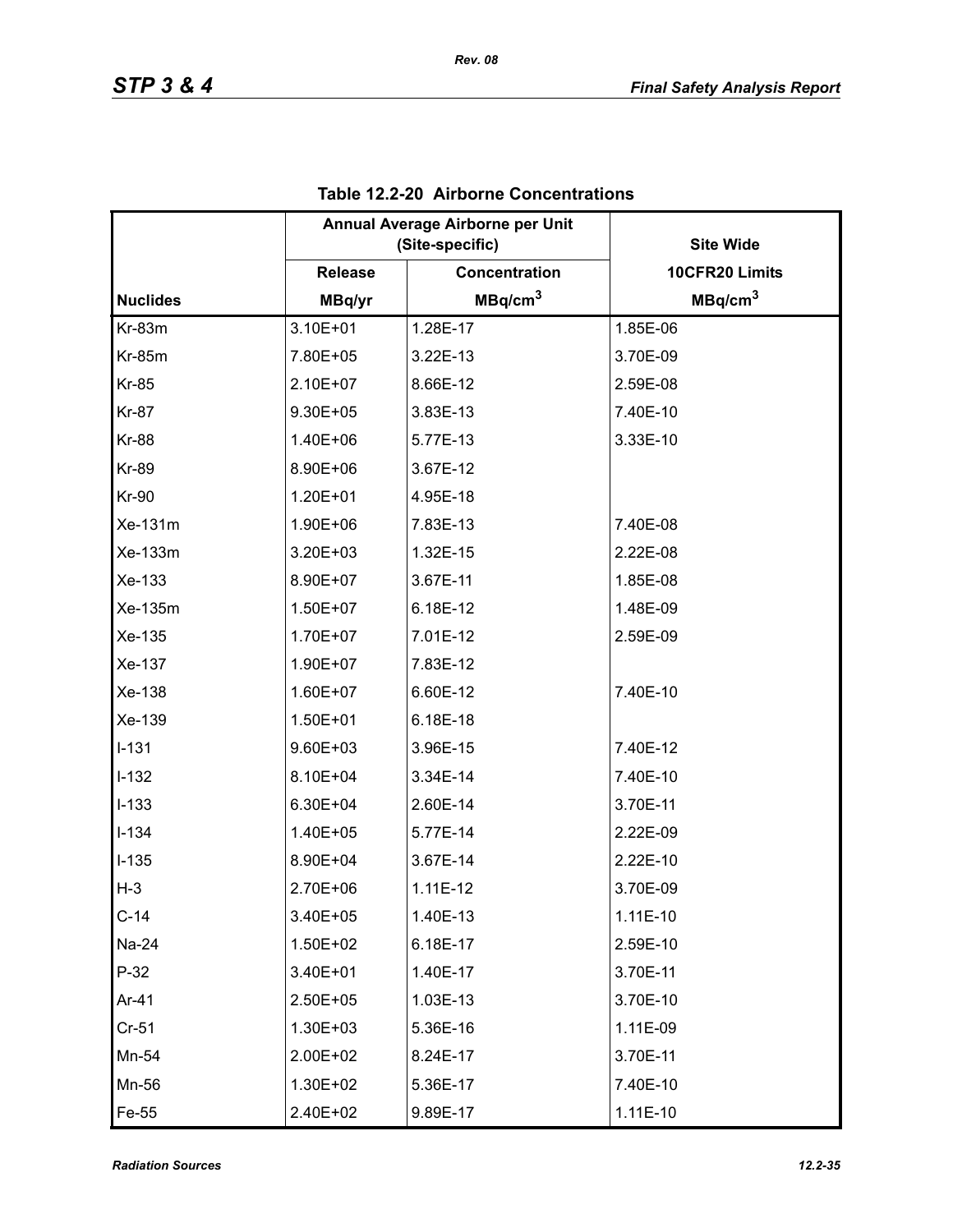|                 |                | Annual Average Airborne per Unit<br>(Site-specific) | <b>Site Wide</b>    |
|-----------------|----------------|-----------------------------------------------------|---------------------|
|                 | <b>Release</b> | Concentration                                       | 10CFR20 Limits      |
| <b>Nuclides</b> | MBq/yr         | MBq/cm <sup>3</sup>                                 | MBq/cm <sup>3</sup> |
| Fe-59           | 3.00E+01       | 1.24E-17                                            | 1.85E-11            |
| $Co-58$         | 8.90E+01       | 3.67E-17                                            | 3.70E-11            |
| $Co-60$         | 4.80E+02       | 1.98E-16                                            | 1.85E-12            |
| Ni-63           | 2.40E-01       | 9.89E-20                                            | 3.70E-11            |
| Cu-64           | 3.70E+02       | 1.53E-16                                            | 1.11E-09            |
| $Zn-65$         | 4.10E+02       | 1.69E-16                                            | 1.48E-11            |
| <b>Rb-89</b>    | 1.60E+00       | 6.60E-19                                            | 7.40E-09            |
| <b>Sr-89</b>    | 2.10E+02       | 8.66E-17                                            | 3.70E-11            |
| <b>Sr-90</b>    | 2.60E+00       | 1.07E-18                                            | 2.22E-13            |
| $Y-90$          | 1.70E+00       | 7.01E-19                                            | 3.33E-11            |
| Sr-91           | 3.70E+01       | 1.53E-17                                            | 1.85E-10            |
| <b>Sr-92</b>    | 2.90E+01       | 1.20E-17                                            | 3.33E-10            |
| $Y-91$          | 8.90E+00       | 3.67E-18                                            | 7.40E-12            |
| $Y-92$          | 2.30E+01       | 9.48E-18                                            | 3.70E-10            |
| $Y-93$          | 4.10E+01       | 1.69E-17                                            | 1.11E-10            |
| $Zr-95$         | 5.90E+01       | 2.43E-17                                            | 1.48E-11            |
| <b>Nb-95</b>    | 3.10E+02       | 1.28E-16                                            | 7.40E-11            |
| Mo-99           | 2.20E+03       | 9.07E-16                                            | 1.48E-10            |
| $Tc-99m$        | 1.10E+01       | 4.53E-18                                            | 7.40E-09            |
| Ru-103          | 1.30E+02       | 5.36E-17                                            | 3.33E-11            |
| Rh-103m         | 4.10E+00       | 1.69E-18                                            | 7.40E-08            |
| Ru-106          | 7.00E-01       | 2.89E-19                                            | 3.70E-12            |
| Rh-106          | 7.00E-01       | 2.89E-19                                            | 1.48E-09            |
| Ag-110m         | 7.40E-02       | 3.05E-20                                            | 3.70E-12            |
| Sb-124          | 6.70E+00       | 2.76E-18                                            | $1.11E-11$          |
| Te-129m         | 8.10E+00       | 3.34E-18                                            | 3.33E-11            |
| Te-131m         | 2.80E+00       | 1.15E-18                                            | 3.70E-11            |
| Te-132          | 7.00E-01       | 2.89E-19                                            | 3.70E-11            |
| Cs-134          | 2.30E+02       | 9.48E-17                                            | 7.40E-12            |

| Table 12.2-20 Airborne Concentrations (Continued) |  |
|---------------------------------------------------|--|
|                                                   |  |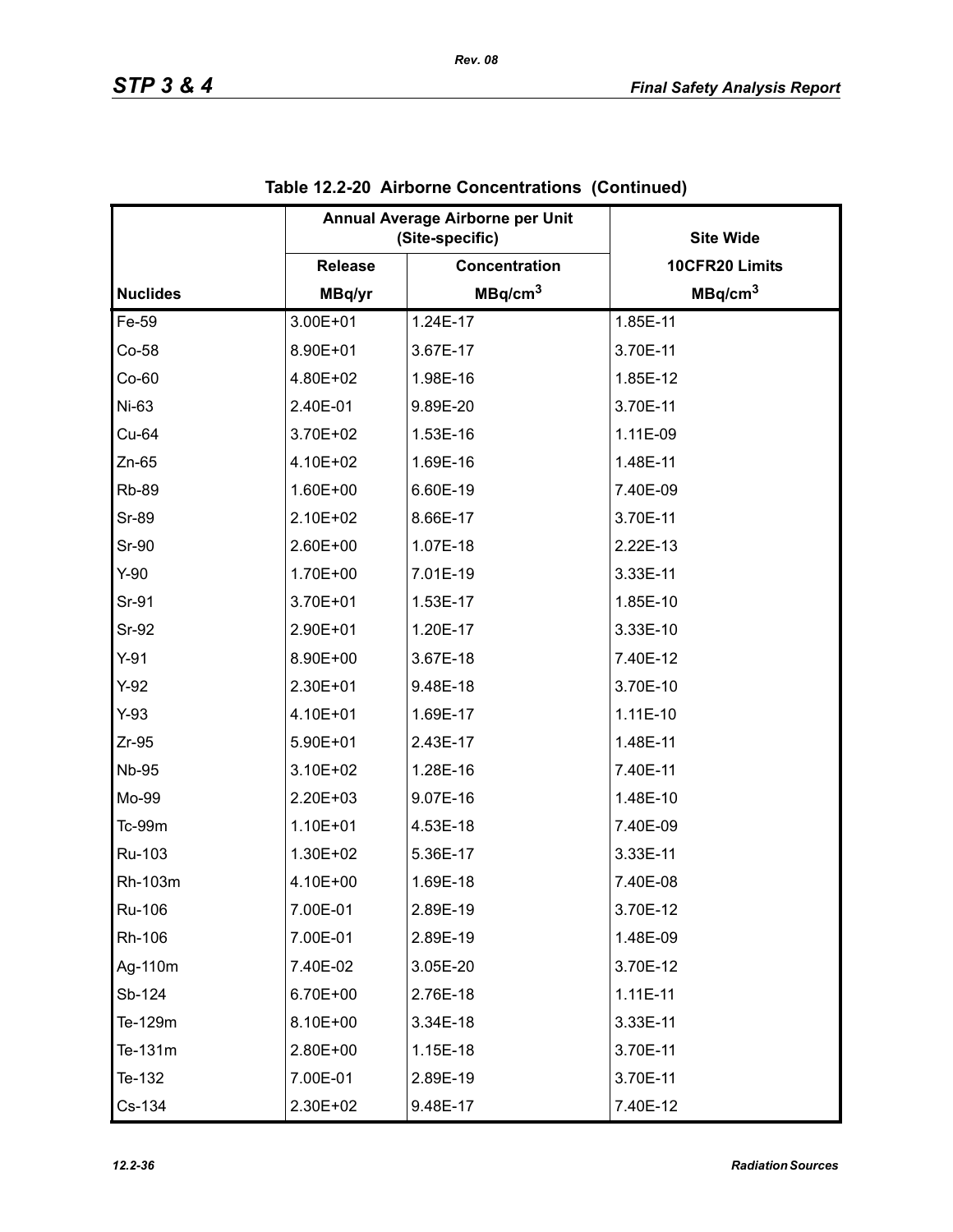|                 | Annual Average Airborne per Unit<br>(Site-specific) |                     | <b>Site Wide</b>    |
|-----------------|-----------------------------------------------------|---------------------|---------------------|
|                 | <b>Release</b>                                      | Concentration       | 10CFR20 Limits      |
| <b>Nuclides</b> | MBq/yr                                              | MBq/cm <sup>3</sup> | MBq/cm <sup>3</sup> |
| $Cs-136$        | 2.20E+01                                            | 9.07E-18            | 3.33E-11            |
| Cs-137          | $3.50E + 02$                                        | 1.44E-16            | 7.40E-12            |
| $Cs-138$        | $6.30E + 00$                                        | 2.60E-18            | 2.69E-09            |
| Ba-140          | $1.00E + 03$                                        | 4.12E-16            | 7.40E-11            |
| La-140          | 6.70E+01                                            | 2.76E-17            | 7.40E-11            |
| Ce-141          | $3.40E + 02$                                        | 1.40E-16            | 3.70E-11            |
| Ce-144          | 7.00E-01                                            | 2.89E-19            | 1.48E-12            |
| Pr-144          | 7.00E-01                                            | 2.89E-19            | 7.40E-09            |
| W-187           | 7.00E+00                                            | 2.89E-18            | 3.70E-10            |
| Np-239          | 4.40E+02                                            | 1.81E-16            | $1.11E-10$          |

| Table 12.2-20 Airborne Concentrations (Continued) |  |
|---------------------------------------------------|--|
|                                                   |  |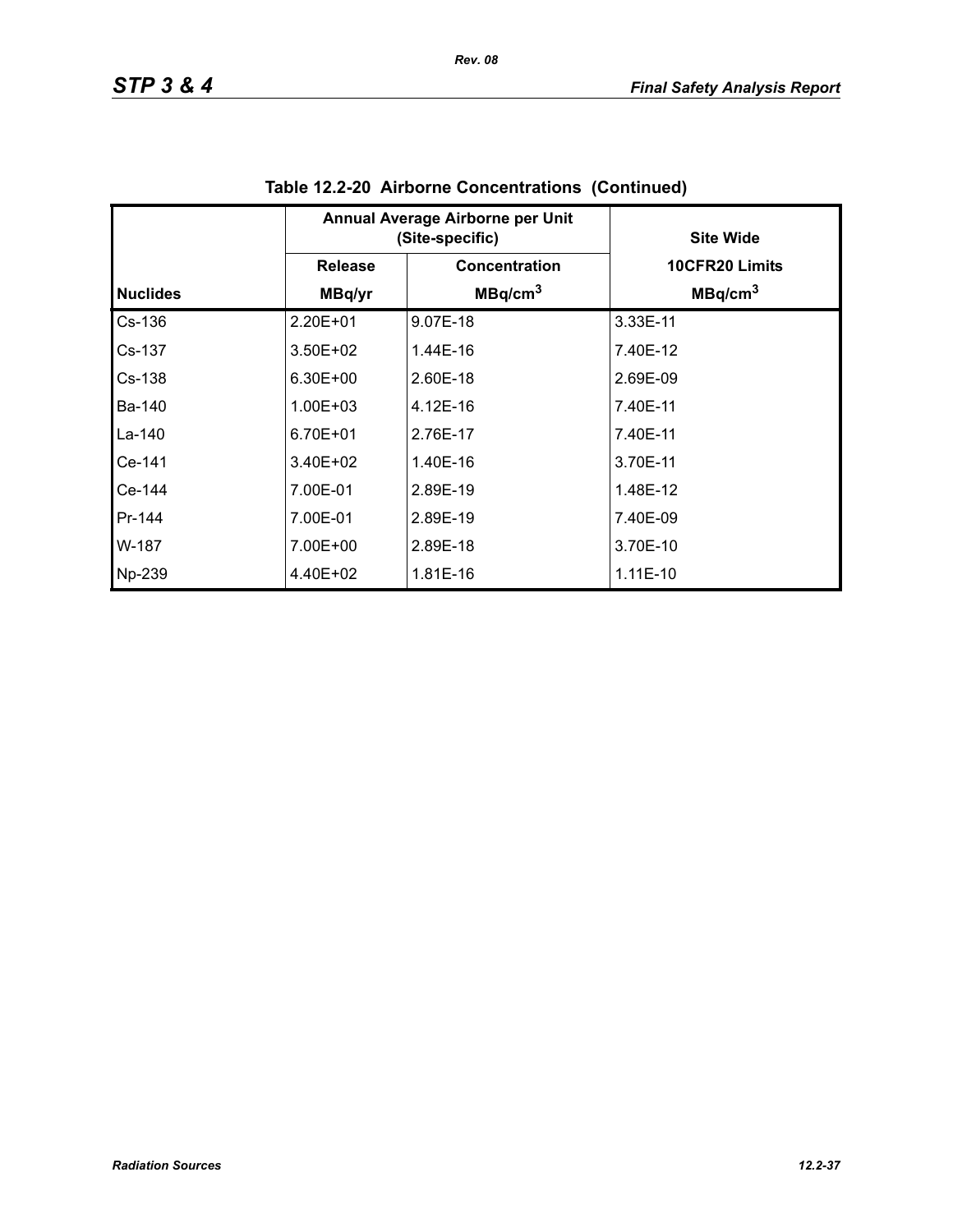| <b>PATHWAY</b>                                               | T.BODY            | <b>GI-TRACT</b>   | <b>BONE</b> | <b>LIVER</b>                        | <b>KIDNEY</b>       | <b>THYROID</b><br>$[4]$                   | <b>LUNG</b>       | <b>SKIN</b>       |
|--------------------------------------------------------------|-------------------|-------------------|-------------|-------------------------------------|---------------------|-------------------------------------------|-------------------|-------------------|
| <b>PLUME</b>                                                 | $1.67E-01$        | 1.67E-01          |             | 1.67E-01 1.67E-01                   | $1.67E-01$          | 8.63E-02                                  |                   | 1.70E-01 4.62E-01 |
| <b>GROUND</b>                                                | 2.36E-02 2.36E-02 |                   |             | 2.36E-02 2.36E-02 2.36E-02 2.84E-02 |                     |                                           | 2.36E-02 2.77E-02 |                   |
| <b>VEGETABLE</b>                                             |                   |                   |             |                                     |                     |                                           |                   |                   |
| ADULT <sub>[2]</sub>                                         | 4.09E-02 4.03E-02 |                   |             | 1.76E-01 4.41E-02 4.03E-02 8.31E-01 |                     |                                           | 3.43E-02 3.34E-02 |                   |
| TEEN <sub>[2]</sub>                                          | 6.14E-02          | $6.13E-02$        | 2.84E-01    | 7.00E-02                            | 6.38E-02            | $1.05E+00$                                | 5.55E-02          | 5.40E-02          |
| <b>CHILD</b>                                                 | 1.38E-01          | 1.35E-01          | $6.84E-01$  | 1.55E-01                            | 1.44E-01            | 1.99E+00                                  | 1.31E-01          | 1.29E-01          |
| <b>MEAT</b>                                                  |                   |                   |             |                                     |                     |                                           |                   |                   |
| <b>ADULT</b>                                                 | 1.33E-02          | 1.81E-02          |             | $6.18E-02$ 1.38E-02                 | $1.32E-02$ 3.99E-02 |                                           | $1.24E-02$        | 1.23E-02          |
| <b>TEEN</b>                                                  | 1.10E-02          | 1.36E-02          | 5.21E-02    | 1.15E-02                            | 1.10E-02            | 2.97E-02                                  | 1.05E-02          | 1.04E-02          |
| <b>CHILD</b>                                                 | 2.01E-02          | 2.11E-02          | 9.79E-02    | 2.09E-02                            | 2.02E-02            | 4.67E-02                                  | 1.95E-02          | 1.94E-02          |
| COW MILK [2]                                                 |                   |                   |             |                                     |                     |                                           |                   |                   |
| <b>ADULT</b>                                                 |                   | 2.08E-02 1.65E-02 |             | 7.36E-02 2.49E-02 2.17E-02 9.77E-01 |                     |                                           | 1.43E-02          | 1.36E-02          |
| <b>TEEN</b>                                                  |                   | 3.35E-02 2.84E-02 |             | 1.36E-01 4.45E-02                   | 3.90E-02            | 1.55E+00                                  |                   | 2.64E-02 2.49E-02 |
| <b>CHILD</b>                                                 |                   | 7.21E-02 6.34E-02 | 3.31E-01    | 9.34E-02                            | 8.39E-02            | 3.10E+00                                  | 6.31E-02          | 6.09E-02          |
| <b>INFANT [2]</b>                                            |                   | 1.43E-01 1.35E-01 | 6.43E-01    | 1.93E-01                            |                     | 1.64E-01 7.52E+00                         | 1.31E-01          | 1.27E-01          |
| <b>GOAT MILK [3]</b>                                         |                   |                   |             |                                     |                     |                                           |                   |                   |
| <b>ADULT</b>                                                 |                   | 3.10E-02 1.60E-02 |             |                                     |                     | 8.26E-02 3.83E-02 2.70E-02 1.28E+00       |                   | 1.63E-02 1.40E-02 |
| <b>TEEN</b>                                                  | 4.33E-02 2.80E-02 |                   | 1.51E-01    | 6.79E-02                            | 4.81E-02            | 2.03E+00                                  |                   | 3.01E-02 2.55E-02 |
| <b>CHILD</b>                                                 |                   | 7.89E-02 6.37E-02 |             |                                     |                     | 3.71E-01   1.33E-01   9.88E-02   4.05E+00 |                   | 6.86E-02 6.17E-02 |
| <b>INFANT</b>                                                | 1.50E-01          | 1.31E-01          | 7.08E-01    | 2.70E-01                            | 1.89E-01            | $9.82E + 00$                              | 1.40E-01          | 1.28E-01          |
| <b>INHAL</b>                                                 |                   |                   |             |                                     |                     |                                           |                   |                   |
| <b>ADULT</b>                                                 |                   | 1.62E-03 2.14E-03 |             | 8.13E-04 2.41E-03                   | 3.06E-03 7.46E-02   |                                           | 3.67E-03          | 1.03E-03          |
| <b>TEEN</b>                                                  | $1.75E-03$        | 2.33E-03          | $1.13E-03$  | 2.92E-03                            | 3.79E-03            | $9.76E-02$                                | 5.04E-03          | $1.04E-03$        |
| <b>CHILD</b>                                                 | 1.67E-03          | 1.76E-03          | $1.52E-03$  | 2.72E-03                            | 3.46E-03            | 1.21E-01                                  | 4.25E-03          | 9.18E-04          |
| <b>INFANT</b>                                                |                   | 1.03E-03 9.57E-04 | $1.13E-03$  | 2.10E-03                            | 2.17E-03            | 1.10E-01                                  | 3.05E-03          | 5.28E-04          |
| <b>SUM OF</b><br><b>VIABLE</b><br><b>PATHWAYS</b><br>(CHILD) | 3.50E-01          | $3.48E-01$        | $9.74E-01$  | 3.69E-01                            | 3.58E-01            | $2.27E+00$                                | 3.49E-01          | 6.39E-01          |

### **Table 12.2-21 Gaseous Pathway Doses for Maximally Exposed Individual [1] One Unit (millirem per year)**

[1] Site-specific maximally exposed individual for total body and all organs except thyroid is child resident, 2.18 miles WSW of STP3/4.

[2] Adult, teen and infant doses are presented as additional information.

[3] Cow milk and goat milk pathway doses are hypothetical for this location and are presented as additional information only; no milk animals are located within 5 miles of the plant.

[4] Maximally exposed individual for thyroid. Child resident 3.03 miles NNW.

Ground level releases assumed.

Source: GASPAR II calculated pathway doses for locations indicated in footnotes [1] and [4]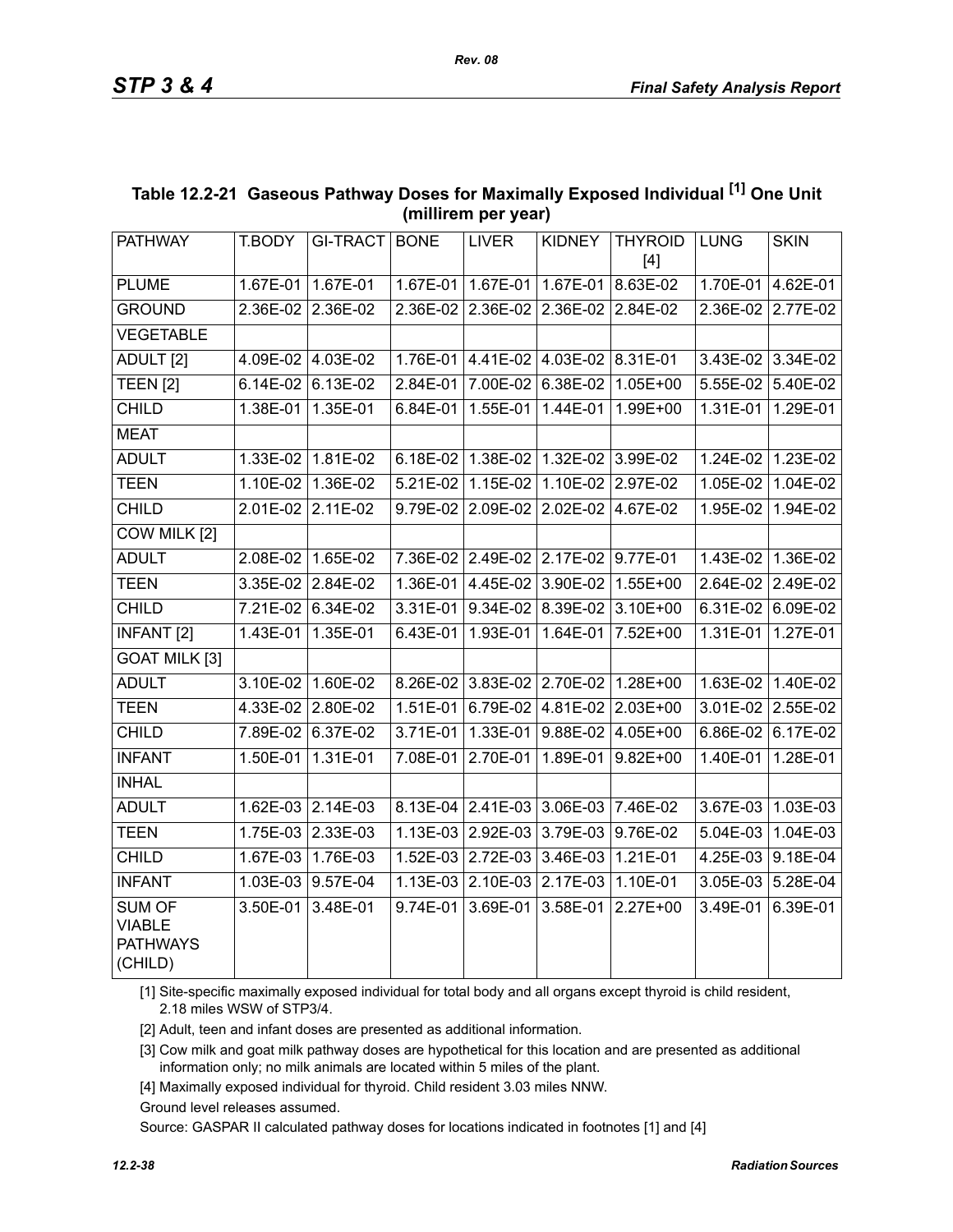|                | <b>Annual Release</b><br>(Site-specific) | Concentration<br>(Site-specific) |
|----------------|------------------------------------------|----------------------------------|
| <b>Nuclide</b> | MBq/yr                                   | MBq/ml                           |
| $I-131$        | 3.35E+02                                 | 1.75E-13                         |
| $I-132$        | 7.15E+01                                 | 3.75E-14                         |
| $I-133$        | 1.38E+03                                 | 7.23E-13                         |
| $I-134$        | $4.22E + 00$                             | 2.21E-15                         |
| $I-135$        | 4.03E+02                                 | 2.11E-13                         |
| $H-3$          | 2.96E+05                                 | 1.55E-10                         |
| $C-14$         | $0.00E + 00$                             | $0.00E + 00$                     |
| Na-24          | 1.87E+02                                 | 9.78E-14                         |
| $P-32$         | 2.10E+01                                 | 1.10E-14                         |
| Cr-51          | 6.30E+02                                 | 3.30E-13                         |
| Mn-54          | 1.47E+02                                 | 7.68E-14                         |
| Mn-56          | 7.55E+01                                 | 3.95E-14                         |
| $Co-56$        | $0.00E + 00$                             | $0.00E + 00$                     |
| $Co-57$        | $0.00E + 00$                             | $0.00E + 00$                     |
| Co-58          | 3.10E+02                                 | 1.62E-13                         |
| $Co-60$        | 5.69E+02                                 | 2.98E-13                         |
| Fe-55          | 3.50E+02                                 | 1.83E-13                         |
| Fe-59          | 8.24E+01                                 | 4.31E-14                         |
| Ni-63          | 6.29E+01                                 | 3.30E-14                         |
| Cu-64          | 4.67E+02                                 | 2.45E-13                         |
| $Zn-65$        | 1.63E+01                                 | 8.53E-15                         |
| <b>Rb-89</b>   | $0.00E + 00$                             | $0.00E + 00$                     |
| Sr-89          | 1.16E+01                                 | 6.08E-15                         |
| Sr-90          | 9.92E-01                                 | 5.19E-16                         |
| $Y-90$         | $0.00E + 00$                             | $0.00E + 00$                     |
| Sr-91          | 4.64E+01                                 | 2.43E-14                         |
| $Y-91$         | 8.70E+00                                 | 4.55E-15                         |
| Sr-92          | $1.64E + 01$                             | 8.58E-15                         |
| $Y-92$         | $6.27E + 01$                             | 3.28E-14                         |
| $Y-93$         | $5.05E + 01$                             | 2.64E-14                         |
| $Zr-95$        | 4.10E+01                                 | 2.14E-14                         |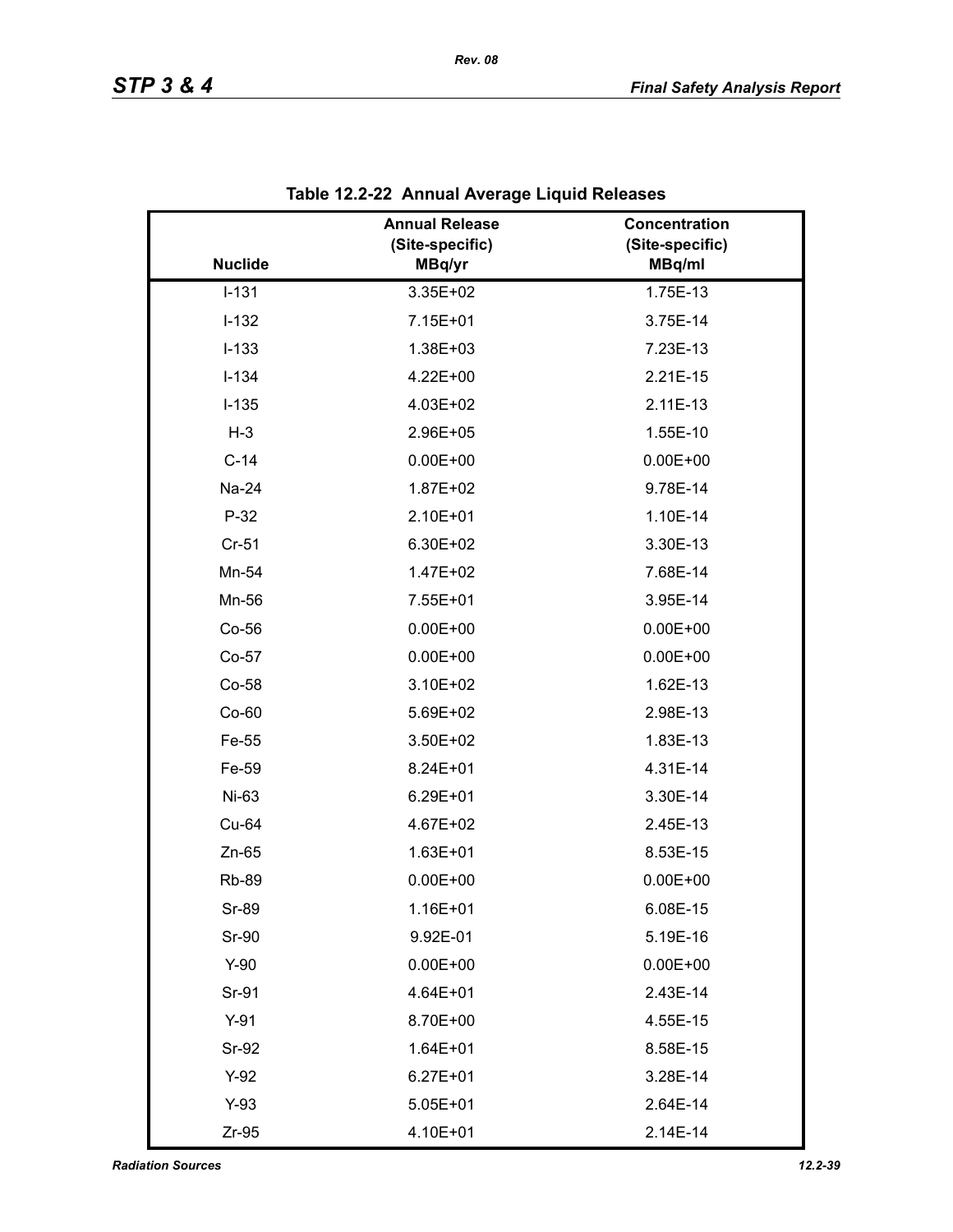|                | <b>Annual Release</b><br>(Site-specific) | Concentration<br>(Site-specific) |
|----------------|------------------------------------------|----------------------------------|
| <b>Nuclide</b> | MBq/yr                                   | MBq/ml                           |
| <b>Nb-95</b>   | 1.16E+01                                 | 6.08E-15                         |
| Mo-99          | $9.66E + 01$                             | 5.06E-14                         |
| Tc-99m         | 2.10E+02                                 | 1.10E-13                         |
| Ru-103         | $1.21E + 01$                             | 6.34E-15                         |
| Rh-103m        | $0.00E + 00$                             | $0.00E + 00$                     |
| Ru-106         | 3.29E+02                                 | 1.72E-13                         |
| Rh-106         | $0.00E + 00$                             | $0.00E + 00$                     |
| Ag-110m        | 4.44E+01                                 | 2.32E-14                         |
| Sb-124         | $0.00E + 00$                             | $0.00E + 00$                     |
| Te-129m        | $3.12E + 00$                             | 1.63E-15                         |
| Te-131m        | 3.10E+00                                 | 1.63E-15                         |
| Te-132         | 5.00E-01                                 | 2.62E-16                         |
| Cs-134         | 4.18E+02                                 | 2.19E-13                         |
| Cs-136         | 2.78E+01                                 | 1.46E-14                         |
| Cs-137         | $6.57E + 02$                             | 3.44E-13                         |
| Cs-138         | 2.96E-02                                 | 1.55E-17                         |
| Ba-140         | $6.23E + 01$                             | 3.26E-14                         |
| La-140         | $0.00E + 00$                             | $0.00E + 00$                     |
| Ce-141         | 1.10E+01                                 | 5.74E-15                         |
| Ce-144         | 1.44E+02                                 | 7.56E-14                         |
| Pr-144         | 3.00E+00                                 | 1.57E-15                         |
| Nd-147         | 7.40E-02                                 | 3.87E-17                         |
| W-187          | 8.24E+00                                 | 4.32E-15                         |
| Np-239         | $3.51E + 02$                             | 1.84E-13                         |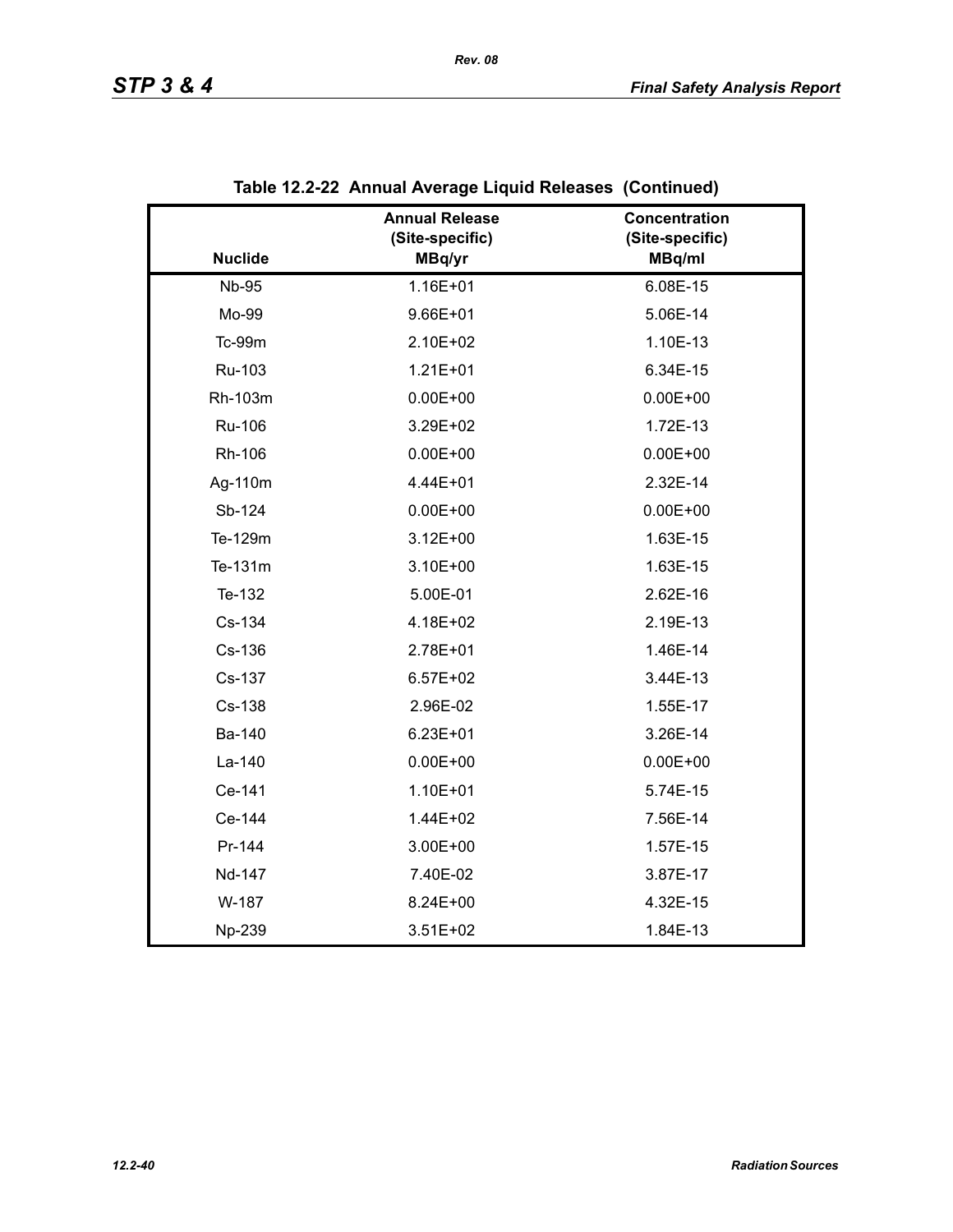| Skin     | <b>Bone</b> | ∟iver   | Total Body   Thyroid |                  | Kidney          | Lung     | <b>GI-LLI</b> [2] |
|----------|-------------|---------|----------------------|------------------|-----------------|----------|-------------------|
| 2.12 E-4 | $1.15E-3$   | 2.92E-4 | 2.63E-4              | $\vert$ 2.03 E-4 | $\vert$ 2.13E-4 | 2.05 E-4 | $\vert$ 4.34 E-4  |

**Table 12.2-23 Liquid Pathway Dose Analysis[1] (millirem per year) (One Unit)**

[1] Site-specific liquid pathway MEI is a teenager ingesting fresh water sport fish and receiving shoreline exposure from the Little Robbins Slough.

[2] GI-LLI = Gastrointestinal-lining of lower intestine.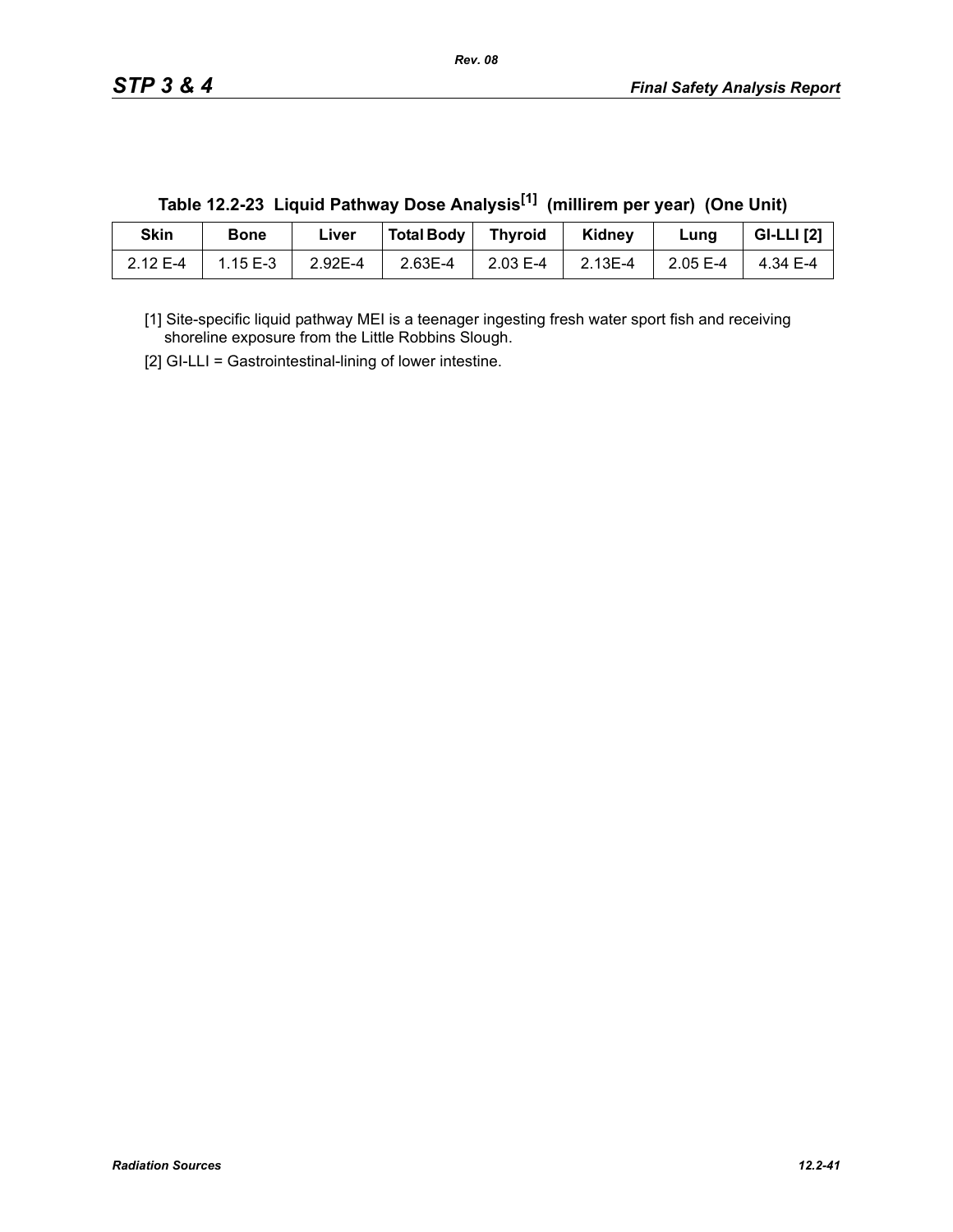| <b>Parameter</b>                                                  | Value            |
|-------------------------------------------------------------------|------------------|
| Release Source Terms                                              | Table 12.2-20    |
| Population distribution                                           | ER Table $2.5-2$ |
| Dispersion and deposition factors $(\chi/q \text{ and } d/q)$ [1] | Table 2.3S-27    |
| 50-Mile Milk Production (L/yr)                                    | 2.13E6 [2]       |
| 50-Mile Meat Production (kg/yr)                                   | 4.05E7 [2]       |
| 50-Mile Vegetable Production (kg/yr)                              | $9.64E6$ [2]     |

### **Table 12.2-31 Gaseous Pathway Parameters**

[1] Air concentration and deposition per unit release rate.

[2] Animal and vegetable production from 2002 National Census of Agriculture. Production converted to food products using average conversion factors: 21,328 lb-milk/cow, 524 lb beef per cattle/calf, 92.2 lb pork/hog-pig, 61.1 lb meat/sheep, and 8,090 kg vegetables/acre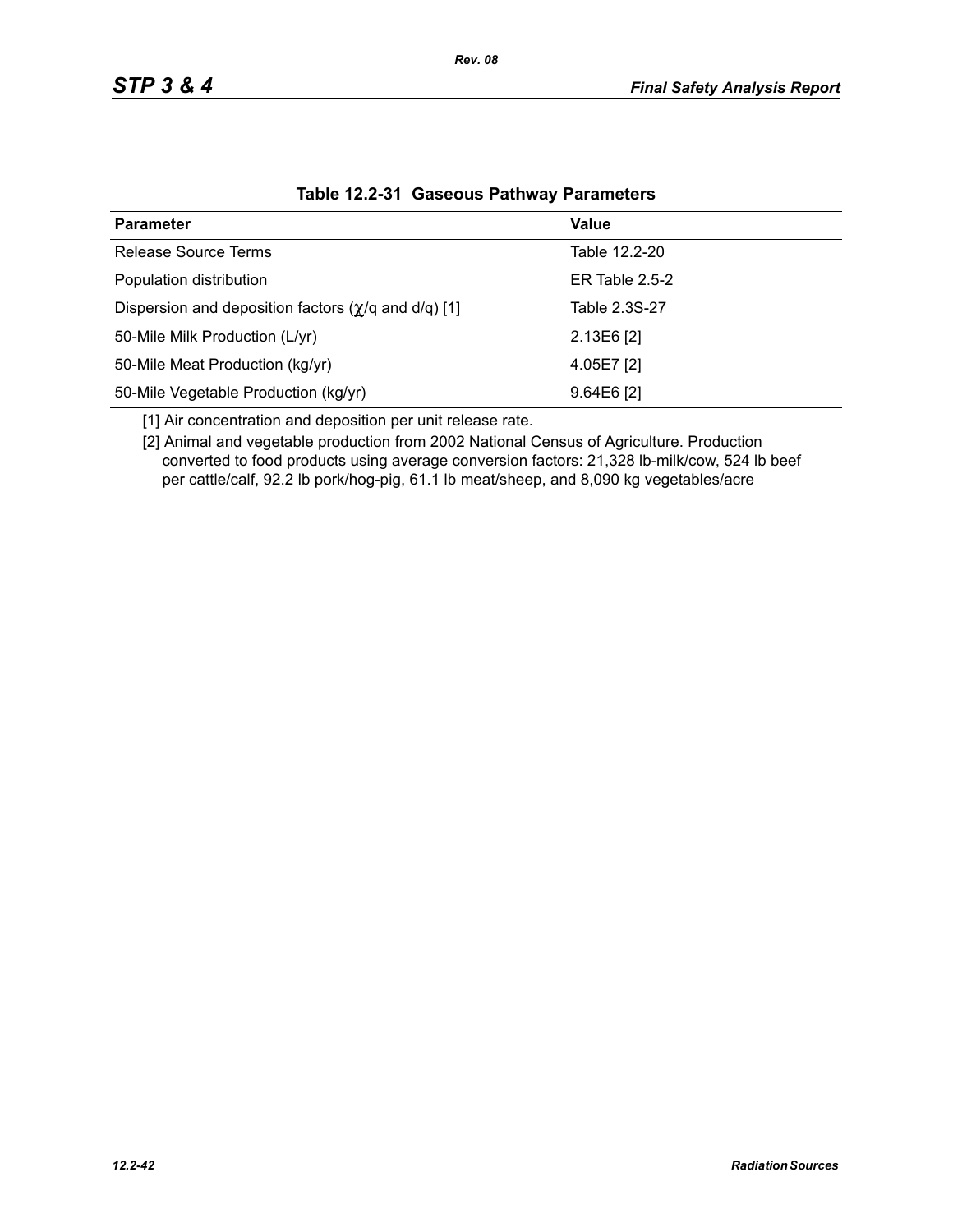|                                         | <b>Annual Rate</b> |       |      |              |  |  |
|-----------------------------------------|--------------------|-------|------|--------------|--|--|
| <b>Consumption Factor</b>               | Infant             | Child | Teen | <b>Adult</b> |  |  |
| Milk consumption (L/yr) [1]             | 330                | 330   | 400  | 310          |  |  |
| Meat consumption (kg/yr) [1]            | 0                  | 41    | 65   | 110          |  |  |
| Leafy vegetable consumption (kg/yr) [2] | 0                  | 26    | 42   | 64           |  |  |
| Vegetable consumption (kg/yr) [2]       | 0                  | 520   | 630  | 520          |  |  |

### **Table 12.2-32 Gaseous Pathway Consumption Factors for Maximally Exposed Individual**

Source: Reference 12.2-12

[1] Cattle are assumed on pasture for 11 months of the year.

[2] Leafy vegetables are assumed grown in the MEI's garden for 11 months of the year; the garden is assumed to supply 76% of the other vegetables ingested annually.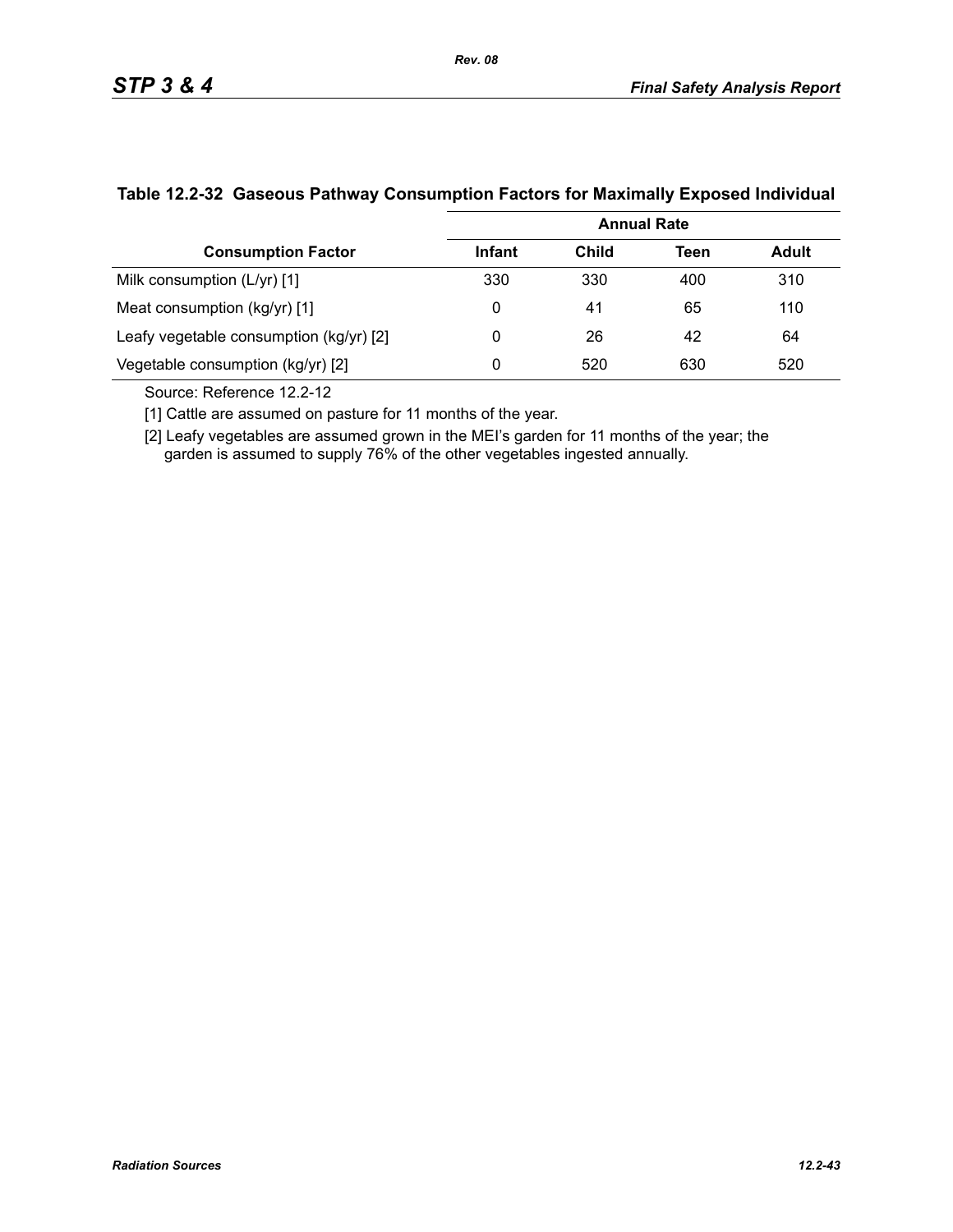| Receptor                                                                     | <b>Direction</b> | <b>Distance</b><br>(miles) |
|------------------------------------------------------------------------------|------------------|----------------------------|
| Site boundary                                                                | <b>NNW</b>       | 0.69                       |
| Maximally exposed individual (MEI), total body and all organs but<br>thyroid | <b>WSW</b>       | 2.18                       |
| MEI, thyroid                                                                 | <b>NNW</b>       | 3.03                       |

### **Table 12.2-33 Gaseous Pathway Receptor Locations**

Source: from GASPAR II (Reference 12.2-12) calculations of dose at nearby receptors (receptors given in Reference 12.2-13). Locations of maximum dose reported above.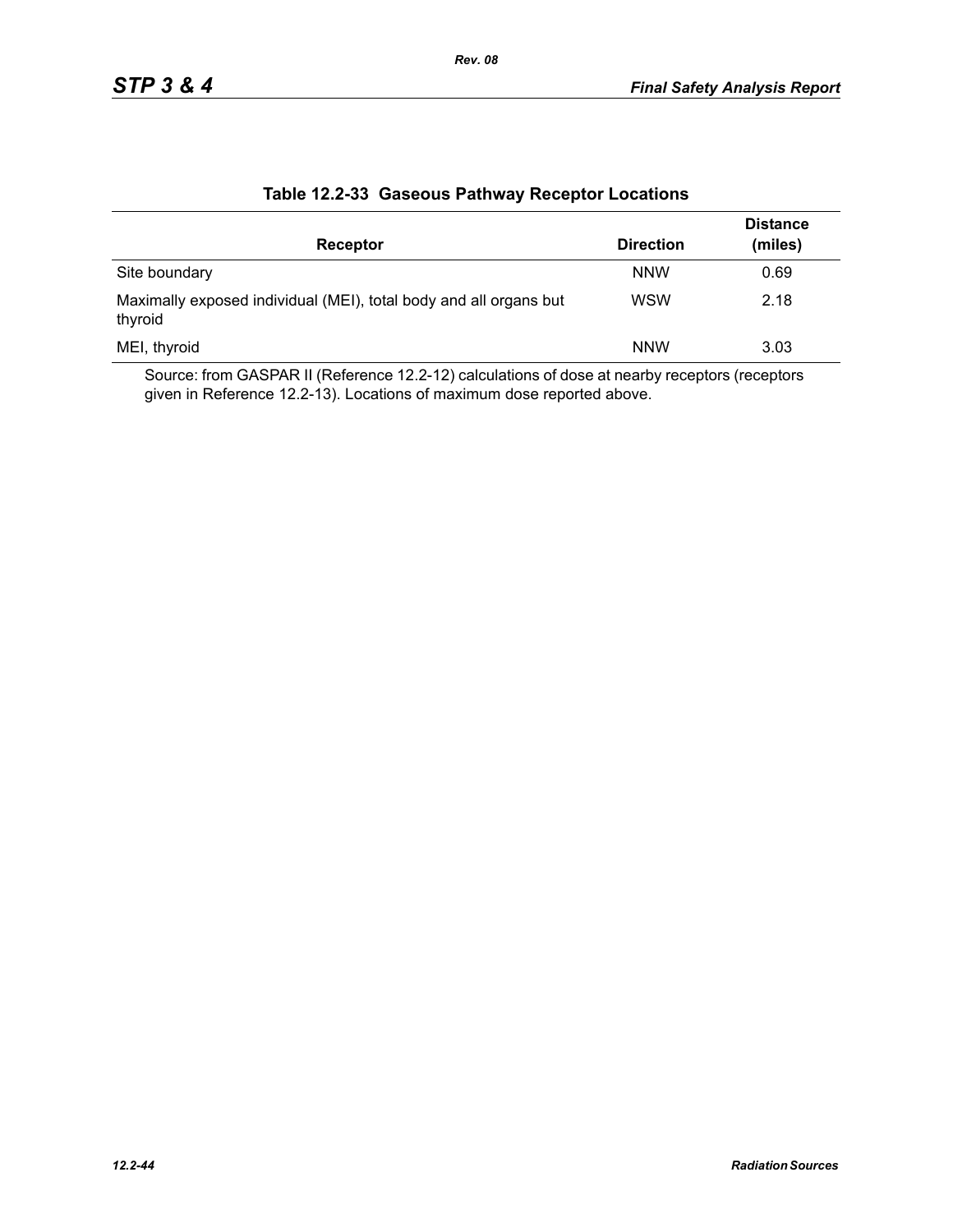| <b>Parameter</b>                          | Value                                      |
|-------------------------------------------|--------------------------------------------|
| Release source terms                      | Table 12.2-22 [1]                          |
| Water body flow                           | 600, 97800, 18.3 cubic feet per second [2] |
| Dilution factor for discharge             | 1[3]                                       |
| Transit time to receptor                  | 1 hour [4]                                 |
| Impoundment reconcentration model         | None [5]                                   |
| 50-Mile population                        | 514,003 [6]                                |
| 50-Mile sport fishing, invertebrate catch | 4.5E4, 1.8E6 kg/yr [7]                     |
| 50-Mile shoreline usage                   | 7.84E6 person-hours/yr [8]                 |
| 50-Mile swimming, boating usage           | 3.92E6 person-hours/yr [9]                 |
| Fish consumption                          | 21 kilograms per year [10]                 |
| Drinking water consumption                | None [11]                                  |

|  | Table 12.2-34 Liquid Pathway Parameters |  |
|--|-----------------------------------------|--|
|--|-----------------------------------------|--|

[1] Table 12.2-22 gives single unit releases to the main cooling reservoir. Sources to the Colorado River, Matagorda Bay, and Little Robbins Slough are calculated by multiplying the values in Table 12.2-22 by the factors for each water body and nuclide in Table B4-1 of Reference 12.2-13.

- [2] Dilution flow rate in Colorado River, Matagorda Bay, and Little Robbins Slough (Reference 12.2-14).
- [3] Liquid discharge assumed fully mixed with annual average dilution flows.
- [4] 1 hour assumed for transit time from reservoir discharge in all water bodies. This parameter is inconsequential because of residence time in the reservoir.
- [5] Completely mixed model used for all water bodies. Reservoir characteristics built into Reference 12.2-13 Table B4-1 factors.
- [6] Estimated 2060 population, ER Table 2.5-2.
- [7] One-half of fish catch in each of Colorado River and Matagorda Bay. All invertebrate catch in Matagorda Bay (Reference 12.2-13)
- [8] One-half at each of Colorado River and Matagorda Bay (Reference 12.2-13)
- [9] Each of swimming and boating assumed one-half of shoreline usage.
- [10] Adult MEI. 6.9 kilograms per year average (adult population) fish consumption (Reference 12.2-15)
- [11] References 12.2-13 and 12.2-14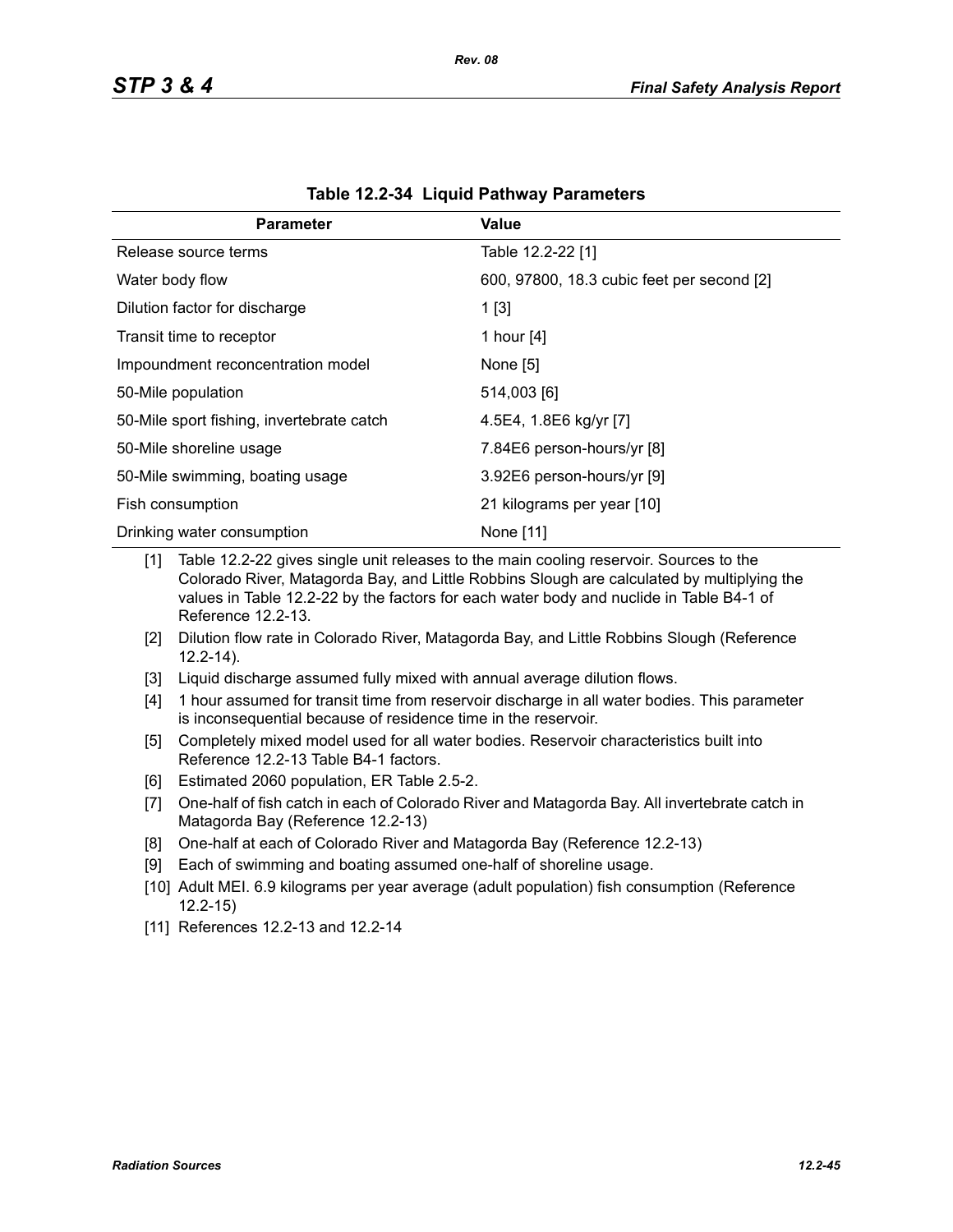|                                                     |                       | <b>Annual Dose</b> |       |
|-----------------------------------------------------|-----------------------|--------------------|-------|
|                                                     |                       | <b>ABWR</b>        |       |
| <b>Type of Dose</b>                                 | Location              | (per unit)         | Limit |
| Liquid effluent                                     | Little Robbins Slough |                    |       |
| Total body (mrem) [5]                               |                       | $2.63E-4$ [1]      | 3     |
| Maximum organ – Bone (mrem)                         |                       | 1.15E-3 [7]        | 10    |
| Gaseous effluent [2]                                | Site Boundary         |                    |       |
| Gamma air (mrad) [6]                                |                       | 3.30               | 10    |
| Beta air (mrad)                                     |                       | 4.28               | 20    |
| Total external body (mrem)                          |                       | 3.20               | 5     |
| Skin (mrem)                                         |                       | 7.25               | 15    |
| lodines and particulates [3] (gaseous<br>effluents) |                       |                    |       |
| Maximum organ – thyroid (mrem)                      | MEI                   | 2.19[4]            | 15    |

### **Table 12.2-35 Comparison of Annual Maximally Exposed Individual Doses with 10 CFR 50, Appendix I Criteria**

*Rev. 08*

[1] Teenager using Little Robbins Slough.

[2] North-northwest Site Boundary. Ground level releases assumed.

[3] Includes Tritium and Carbon-14 terrestrial food chain dose (and inhalation dose for calculation ease and conservatism), consistent with Table 1 of Reference 12.2-16.

- [4] Child eating home grown meat and vegetables. Difference between Tables 12.2-21 and 12.2-35 thyroid dose is 0.087 millirem per unit from noble gases in the plume.
- [5] One-one thousandth of a rem (roentgen equivalent man). For gamma and beta exposure, one mrem = one mrad.
- [6] One-one thousandth of a rad (radiation absorbed dose), or 0.1 ergs per gram of, biological mass.
- [7] Child using Little Robbins Slough.

Source: GASPAR II and LADTAP II calculated doses.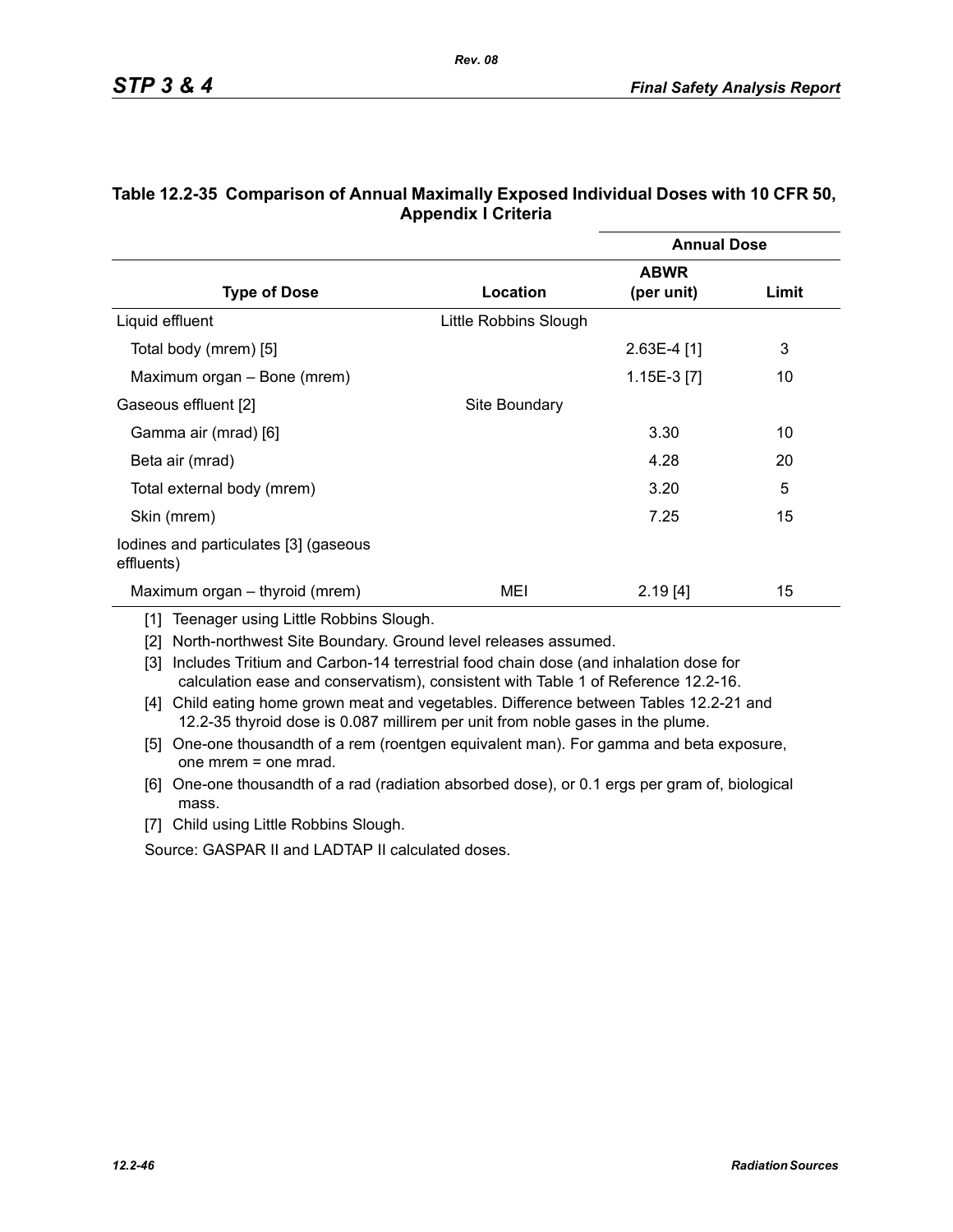|                       |                            | Units 3 and 4 (ABWR)<br>Units 1 and 2 (Existing) [6]                                                                                                                                    |                |              |         |                |              |                             |                            |
|-----------------------|----------------------------|-----------------------------------------------------------------------------------------------------------------------------------------------------------------------------------------|----------------|--------------|---------|----------------|--------------|-----------------------------|----------------------------|
|                       | <b>Direct</b><br>Radiation | Liquid                                                                                                                                                                                  | <b>Gaseous</b> | <b>Total</b> | Liquid  | <b>Gaseous</b> | <b>Total</b> | <b>Site</b><br><b>Total</b> | <b>Regulatory</b><br>Limit |
| Total body            | 5.0                        | $0.00053$ [2]                                                                                                                                                                           | 0.70[4]        | 5.70         | 0.0042  | 0.0080         | 0.012        | 5.71                        | 25                         |
| Thyroid               | <b>NA</b>                  | $0.00041$ [2]                                                                                                                                                                           | 4.54 [5]       | 4.54         | 0.0041  | 0.0097         | 0.014        | 4.55                        | 75                         |
| Other organ -<br>bone | <b>NA</b>                  | $0.0023$ [3]                                                                                                                                                                            | 1.94[4]        | 1.94         | 0.00077 | 0.0011         | 0.0019       | 1.94                        | 25                         |
|                       |                            | [5] Residence with meat animal and vegetable garden, dose to child, 3.03 miles NNW of new units.<br>[6] References 12.2-12, 12.2-14, and 12.2-15. Same receptor locations as STP 3 & 4. |                |              |         |                |              |                             |                            |

 $12.2 - 47$